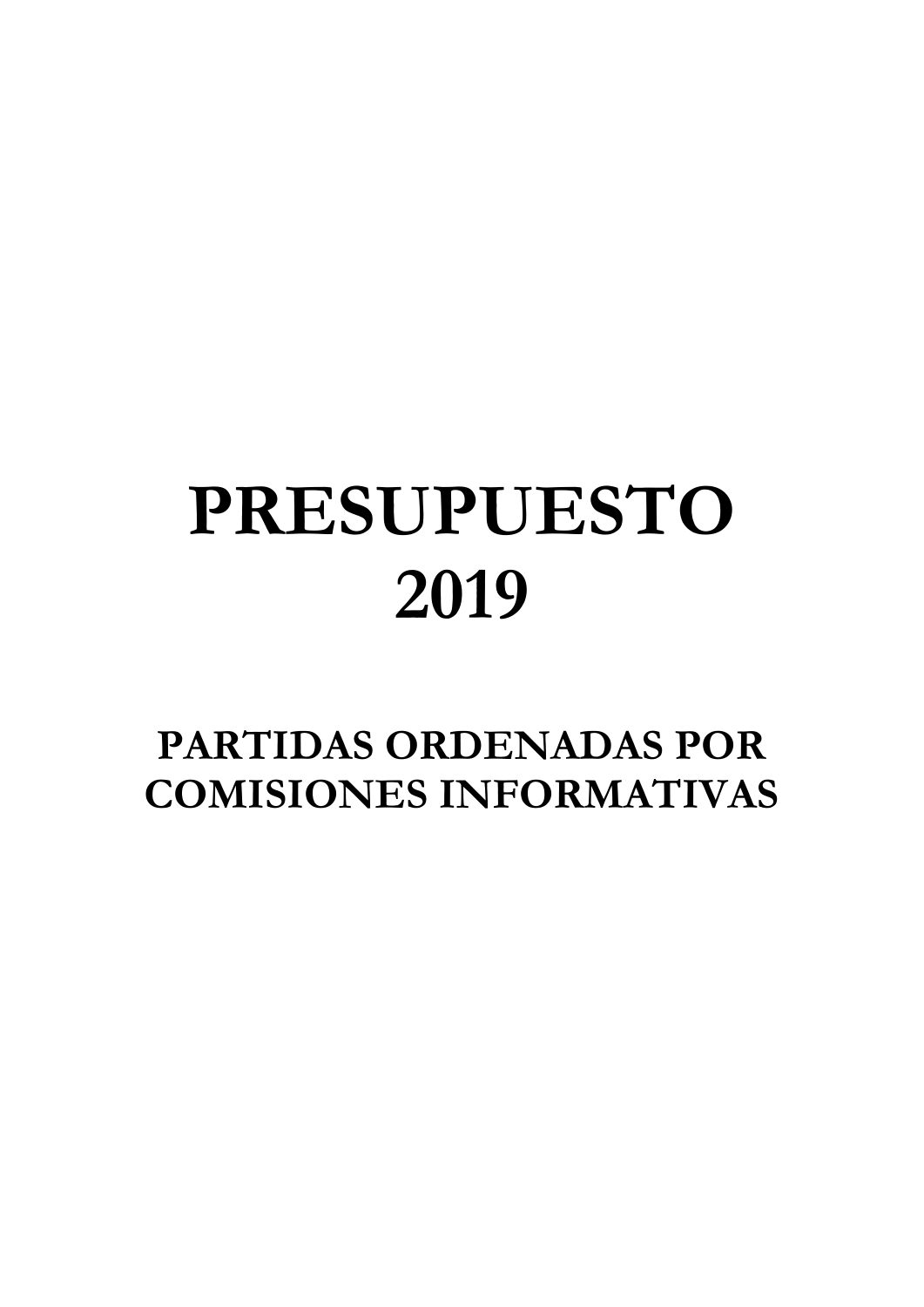## **PRESUPUESTO 2019 PARTIDAS POR ORGANO-SECCION**

**PARTIDA DESCRIPCION IMPORTE**

| 1-01-00-162-912-00-05 | SEGUROS VIDA CORPORATIVOS                             | 4.000,00     |
|-----------------------|-------------------------------------------------------|--------------|
| 1-01-01-100-912-00-00 | HABERES CORPORAT.DEDICACION EXCLUSIVA                 | 201.865,26   |
| 1-01-01-160-912-00-01 | CUOTAS S.S.CORPORAT.DEDICACION EXCLUSIVA              | 57.723,62    |
| 1-01-02-120-912-00-00 | RETRIB.BASICAS PERS.FUNCIONARIO ALCALDIA              | 15.819,86    |
| 1-01-02-121-912-00-00 | RETRIB.COMPL. PERS.FUNCIONARIO ALCALDIA               | 24.781,15    |
| 1-01-02-160-912-00-01 | SEG.SOCIAL PERS.FUNCION.ALCALDIA                      | 10.121,32    |
| 1-01-02-160-912-00-04 | ELKARKIDETZA PERS.FUNCIONARIO ALCALDIA                | 1.162,14     |
| 1-01-03-120-130-00-00 | RETRIB.BASICAS PERS.PROTECCION CIVIL                  | 15.054,62    |
| 1-01-03-121-130-00-00 | RETRIB.COMPLEM.PERS.PROTECCION CIVIL                  | 38.325,08    |
| 1-01-03-160-130-00-01 | <b>S.SOCIAL PERSONAL PROTECCION CIVIL</b>             | 12.200,75    |
| 1-01-03-160-130-00-04 | ELKARKIDETZA PERSONAL PROTECCION CIVIL                | 1.162,14     |
| 1-01-04-120-132-00-00 | RETRIBUCIONES BASICAS POLICIA MUNICIPAL               | 423.759,70   |
| 1-01-04-121-132-00-00 | RETRIBUCIONES COMPLEM.POLICIA MUNICIPAL               | 978.583,30   |
| 1-01-04-160-132-00-01 | SEGURIDAD SOCIAL POLICIA MUNICIPAL                    | 518.417,73   |
| 1-01-04-160-132-00-04 | ELKARKIDETZA POLICIA MUNICIPAL                        | 31.187,10    |
|                       | <b>TOTAL CAPITULO 1</b><br><b>GASTOS PERSONAL</b>     | 2.334.163,77 |
|                       |                                                       |              |
|                       |                                                       |              |
| 1-01-00-221-920-00-99 | <b>CUADROS PARA PLENOS</b>                            | 3.000,00     |
| 1-01-00-226-912-00-02 | GTOS.FUNCIONAMIENTO ORG.GOBIERNO                      | 9.000,00     |
| 1-01-00-226-912-00-03 | <b>GASTOS DE COMUNICACION</b>                         | 18.000,00    |
| 1-01-00-226-920-00-03 | PUBLICACIONES CORPORATIVAS                            | 5.000,00     |
| 1-01-00-226-326-00-99 | PROCESO SOBRE LA MEMORIA                              | 10.000,00    |
| 1-01-00-226-924-00-99 | PROCESOS PARTICIPATIVOS                               | 18.000,00    |
| 1-01-00-230-912-00-01 | <b>CURSILLOS ORGANOS DE GOBIERNO</b>                  | 1.000,00     |
| 1-01-00-231-912-00-00 | GASTOS VIAJES ORGANOS DE GOBIERNO                     | 2.000,00     |
| 1-01-04-202-132-00-01 | <b>ALQUILER CINEMOMETRO</b>                           | 72.600,00    |
| 1-01-04-211-132-00-00 | REPARACION SEDE POLICIA MUNICIPAL                     | 2.000,00     |
| 1-01-04-212-132-00-00 | REPARAC.EQUIPOS E INST.POLICIA MPAL                   | 3.500,00     |
| 1-01-04-213-132-00-00 | REPARAC. VEHICULOS POLICIA MPAL                       | 7.000,00     |
| 1-01-04-215-132-00-01 | MANT. Y LI. PROGRAMA GESPOL                           | 1.800,00     |
| 1-01-04-220-132-00-00 | MATERIAL OFICINA POLICIA MPAL                         | 5.000,00     |
| 1-01-04-220-132-00-02 | SUSCRIPCIONES POLICIA MUNICIPAL                       | 200,00       |
| 1-01-04-221-132-00-00 | GTOS.FUNCIONAMIENTO SEDE POLICIA MPAL.                | 17.000,00    |
| 1-01-04-221-133-00-01 | GASTOS FUNCIONAMIENTO DEPOSITO VEHICULOS              | 3.000,00     |
| 1-01-04-221-132-00-05 | VESTUARIO PERSONAL POLICIA MUNICIPAL                  | 25.000,00    |
| 1-01-04-221-132-00-11 | COMPRAS POLICIA MUNICIPAL                             | 4.500,00     |
| 1-01-04-226-132-00-99 | COMISIONES BANCARIAS SERV.GRUA                        | 200,00       |
| 1-01-04-227-132-00-01 | GTOS.LIMPIEZA SEDE POLICIA MPAL.                      | 14.500,00    |
| 1-01-04-227-133-00-01 | LIMPIEZA DEPOSITO VEHICULOS GRUA                      | 1.000,00     |
| 1-01-04-227-133-00-07 | OTA URIBARRI-LORAMENDI                                | 68.500,00    |
| 1-01-04-230-132-00-00 | GASTOS VIAJE POLICIA MUNICIPAL                        | 6.500,00     |
| 1-01-04-230-132-00-01 | GASTOS CURSILLOS POLICIA MUNICIPAL                    | 5.000,00     |
|                       | <b>TOTAL CAPITULO 2</b><br><b>COMPRAS DE BIENES Y</b> | 303.300,00   |
|                       | <b>SERVICIOS</b>                                      |              |
| 1-01-00-411-922-00-00 | <b>CUOTAS EUDEL</b>                                   | 4.600,00     |
| 1-01-00-480-231-00-00 | AYUDAS FAMILIAS-RIESGO EXC.SOCIAL                     | 5.000,00     |
| 1-01-00-480-334-00-00 | SUBV.ACTIVID.EXTRA ORGANOS GOBIERNO                   | 3.000,00     |

1-01-00-481-912-00-00 TRANSF. PARTIDOS Y COALICIONES POLITICAS 220.000,00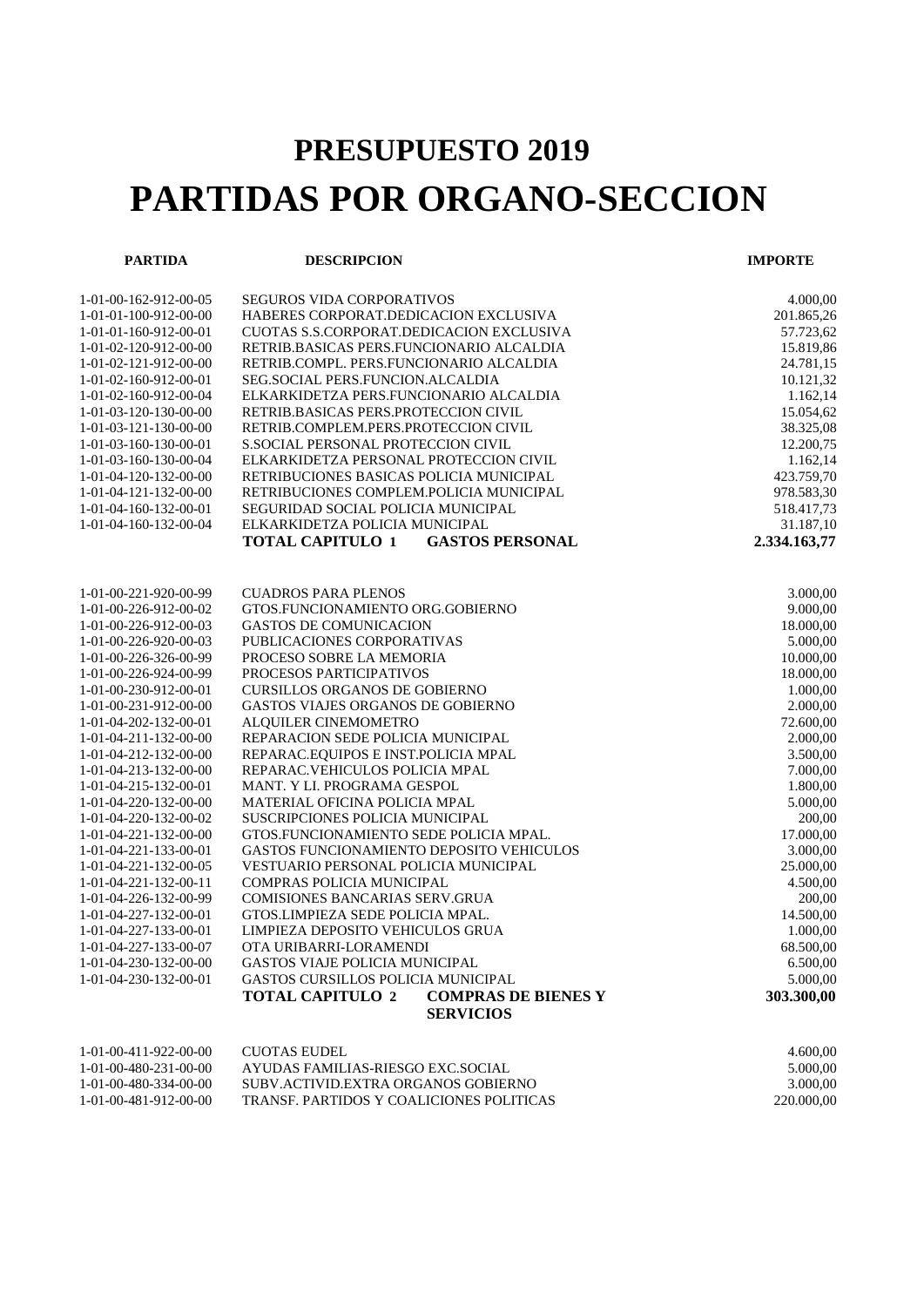| <b>PARTIDA</b>                                     | <b>DESCRIPCION</b>                                                                |                                  | <b>IMPORTE</b>                        |
|----------------------------------------------------|-----------------------------------------------------------------------------------|----------------------------------|---------------------------------------|
|                                                    | <b>TOTAL CAPITULO 4</b>                                                           | <b>TRANSFERENCIAS CORRIENTES</b> | 232.600,00                            |
| $1-01-00-500-920-00-00$<br>$1-01-00-500-929-00-00$ | CREDITO GLOBAL-PROCESO PARTICIPATIVO<br>CREDITO GLOBAL<br><b>TOTAL CAPITULO 5</b> | <b>CREDITO GLOBAL</b>            | 250.000,00<br>70.000,00<br>320.000,00 |
| 1-01-04-623-132-00-01                              | EQUIPAMIENTO POLICIA MUNICIPAL<br><b>TOTAL CAPITULO 6</b>                         | <b>INVERSIONES</b>               | 15.000,00<br>15.000,00                |
|                                                    | <b>TOTAL ORGANO 01</b>                                                            | <b>ORGANOS DE GOBIERNO</b>       | 3.205.063,77                          |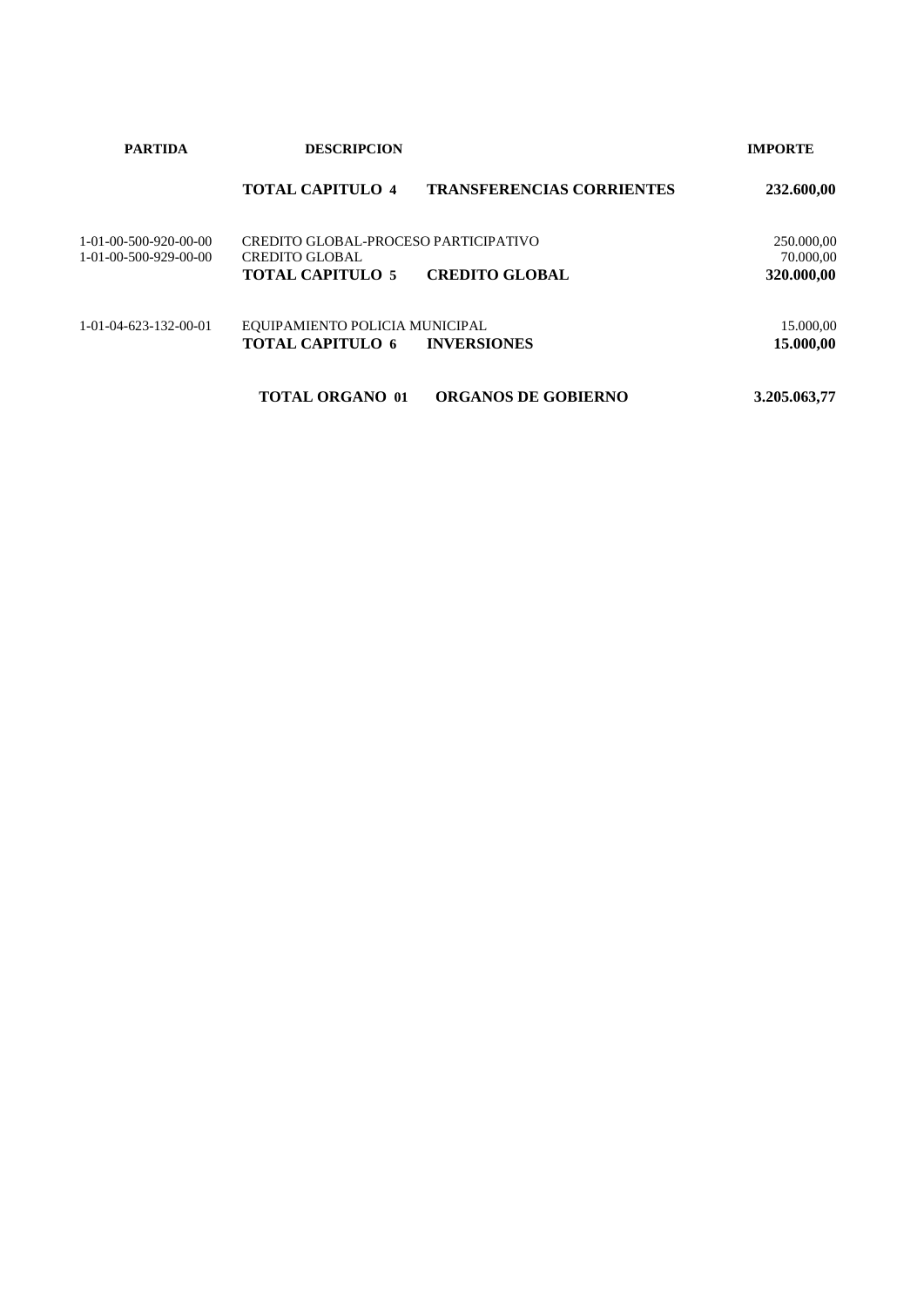| <b>PARTIDA</b>        | <b>DESCRIPCION</b>                                    | <b>IMPORTE</b> |
|-----------------------|-------------------------------------------------------|----------------|
|                       |                                                       |                |
| 1-02-00-120-330-00-00 | RETRIBUCIONES BASICAS CULTURA                         | 50.891,26      |
| 1-02-00-121-330-00-00 | RETRIBUCIONES COMPLEMENTARIAS CULTURA                 | 88.337,17      |
| 1-02-00-160-330-00-01 | <b>SEGURIDAD SOCIAL CULTURA</b>                       | 32.029,19      |
| 1-02-00-160-330-00-04 | ELKARKIDETZA CULTURA                                  | 3.995,74       |
| 1-02-01-120-332-10-00 | RETRIBUCIONES BASICAS KULTURATE                       | 136.442,91     |
| 1-02-01-121-332-10-00 | RETRIBUCIONES COMPLEM.KULTURATE                       | 203.989,71     |
| 1-02-01-160-332-10-01 | SEGURIDAD SOCIAL KULTURATE                            | 91.612,65      |
| 1-02-01-160-332-10-04 | ELKARKIDETZA KULTURATE                                | 11.541,88      |
| 1-02-04-120-334-00-00 | RETRIB.BASICAS AMAIA-ACT.CULTURALES                   | 32.885,44      |
| 1-02-04-121-334-00-00 | RETRIB.COMPLEM AMAIA-ACT.CULTURALES                   | 71.682,09      |
| 1-02-04-131-334-00-00 | PERSONAL CONTRATADO ACT.CULTURALES                    | 30.401,71      |
| 1-02-04-160-334-00-01 | SEGURIDAD SOCIAL AMAIA-ACT.CULTURALES                 | 46.371,73      |
| 1-02-04-160-334-00-04 | ELKARKIDETZA AMAIA-ACT.CULTURALES                     | 3.105,06       |
|                       | <b>TOTAL CAPITULO 1</b><br><b>GASTOS PERSONAL</b>     | 803.286,54     |
|                       |                                                       |                |
| 1-02-00-219-338-00-00 | <b>MANT. EQUIPO FIESTAS</b>                           | 2.000,00       |
| 1-02-00-219-338-00-01 | REPARAC.COMPARSA GIGANTES Y KILIKIS                   | 2.500,00       |
| 1-02-00-220-330-00-00 | COMPRA MATERIAL OFICINA: CULTURA                      | 850,00         |
| 1-02-00-220-330-00-02 | GASTOS LIBROS Y PUBLICACIONES CULTURA                 | 250,00         |
| 1-02-00-221-330-00-05 | <b>VESTUARIO PERSONAL CULTURA</b>                     | 500,00         |
| 1-02-00-221-334-00-99 | GTOS.CTES.LOCALES PROVIS. USUARIOS KULTUROLA          | 30.000,00      |
| 1-02-00-226-334-00-00 | <b>ACTIVIDADES CULTURA</b>                            | 350.000,00     |
| 1-02-00-226-338-00-06 | <b>GASTOS FESTEJOS</b>                                | 250.000,00     |
| 1-02-00-226-334-00-99 | COMISIONS BANCARIAS ACTIV.CULTURALES                  | 1.900,00       |
| 1-02-00-226-338-00-99 | <b>GRABACION DISCO TAMBORRADA</b>                     | 15.000,00      |
| 1-02-00-227-151-00-07 | <b>SERVICIO PINTURA MURALES</b>                       | 6.000,00       |
| 1-02-00-230-330-00-00 | <b>GASTOS VIAJES CULTURA</b>                          | 800,00         |
| 1-02-00-230-330-00-01 | GASTOS CURSILLOS CULTURA                              | 1.200,00       |
| 1-02-01-211-332-10-00 | REPARACIONES KULTURATE                                | 20.000,00      |
| 1-02-01-215-332-10-00 | MANTENIM.EQUIPO INFORMATICO KULTURATE                 | 6.500,00       |
| 1-02-01-220-332-10-00 | MATERIAL OFICINA KULTURATE                            | 4.500,00       |
| 1-02-01-220-332-10-02 | ADQ.MAT.BIBLIOGRAFICO KULTURATE                       | 32.000,00      |
| 1-02-01-221-332-10-00 | GASTOS FUNCIONAMIENTO KULTURATE                       | 47.000,00      |
| 1-02-01-226-332-10-00 | ACTIVIDADES BIBLIOTECA MUNICIPAL                      | 25.000,00      |
| 1-02-01-227-332-10-01 | <b>GASTOS LIMPIEZA KULTURATE</b>                      | 90.000,00      |
| 1-02-02-211-332-10-00 | REPARACIONES BIBLIOTECA SANTAMAINA                    | 500,00         |
| 1-02-02-220-332-10-00 | COMPRAS BIBLIOTECA SANTAMAINA                         | 2.500,00       |
| 1-02-02-221-332-10-00 | FUNCIONAMIENTO BIBLIOTECA SANTAMAINA                  | 3.000,00       |
| 1-02-02-227-332-10-01 | GTOS LIMPIEZA BIBLIOTECA SANTAMAINA                   | 3.000,00       |
| 1-02-03-211-333-00-00 | REPARACIONES SALA HARRESI                             | 1.000,00       |
| 1-02-03-221-333-00-00 | FUNCIONAMIENTO SALA HARRESI                           | 1.500,00       |
| 1-02-03-227-333-00-01 | LIMPIEZA SALA HARRESI                                 | 750,00         |
| 1-02-04-211-334-00-00 | REPARACIONES AMAIA ANTZOKIA                           | 10.000,00      |
| 1-02-04-215-334-00-00 | MTO.EQUIPO INF. AMAIA ANTZOKIA                        | 3.500,00       |
| 1-02-04-221-334-00-00 | <b>GASTOS FUNCION. AMAIA ANTZOKIA</b>                 | 38.000.00      |
| 1-02-04-227-334-00-01 | LIMPIEZA AMAIA ANTZOKIA                               | 30.000,00      |
| 1-02-06-212-334-00-00 | MANTENIMIENTO COLECCION INDUSTRIAL                    | 1.000,00       |
|                       | <b>TOTAL CAPITULO 2</b><br><b>COMPRAS DE BIENES Y</b> | 980.750,00     |
|                       | <b>SERVICIOS</b>                                      |                |
|                       |                                                       |                |
| 1-02-00-480-338-00-00 | <b>SUBVENCION FIESTAS BARRIOS</b>                     | 68.000,00      |
| 1-02-00-481-326-00-00 | <b>SUBVENCIONES ARRASATE MUSICAL</b>                  | 325.000,00     |
| 1-02-00-481-334-00-00 | SUBVENCIONES DE CULTURA                               | 30.000,00      |
| 1-02-00-481-334-01-00 | SUBV. DIRECTAS C. CULTURA                             | 20.000,00      |
| 1-02-00-481-334-02-00 | SUBV. CULTURA-CONVENIOS AZE                           | 15.000,00      |
| 1-02-00-481-334-03-00 | HAUSPOZ ELKARTEA - CERTAMEN ACORDEON                  | 10.000,00      |
| 1-02-00-481-334-05-00 | SUBVENCION TRIKITIXA ESKOLA                           | 9.000,00       |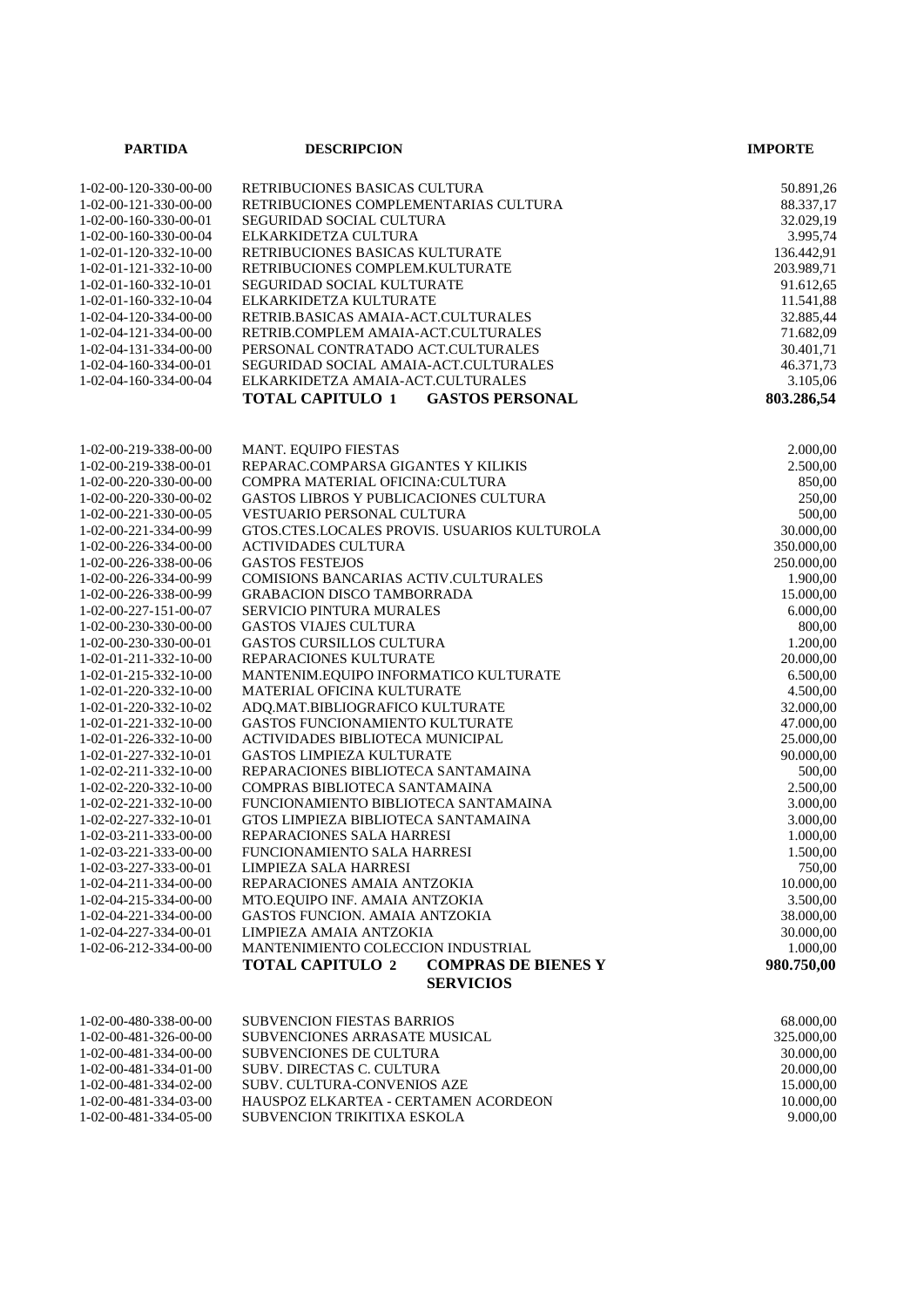|  |  | PARTIDA |  |  |
|--|--|---------|--|--|
|--|--|---------|--|--|

#### **PARTICUS IMPORTE**

### **TOTAL CAPITULO 4 TRANSFERENCIAS CORRIENTES 477.000,00**

| $1-02-00-601-336-00-00$             | ACTIVIDADES AROUEOLOGICAS                      | 3.000,00     |  |
|-------------------------------------|------------------------------------------------|--------------|--|
| $1 - 02 - 00 - 622 - 334 - 00 - 00$ | PROYECTO KULTUR-OLA                            | 500.000,00   |  |
| $1-02-00-622-333-00-01$             | REFORMA EDIF.JUAN ARZAMENDI MUSIKA ESKOLA      | 1.080.000,00 |  |
| $1-02-00-622-334-00-01$             | OBRAS AMAIA ANTZOKIA                           | 50.000,00    |  |
| $1-02-00-622-334-01-01$             | INV.LOCAL PROVISIONAL USUARIOS RELOJ ZERRAJERA | 15.000,00    |  |
| $1-02-00-625-333-00-01$             | EQUIPAMIENTO J.ARZAMENDI MUSIKA ESKOLA         | 1.00         |  |
| $1-02-01-626-332-10-00$             | EQUIPAMIENTO KULTURATE                         | 15.000,00    |  |
| $1-02-04-623-334-00-02$             | EQUIPAMIENTO CINE AMAIA                        | 19.000,00    |  |
|                                     | <b>TOTAL CAPITULO 6 INVERSIONES</b>            | 1.682.001,00 |  |
|                                     |                                                |              |  |

| <b>TOTAL ORGANO 02</b> | <b>CULTURA Y EUSKERA -</b> | 3.943.037,54 |
|------------------------|----------------------------|--------------|
|                        | <b>CULTURA</b>             |              |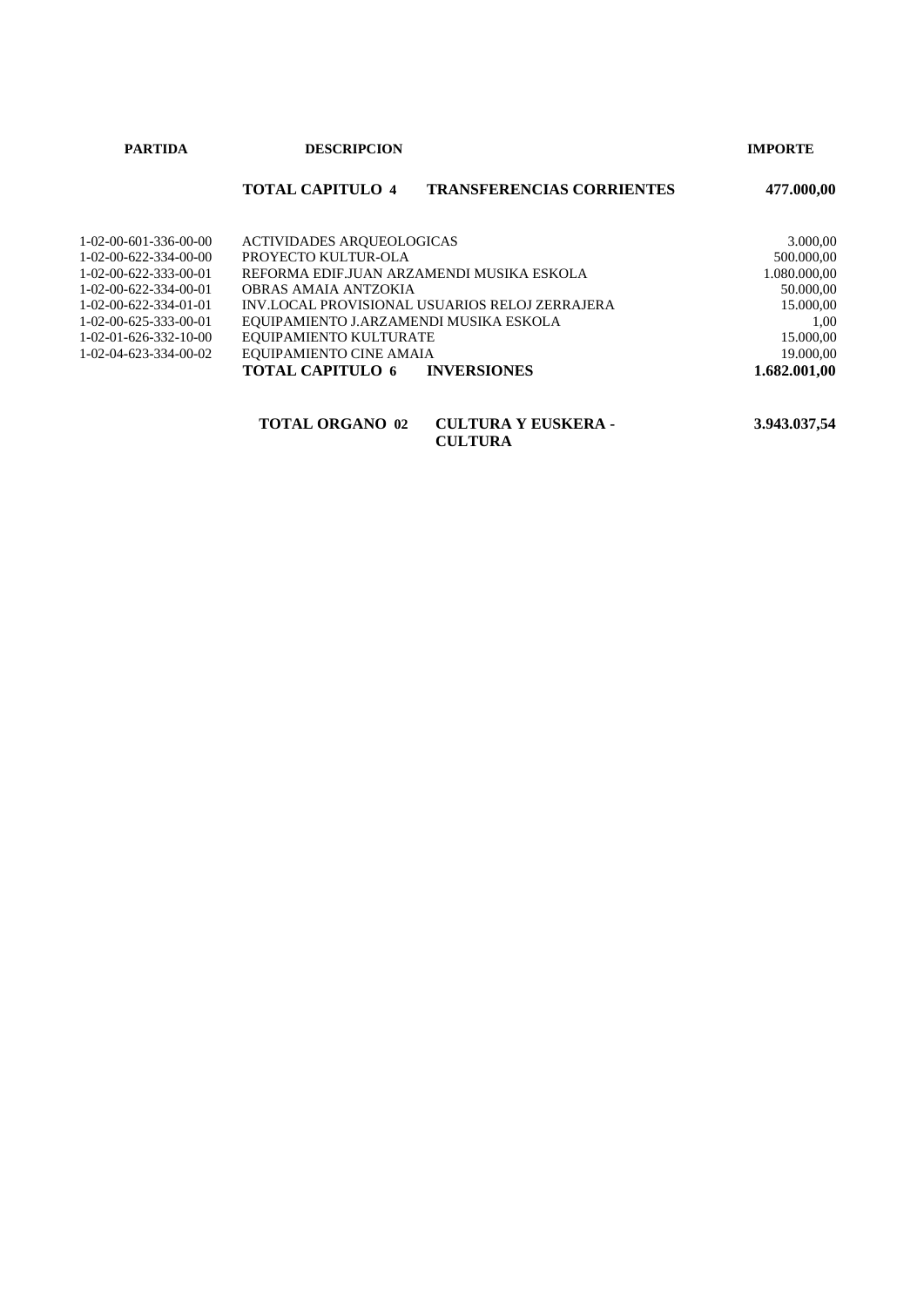| <b>PARTIDA</b>          | <b>DESCRIPCION</b>                                                           | <b>IMPORTE</b>           |
|-------------------------|------------------------------------------------------------------------------|--------------------------|
| $1-03-00-332-011-00-00$ | <b>INTERESES DE PRESTAMOS</b><br><b>TOTAL CAPITULO 3</b><br><b>INTERESES</b> | 500,00<br>500,00         |
| $1-03-00-932-011-00-00$ | AMORTIZACION PRESTAMO<br><b>TOTAL CAPITULO 9</b><br>AMORTIZACION             | 318.150,97<br>318.150,97 |
|                         | <b>TOTAL ORGANO 03</b><br><b>DEUDA FINANCIERA</b>                            | 318.650,97               |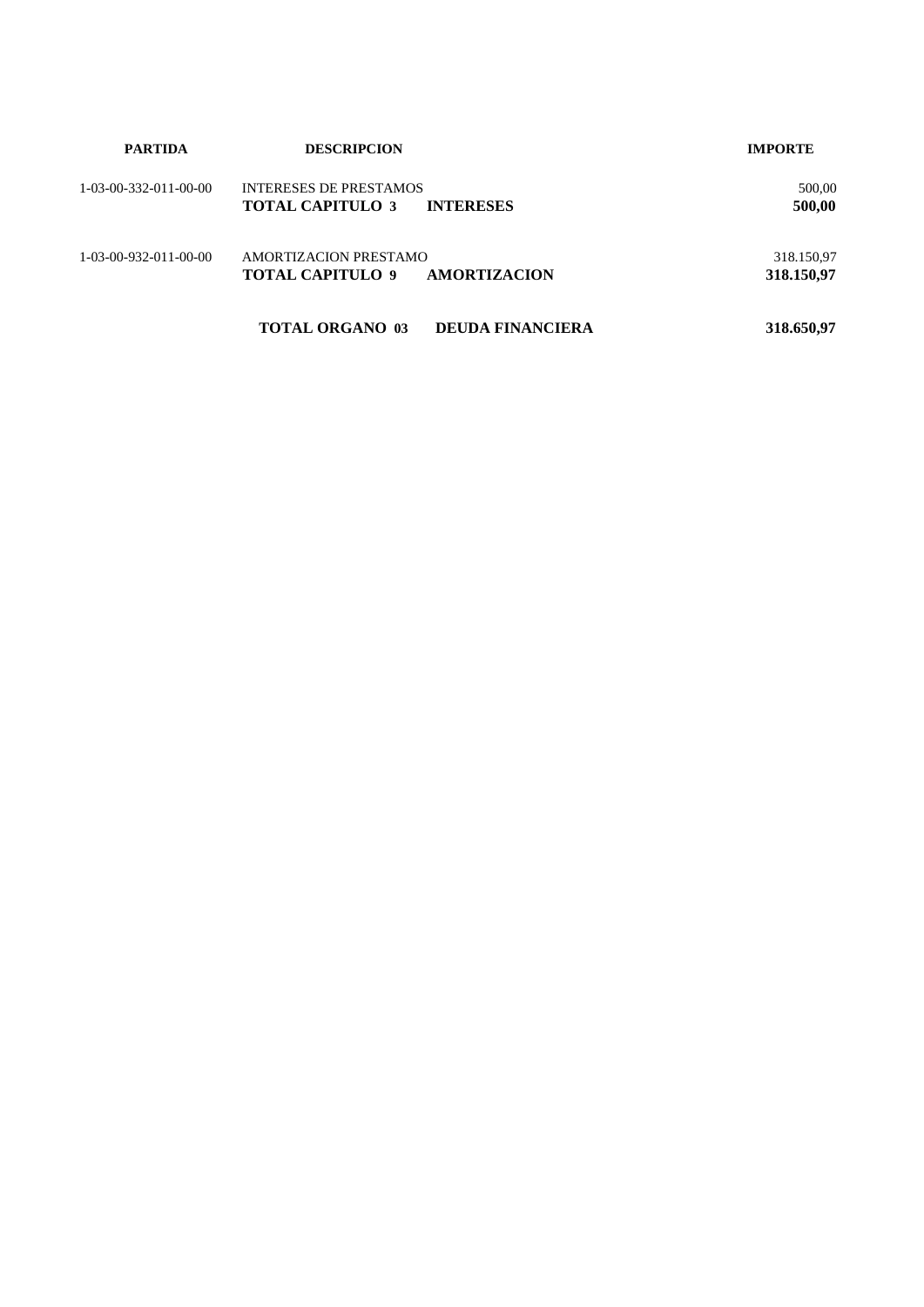| <b>PARTIDA</b>                                 | <b>DESCRIPCION</b>                                                                              | <b>IMPORTE</b> |
|------------------------------------------------|-------------------------------------------------------------------------------------------------|----------------|
|                                                |                                                                                                 |                |
| 1-04-00-120-230-00-00                          | RETRIBUCIONES BASICAS SERVICIOS SOCIALES                                                        | 180.544,53     |
| 1-04-00-121-230-00-00                          | RETRIBUCIONES COMPL.SERV.SOCIALES                                                               | 301.612,31     |
| 1-04-00-160-230-00-01                          | SEGURIDAD SOCIAL SERVICIOS SOCIALES                                                             | 123.559,11     |
| 1-04-00-160-230-00-04                          | ELKARKIDETZA SERVICIOS SOCIALES                                                                 | 9.830,38       |
|                                                | <b>TOTAL CAPITULO 1</b><br><b>GASTOS PERSONAL</b>                                               | 615.546,33     |
|                                                |                                                                                                 |                |
| 1-04-00-211-230-00-00                          | REPARACIONES NUEVA OFICINA SANIDAD                                                              | 3.000,00       |
| 1-04-00-212-231-00-00                          | <b>MANTENIMIENTO AYUDAS TECNICAS</b>                                                            | 500,00         |
| 1-04-00-220-230-00-00                          | MATERIAL OFICINA BIENESTAR SOCIAL                                                               | 1.200,00       |
| 1-04-00-220-326-00-00                          | COMPRAS MATERIAL INTERV.SOCIO EDUCATIVA                                                         | 8.000,00       |
| 1-04-00-220-230-00-02                          | GASTOS LIBROS Y PUBLICACIONES SERV. SOCIALES                                                    | 500,00         |
| 1-04-00-221-230-00-00                          | GASTOS FUNCION. OFICINA BIENESTAR SOCIAL                                                        | 12.000,00      |
| 1-04-00-226-231-82-00                          | ACTIVIDADES INCLUSION SOCIAL                                                                    | 10.000,00      |
| 1-04-00-226-231-20-01                          | PROGRAMA ACTIVIDADES CENTRO DIA                                                                 | 20.000,00      |
| 1-04-00-227-230-00-01                          | LIMPIEZA OFICINA BIENESTAR SOCIAL                                                               | 12.000,00      |
| 1-04-00-227-231-60-07                          | REDACCION PLAN DIVERSIDAD                                                                       | 13.800,00      |
| 1-04-00-227-231-82-07                          | AYUDA ESPECIAL PARA CASOS LEVES EXCLUSION                                                       | 10.000,00      |
| 1-04-00-227-326-00-07                          | <b>INTERVENCION SOCIO EDUCATIVA</b>                                                             | 150.000,00     |
| 1-04-00-230-230-00-00                          | <b>GASTOS VIAJE SERVICIOS SOCIALES</b>                                                          | 700,00         |
| 1-04-00-230-230-00-01                          | GASTOS CURSILLOS SERVICIOS SOCIALES                                                             | 3.000,00       |
| 1-04-02-226-231-81-00                          | ACT.PREVENCION DROGODEPENDENCIAS                                                                | 40.000,00      |
| 1-04-03-201-231-00-01                          | ALQUILER LOCAL BANCO ALIMENTOS                                                                  | 1.300,00       |
| 1-04-03-221-231-00-99                          | GTOS.SUMINISTROS SERV.BANCO ALIMENTOS                                                           | 3.000,00       |
| 1-04-03-227-231-10-00                          | SERV.SUBCONTRATADO AYUDA DOMICILIO                                                              | 454.000,00     |
| 1-04-04-211-231-50-00                          | REPARACIONES PISO EMERGENCIA                                                                    | 1.500,00       |
| 1-04-04-221-231-50-00                          | GASTOS FUNCIONAMIENTO PISO EMERGENCIA                                                           | 6.500,00       |
| 1-04-04-221-231-40-99                          | EQUIPAMIENTO PISOS BIENESTAR SOCIAL                                                             | 1.500,00       |
| 1-04-05-211-231-40-00                          | <b>GASTOS REPARACION VIV.TUTELADA</b>                                                           | 1.500,00       |
| 1-04-05-221-231-40-00                          | GTO.FUNCIONAMIENTO VIVIENDA TUTELADA                                                            | 10.000,00      |
| 1-04-05-221-231-40-06                          | MANUTENCION Y LAVAND. VIVIENDA TUTELADA                                                         | 20.000,00      |
| 1-04-05-227-231-40-00                          | SERV.AYUDA DOMICILIO VIVIENDA TUTELADA                                                          | 25.000,00      |
| 1-04-06-211-337-10-00                          | MANTENIMIENTO HOGARES JUBILADO                                                                  | 25.000,00      |
| 1-04-06-221-337-10-00                          | GASTOS FUNCIONAMIENTO HOGARES JUBILADOS                                                         | 95.000,00      |
| 1-04-06-226-230-00-03                          | PERTSONA NAGUSIENTZAKO BALIABIDE GIDA                                                           | 3.500,00       |
| 1-04-06-227-337-10-07                          | PREVENCION PISOS PERSONAS MAYORES                                                               | 8.000,00       |
| 1-04-06-227-230-00-99                          | PERTSONA NAGUSIEI FORMAKUNTZA                                                                   | 4.000,00       |
| 1-04-07-227-231-60-99<br>1-04-14-227-231-70-07 | <b>CONTRATACION SERV. ACOGIDA</b>                                                               | 18.000,00      |
|                                                | SERV.SUBCONT-SITUACIONES DESPROTECCION<br><b>TOTAL CAPITULO 2</b><br><b>COMPRAS DE BIENES Y</b> | 280.000,00     |
|                                                | <b>SERVICIOS</b>                                                                                | 1.242.500,00   |
|                                                |                                                                                                 |                |
| 1-04-00-421-230-20-00                          | <b>CUOTA EUSKAL FONDOA</b>                                                                      | 4.500,00       |
| 1-04-00-421-230-20-01                          | PROGRAMAS COOPERACION EUSKAL FONDOA                                                             | 10.000,00      |
| 1-04-00-480-231-00-00                          | <b>SUBVENCIONES AREA SANIDAD</b>                                                                | 25.000,00      |
| 1-04-00-480-231-00-01                          | CARITAS-SUBVENCION DIRECTA                                                                      | 3.000,00       |
| 1-04-00-481-230-20-00                          | <b>ONG</b>                                                                                      | 60.000,00      |
| 1-04-00-481-231-30-00                          | FONDO PROPIO - AYUDAS EMERGENCIA                                                                | 20.000,00      |
| 1-04-00-481-231-30-01                          | HARREMAN-MUNDUKIDE SUBVENCION DIRECTA                                                           | 15.000,00      |
| 1-04-01-431-231-90-00                          | APORTACION DEFICIT ITURBIDE EGOITZA                                                             | 1.000,00       |
| 1-04-02-480-231-81-00                          | SUBVENCIONES AREA DROGODEPENDENCIAS                                                             | 7.000,00       |
| 1-04-06-480-337-10-00                          | SUBVENCIONES TERCERA EDAD                                                                       | 38.000,00      |
| 1-04-06-481-337-10-00                          | SUDC - HOMENAJE A LOS JUBILADOS Y OTROS                                                         | 25.000,00      |
| 1-04-08-480-231-60-00                          | SUBVENCION OTROS GASTOS-INDIGENTES                                                              | 500,00         |
| 1-04-09-480-231-30-00                          | PLAN CONTRA LA POBREZA-EMERGENCIAS                                                              | 300.000,00     |
|                                                | <b>TOTAL CAPITULO 4</b><br><b>TRANSFERENCIAS CORRIENTES</b>                                     | 509.000,00     |
|                                                |                                                                                                 |                |

1-04-00-622-230-00-01 INV.LOCALES MPLES AREA BIENESTAR SOCIAL 1.500,00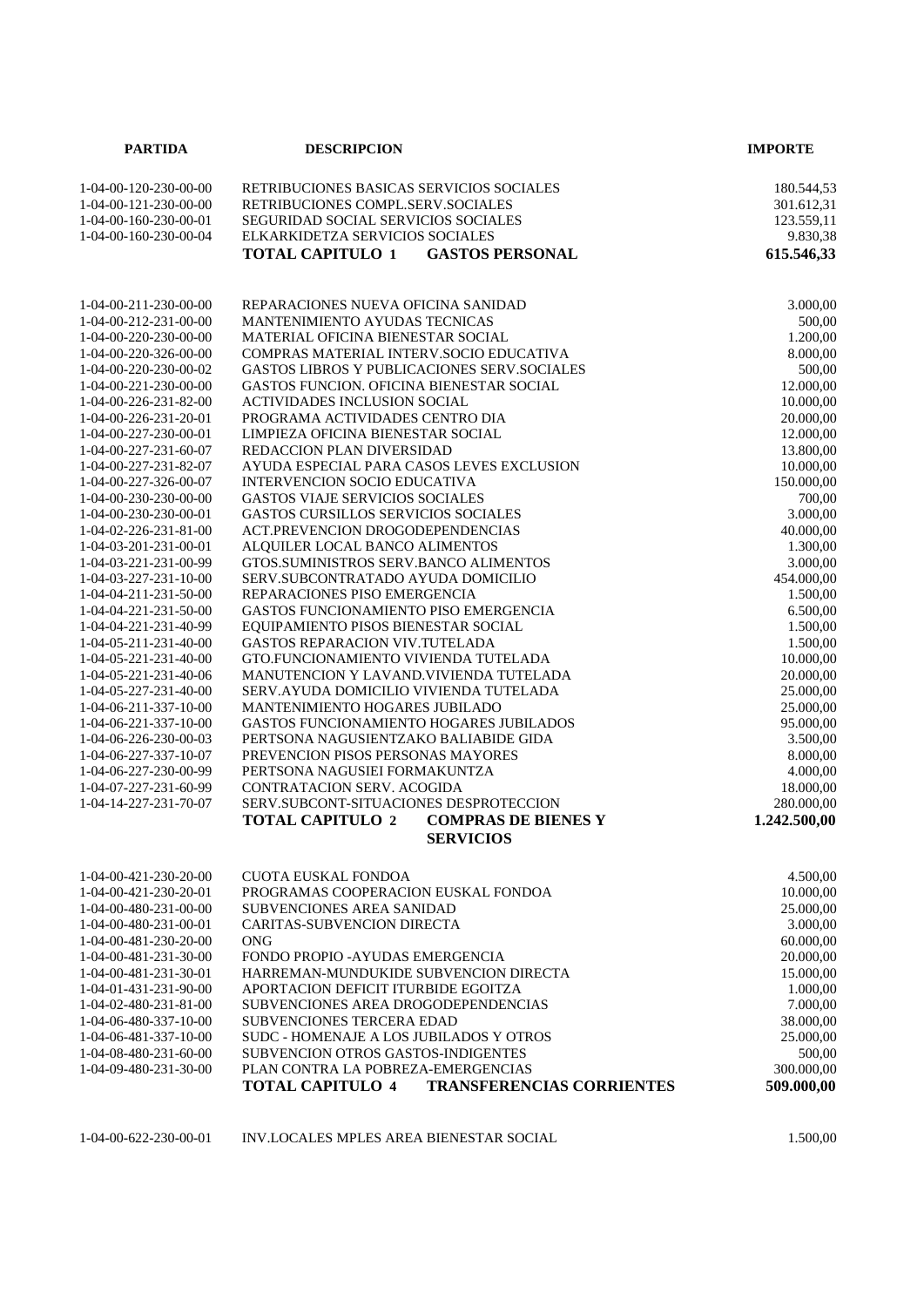| <b>PARTIDA</b>                                                 | <b>DESCRIPCION</b>                                         | <b>IMPORTE</b>         |
|----------------------------------------------------------------|------------------------------------------------------------|------------------------|
| $1-04-01-622-231-90-01$<br>$1 - 04 - 06 - 625 - 337 - 10 - 00$ | HABILITACION LOCAL GARIBAI 1<br>INV.EQUIP.HOGARES JUBILADO | 25.000,00<br>10.000,00 |
|                                                                | <b>INVERSIONES</b><br><b>TOTAL CAPITULO 6</b>              | 36.500,00              |
| 1-04-06-780-337-10-01                                          | TEJADO H.J.MUSAKOLA - CONVENIO CESION                      | 30.000,00              |
|                                                                | <b>TOTAL CAPITULO 7</b><br><b>TRANSF. CAPITAL</b>          | 30.000,00              |
|                                                                | <b>TOTAL ORGANO 04</b><br><b>BIENESTAR SOCIAL</b>          | 2.433.546,33           |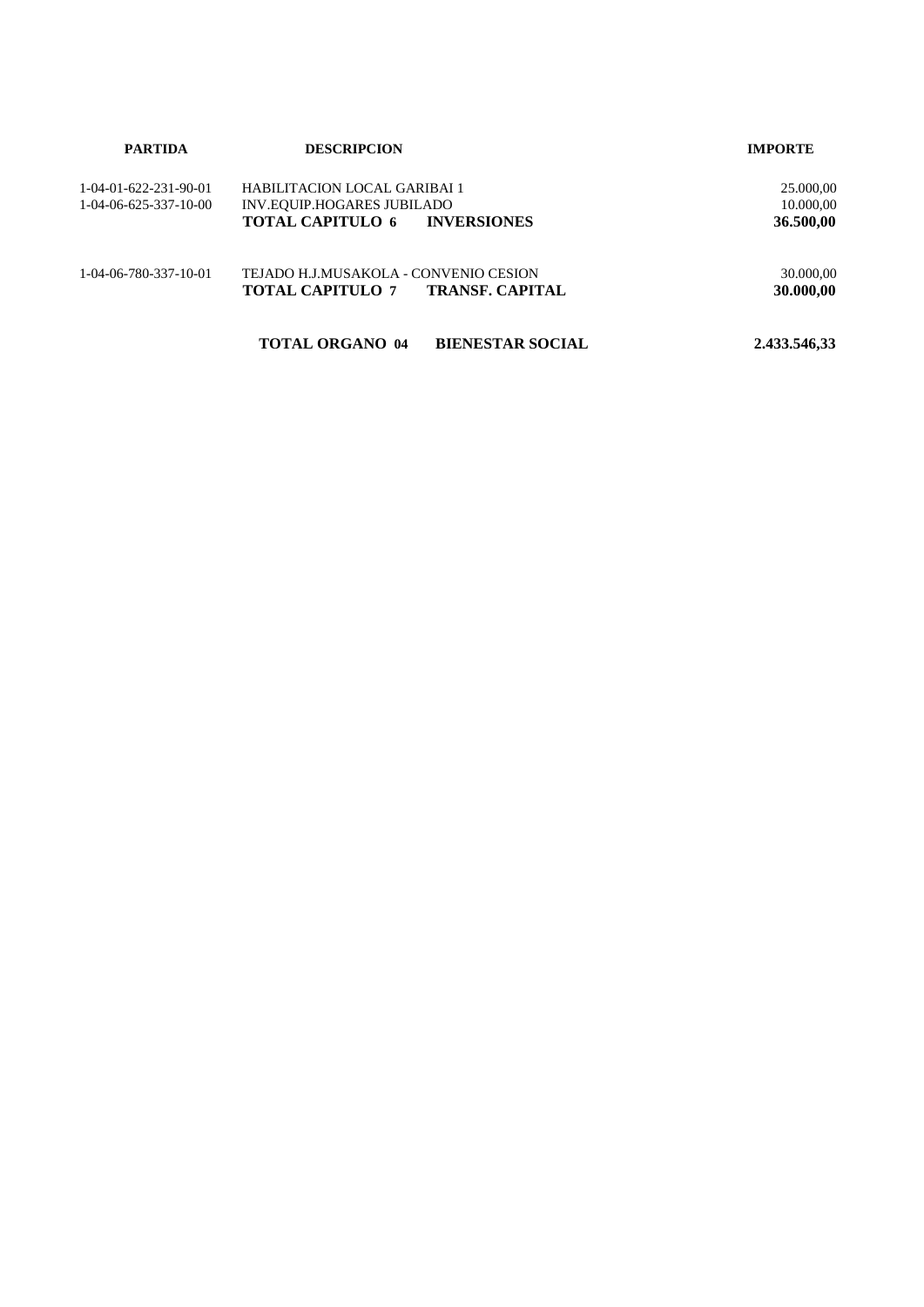| <b>PARTIDA</b>                                 | <b>DESCRIPCION</b>                                             | <b>IMPORTE</b>         |
|------------------------------------------------|----------------------------------------------------------------|------------------------|
|                                                |                                                                |                        |
| 1-05-00-120-150-00-00                          | RETRIBUCIONES BASICAS URBANISMO Y M.A.                         | 236.911,43             |
| 1-05-00-121-150-00-00                          | RETRIBUC.COMPLEMENTARIAS URBANISMO Y M.A.                      | 424.533,05             |
| 1-05-00-160-150-00-01                          | SEGURIDAD SOCIAL URBANISMO Y M.A.                              | 157.148,90             |
| 1-05-00-160-150-00-04                          | ELKARKIDETZA URBANISMO Y M.A.                                  | 16.269,19              |
|                                                | <b>TOTAL CAPITULO 1</b><br><b>GASTOS PERSONAL</b>              | 834.862,57             |
|                                                |                                                                |                        |
| 1-05-00-211-494-00-00                          | <b>CONSERVACION AMBITO GARAIA</b>                              | 10.000,00              |
| 1-05-00-220-150-00-00                          | MATERIAL DE OFICINA URBANISMO                                  | 1.000,00               |
| 1-05-00-220-150-00-02                          | <b>GASTOS LIBROS Y PUBLICACIONES URBANISMO</b>                 | 150,00                 |
| 1-05-00-226-151-00-00                          | EJECUCION SUBSIDIARIA DE OBRAS                                 | 1.000,00               |
| 1-05-00-230-150-00-00                          | <b>GASTOS VIAJE URBANISMO</b>                                  | 1.500,00               |
| 1-05-00-230-150-00-01                          | <b>GASTOS CURSILLO URBANISMO</b>                               | 1.500,00               |
| 1-05-10-210-172-00-00                          | MANTENIMIENTO ESPACIOS PUBLICOS RURALES                        | 8.000,00               |
| 1-05-10-210-172-00-01                          | SENALIZACION Y MANT.NATUR BIDE SAREA                           | 15.000,00              |
| 1-05-10-211-171-10-01                          | GTOS. MANT.INSTALAC. LIMPIEZA BICIS                            | 1.000,00               |
| $1-05-10-221-171-10-01$                        | GASTOS FUNC. INSTALC. LIMPIEZA BICIS                           | 4.000,00               |
| 1-05-10-221-172-00-10                          | COMPRA VAJILLA REUTILIZABLE                                    | 500,00                 |
| 1-05-10-221-162-10-99                          | <b>COMPRA CONTENEDORES</b>                                     | 3.000,00               |
| 1-05-10-226-172-00-00                          | <b>ACTIVIDADES MEDIO AMBIENTE</b>                              | 10.000,00              |
| 1-05-10-227-172-00-01                          | <b>GASTOS LIMPIEZA VAJILLA REUTILIZABLE</b>                    | 1.000,00               |
| 1-05-10-227-454-00-01                          | LIMPIEZA CAMINOS RURALES Y DE MONTAÑA                          | 8.000,00               |
| 1-05-12-210-172-10-01                          | SERV.SUBCONTRAT.MANTEN.AKEI                                    | 19.500,00              |
| 1-05-13-221-162-00-99                          | GTOS. SERV. COMPOSTAJE ORGANICO                                | 1.000,00               |
| 1-05-14-211-172-30-00                          | REPARACIONES HUERTAS GARAGARZA                                 | 1.000,00               |
| 1-05-14-221-172-30-00                          | GASTOS FUNCIONAMIENTO HUERTAS GARAGARZA                        | 600,00                 |
| 1-05-15-220-172-00-00                          | COMPRA MATERIAL TRABAJOS FORESTALES                            | 3.000,00               |
| 1-05-17-221-172-00-00                          | GTO.FUNC.INSTAL.MTO.VEHICULOS                                  | 12.000,00              |
| 1-05-17-227-172-00-01                          | GTO.LIMPIEZA AREA MANT.VEHICULOS                               | 140,00                 |
| 1-05-21-212-172-10-01                          | MANT.PLACAS FOTOVOLTAICAS                                      | 5.000,00               |
| 1-05-21-225-172-10-01                          | IMPTO.PRODUCC.ELECTRICA PLACAS SOLARES                         | 2.500,00               |
|                                                | <b>TOTAL CAPITULO 2</b><br><b>COMPRAS DE BIENES Y</b>          | 110.390,00             |
|                                                | <b>SERVICIOS</b>                                               |                        |
| 1-05-00-433-152-20-00                          | MANCOMUNIDAD-SURADESA                                          | 29.500,00              |
| 1-05-10-480-172-00-00                          | SUBVENCION ENTIDADES MEDIO AMBIENTE                            | 3.000,00               |
| 1-05-10-481-414-00-01                          | CONVENIO ASOC.LARRAGAIN-KURTZETZIKI                            | 10.000,00              |
| 1-05-15-411-172-00-00                          | <b>CUOTA UDALSAREA</b>                                         | 1.000,00               |
| 1-05-18-421-162-10-00                          | SERV. MANC.-RECOG.RESIDUOS                                     | 992.973,66             |
| 1-05-18-421-162-20-00                          | MANCOM.-RESIDUOS SOLIDOS GESTION                               | 197.366,39             |
| 1-05-19-421-162-30-00                          | SERV. MANCOMUNIDAD-TRATAM.RESIDUOS                             | 615.954,69             |
| 1-05-20-421-162-30-00                          | MANCOMUNIDAD TRATAMIENTO GARBIGUNE                             | 99.012,95              |
|                                                | <b>TOTAL CAPITULO 4</b><br><b>TRANSFERENCIAS CORRIENTES</b>    | 1.948.807,69           |
|                                                |                                                                |                        |
| 1-05-00-601-151-03-00                          | URBANIZACION UDALA GOIKOA                                      | 22.000,00              |
| 1-05-00-601-153-21-00                          | PLAN CASCO HISTORICO                                           | 20.000,00              |
| 1-05-00-601-153-22-00                          | URBANIZACION ZALDUSPE                                          | 90.000,00              |
| 1-05-00-601-153-44-00                          | URBANIZACION HONDARRIBIA KALEA                                 | 48.000,00              |
| 1-05-00-601-153-45-00                          | URBANIZACION ARABA ETORBIDEA                                   | 200.000,00             |
| 1-05-00-622-150-00-00                          | <b>INVERSION PATRIMONIO MUNICIPAL</b>                          | 60.000,00              |
| 1-05-00-622-151-00-00                          | ADQUISICION BIENES PATRIMONIALES                               | 210.000,00             |
| 1-05-00-622-336-00-01                          | TEJADO BARRENATXO                                              | 40.000,00              |
| 1-05-00-642-151-00-00                          | HONORARIOS TECNICOS                                            | 20.000,00              |
| 1-05-01-601-134-00-01<br>1-05-10-601-170-00-01 | <b>ASCENSOR ERGUIN</b><br>ACTUACIONES RECUPERACION ETXEZARRETA | 100.000,00<br>5.000,00 |
| 1-05-10-601-172-01-01                          | HUMEDAL ANTOÑA                                                 | 40.000,00              |
| 1-05-12-642-172-40-00                          | <b>ESTUDIOS CALIDAD SUELO</b>                                  | 20.000,00              |
| 1-05-14-622-172-30-00                          | INVERSION HUERTAS GARAGARTZA                                   | 1.000,00               |
|                                                |                                                                |                        |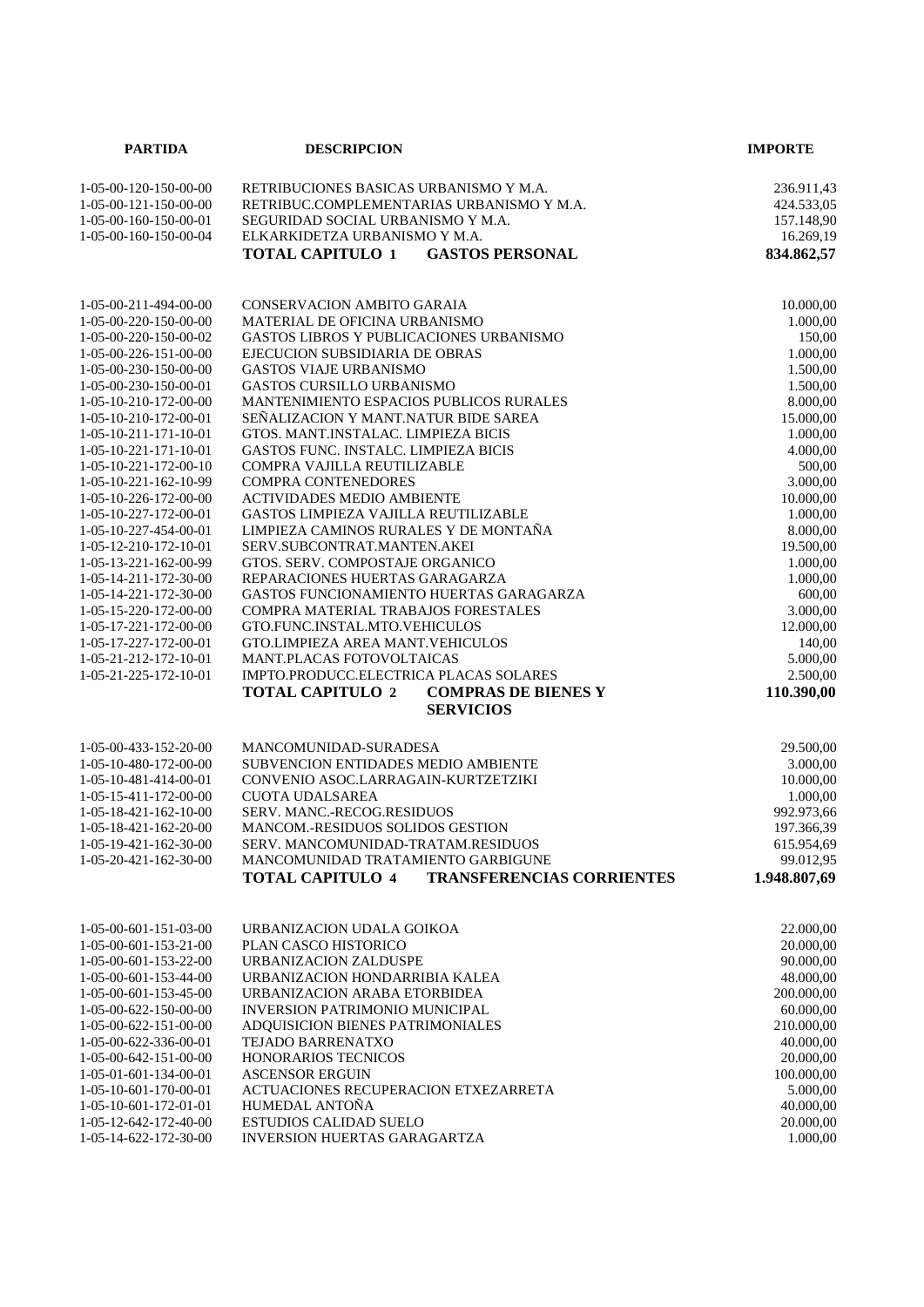| <b>PARTIDA</b>                         | <b>DESCRIPCION</b>                      |                                                    | <b>IMPORTE</b> |  |
|----------------------------------------|-----------------------------------------|----------------------------------------------------|----------------|--|
| $1-05-15-601-172-40-00$                |                                         | INV.RECUP. ESPACIOS SIGNIFICATIVOS-DEGRADADOS      | 8.000,00       |  |
| 1-05-15-623-172-00-00                  | INVERSIONES EQUIP.TRABAJOS FORESTALES   |                                                    | 3.000,00       |  |
| 1-05-17-622-172-00-01                  | <b>INVERSION GARBIGUNE</b>              |                                                    | 3.500,00       |  |
|                                        | <b>TOTAL CAPITULO 6</b>                 | <b>INVERSIONES</b>                                 | 890.500,00     |  |
| $1-05-00-721-162-10-00$                | APORT. INVERSION MANC-RECOGIDA RESIDUOS |                                                    | 35.046,41      |  |
| $1 - 0.5 - 0.0 - 721 - 162 - 20 - 0.0$ | APORT INVERSION MANC.-GESTION RESIDUOS  |                                                    | 707,99         |  |
| $1 - 05 - 00 - 780 - 153 - 00 - 01$    |                                         | APOR.OBRAS IMPERMEABILIZACION TERRAZAS GRUPO MENTU | 86.137,00      |  |
| 1-05-01-780-152-20-00                  | <b>SUBV.INSTALACION ASCENSORES</b>      |                                                    | 10.000,00      |  |
| $1-05-18-721-162-00-00$                | APORTAC.INVERSION MANCOMUNIDAD - EPELE  |                                                    | 17.699,85      |  |
|                                        | TOTAL CAPITULO 7                        | <b>TRANSF. CAPITAL</b>                             | 149.591,25     |  |
| $1 - 05 - 00 - 853 - 494 - 00 - 00$    | APORTACION CAPITAL GARAIA S.COOP        |                                                    | 90.000,00      |  |
|                                        | <b>TOTAL CAPITULO 8</b>                 | <b>VARIACIONES ACTIVOS</b><br><b>FINANCIEROS</b>   | 90.000,00      |  |
|                                        | <b>TOTAL ORGANO 05</b>                  | URBANISMO, MEDIO AMBIENTE<br>Y MOVILIDAD           | 4.024.151,51   |  |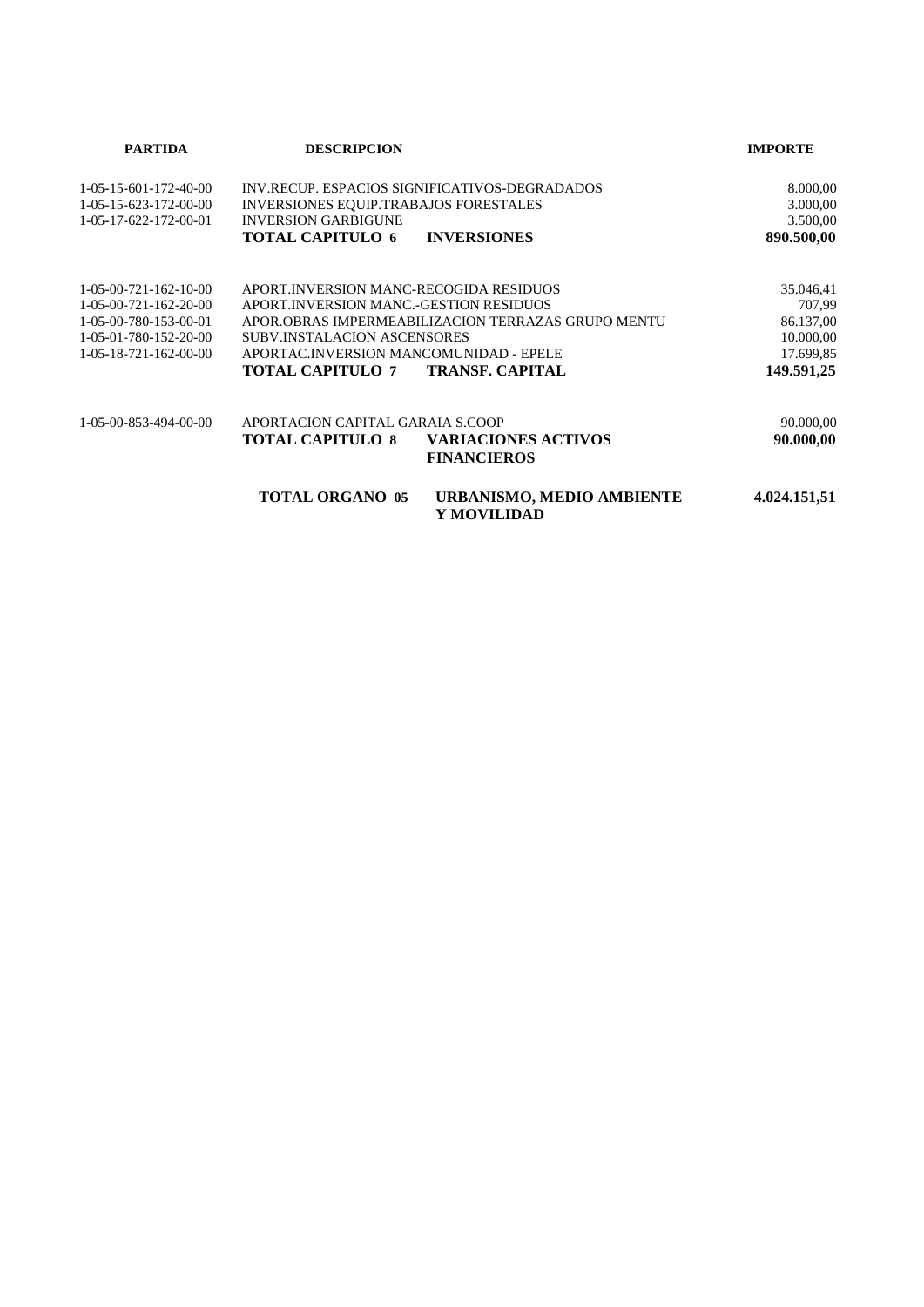| 1-06-00-161-920-00-03<br>PRIMA JUBILACION ANTICIPADA<br>82.594,93<br>RETRIBUCIONES BASICAS DPTO.PERSONAL<br>1-06-01-120-920-00-00<br>162.836,49<br>1-06-01-121-920-00-00<br>RETRIBUCIONES COMPLEM.DPTO.PERSONAL<br>287.048,50<br>1-06-01-160-920-00-01<br>SEGURIDAD SOCIAL DPTO.PERSONAL<br>114.967,61<br>1-06-01-160-920-00-04<br>ELKARKIDETZA DPTO.PERSONAL<br>13.443,85<br>42.000,00<br>1-06-01-162-920-00-05<br><b>SEGUROS VIDA PERSONAL</b><br>1-06-02-120-920-00-00<br>RETRIB.BáSICAS PERS.SECRETARIA<br>124.972,40<br>1-06-02-121-920-00-00<br>RETRIB. COMP. PERSONAL SECRETARIA<br>228.468,28<br>1-06-02-160-920-00-01<br>SEG.SOCIAL PERS.FUNCION. SECRETARIA<br>85.628,02<br>ELKARKIDETZA PERS.FUNCIONARIO SECRETARIA<br>9.997,82<br>1-06-02-160-920-00-04<br>RET. BASICAS OFICINA ATENCIÓN CONTRIBUYE<br>1-06-03-120-920-00-00<br>67.494,42<br>RET.COMPLEMENTARIAS ATENCION CONTRIBUYE<br>132.651,90<br>1-06-03-121-920-00-00<br>SEG.SOCIAL OFICINA ATENCION CONTRIBUY<br>1-06-03-160-920-00-01<br>54.015,67<br>1-06-03-160-920-00-04<br>ELKARKIDETZA. OFICINA ATENCION CONTRIBUY<br>6.274,10<br>5.422,90<br>1-06-07-120-920-00-00<br>RETRIB.BASICAS.FUNC.INTERINOS-SERV.GRLES<br>RETRIB.COMPLEM.FUNC.INTERINOS SERV.GRLES<br>14.824,94<br>1-06-07-121-920-00-00<br>6.126,90<br>1-06-07-160-920-00-01<br>SEGURIDAD SOCIAL TEMPORAL SERV.GRALES<br>1-06-10-120-241-00-00<br>RETRIB.BASICAS PERSONAL AREA EMPLEO<br>18.485,32<br>RETRIB.COMPL.PERSONAL AREA EMPLEO<br>31.722,21<br>1-06-10-121-241-00-00<br>RETRIBUCIONES PRACTICAS NO LABORALES<br>6.000,00<br>1-06-10-141-241-30-00<br>1-06-10-160-241-00-01<br>SEGURIDAD SOCIAL AREA EMPLEO<br>11.013,99<br>1-06-10-160-241-30-01<br>SEGURIDAD SOCIAL PRACTICAS NO LABORALES<br>1.000,00<br>1-06-10-160-241-00-04<br>ELKARKIDETZA PERSONAL AREA EMPLEO<br>1.416,80<br>PERSONAL TEMPORAL FOMENTO EMPLEO<br>311.820,54<br>1-06-11-131-241-00-00<br>1-06-11-160-241-00-01<br>S.SOCIAL FOMENTO EMPLEO PROGRAMA<br>106.007,83<br>275.000,00<br>1-06-99-121-920-00-00<br>FONDO CONTINGENCIA REVISION SALARIAL 2019<br><b>TOTAL CAPITULO 1</b><br>2.201.235,42<br><b>GASTOS PERSONAL</b><br>REPARACION ARCHIVO MARKULETE<br>1.000,00<br>1-06-00-211-920-00-01<br>4.250,00<br>1-06-00-214-920-00-00<br>CONTRATO MANTENIMIENTO ARCHIVO MARKULETE<br>1-06-00-215-920-00-00<br>MTO.EQUIP.INFO. Y OFIM.-RENOV. LICENCIAS<br>102.450,00<br>MATERIAL OFICINA SERVICIOS GENERALES<br>1-06-00-220-920-00-00<br>35.000,00<br>1-06-00-220-920-00-02<br>GASTOS LIBROS Y PUBLICACIONES SECRETARIA<br>12.000,00<br>2.000,00<br>1-06-00-220-920-00-99<br>GASTOS ORNAMENTACION AYUNTAMIENTO<br>1-06-00-221-920-00-01<br>GASTOS FUNCION. ARCHIVO MARKULETE<br>8.000,00<br>1-06-00-222-920-00-01<br>GASTOS TELEFONOS, MENSAJERIA<br>70.000,00<br>1-06-00-222-920-00-05<br>IZFE-AYUNTAMIENTO<br>179.000,00<br>1-06-00-226-920-00-03<br>ANUNCIOS PRENSA Y RADIO<br>20.000,00<br>GASTOS NOTARIALES Y REGISTRALES<br>10.000,00<br>1-06-00-226-920-00-04<br>1-06-00-226-920-00-05<br>ASESORAMIENTO JURIDICO<br>40.000,00<br>GASTOS LIMPIEZA ARCHIVO MARKULETE<br>1-06-00-227-920-00-01<br>1.000,00<br>1-06-00-227-920-00-99<br>TRABAJO RECUPERACION LIBROS ARCHIVO<br>2.500,00<br>GASTOS VIAJE PERSONAL SECRETARIA<br>1-06-00-230-920-00-00<br>500,00<br>1-06-00-230-920-00-01<br>GASTOS CURSILLOS PERSONAL SECRETARIA<br>10.000,00<br>1-06-00-230-920-01-01<br>DIAGNOSTICO FORMACION<br>15.000,00<br>1-06-00-239-920-00-00<br>ASISTENCIA TRIBUNALES-INDEMNIZACION<br>4.000,00<br>1-06-03-211-920-00-00<br><b>GASTOS CONSERVACION BAZ</b><br>2.000,00<br>1-06-03-221-920-00-00<br><b>GASTOS FUNCIONAMIENTO BAZ</b><br>11.000,00<br>1-06-03-227-920-00-01<br><b>GASTOS LIMPIEZA BAZ</b><br>7.900,00<br>PLANIFICACION ACCIONES PREVENTIVAS<br>1-06-05-226-920-10-99<br>6.000,00<br>1-06-05-227-920-10-07<br>SERV.MEDICINA EMPRESA-PREVENCION RIESGOS<br>56.500,00<br>1-06-05-227-920-20-07<br>MEDICINA ASISTENCIAL<br>5.500,00<br>1-06-06-227-920-00-07<br><b>ACTIVIDADES CALIDAD</b><br>20.000,00<br>SUSCRIPCIONES AREA EMPLEO<br>1-06-10-220-241-00-02<br>2.000,00<br>1-06-10-226-326-00-00<br>ACTIVIDAD. AREA EMPLEO-PLAN ESPECIAL EMPLEAB.<br>50.000,00<br>1-06-10-226-241-00-05<br>ACTIVIDADES FOROS, CONGRESOS Y FERIA EMPLEO<br>30.000,00<br>1-06-10-226-241-10-99<br>ACT.PROMO.IMPLANTAC.NUEVAS ACT.ECONO.<br>10.000,00<br>1-06-10-227-231-00-07<br>LAN-R BAI PROYECTO<br>106.440,00 | <b>PARTIDA</b> | <b>DESCRIPCION</b> | <b>IMPORTE</b> |
|-------------------------------------------------------------------------------------------------------------------------------------------------------------------------------------------------------------------------------------------------------------------------------------------------------------------------------------------------------------------------------------------------------------------------------------------------------------------------------------------------------------------------------------------------------------------------------------------------------------------------------------------------------------------------------------------------------------------------------------------------------------------------------------------------------------------------------------------------------------------------------------------------------------------------------------------------------------------------------------------------------------------------------------------------------------------------------------------------------------------------------------------------------------------------------------------------------------------------------------------------------------------------------------------------------------------------------------------------------------------------------------------------------------------------------------------------------------------------------------------------------------------------------------------------------------------------------------------------------------------------------------------------------------------------------------------------------------------------------------------------------------------------------------------------------------------------------------------------------------------------------------------------------------------------------------------------------------------------------------------------------------------------------------------------------------------------------------------------------------------------------------------------------------------------------------------------------------------------------------------------------------------------------------------------------------------------------------------------------------------------------------------------------------------------------------------------------------------------------------------------------------------------------------------------------------------------------------------------------------------------------------------------------------------------------------------------------------------------------------------------------------------------------------------------------------------------------------------------------------------------------------------------------------------------------------------------------------------------------------------------------------------------------------------------------------------------------------------------------------------------------------------------------------------------------------------------------------------------------------------------------------------------------------------------------------------------------------------------------------------------------------------------------------------------------------------------------------------------------------------------------------------------------------------------------------------------------------------------------------------------------------------------------------------------------------------------------------------------------------------------------------------------------------------------------------------------------------------------------------------------------------------------------------------------------------------------------------------------------------------------------------------------------------------------------------------------------------------------------------------------------------------------------------------------------------------------------------------------------------------------------------------------------------------------------------------------------------------------------------------------------------------------------------------------|----------------|--------------------|----------------|
|                                                                                                                                                                                                                                                                                                                                                                                                                                                                                                                                                                                                                                                                                                                                                                                                                                                                                                                                                                                                                                                                                                                                                                                                                                                                                                                                                                                                                                                                                                                                                                                                                                                                                                                                                                                                                                                                                                                                                                                                                                                                                                                                                                                                                                                                                                                                                                                                                                                                                                                                                                                                                                                                                                                                                                                                                                                                                                                                                                                                                                                                                                                                                                                                                                                                                                                                                                                                                                                                                                                                                                                                                                                                                                                                                                                                                                                                                                                                                                                                                                                                                                                                                                                                                                                                                                                                                                                                                         |                |                    |                |
|                                                                                                                                                                                                                                                                                                                                                                                                                                                                                                                                                                                                                                                                                                                                                                                                                                                                                                                                                                                                                                                                                                                                                                                                                                                                                                                                                                                                                                                                                                                                                                                                                                                                                                                                                                                                                                                                                                                                                                                                                                                                                                                                                                                                                                                                                                                                                                                                                                                                                                                                                                                                                                                                                                                                                                                                                                                                                                                                                                                                                                                                                                                                                                                                                                                                                                                                                                                                                                                                                                                                                                                                                                                                                                                                                                                                                                                                                                                                                                                                                                                                                                                                                                                                                                                                                                                                                                                                                         |                |                    |                |
|                                                                                                                                                                                                                                                                                                                                                                                                                                                                                                                                                                                                                                                                                                                                                                                                                                                                                                                                                                                                                                                                                                                                                                                                                                                                                                                                                                                                                                                                                                                                                                                                                                                                                                                                                                                                                                                                                                                                                                                                                                                                                                                                                                                                                                                                                                                                                                                                                                                                                                                                                                                                                                                                                                                                                                                                                                                                                                                                                                                                                                                                                                                                                                                                                                                                                                                                                                                                                                                                                                                                                                                                                                                                                                                                                                                                                                                                                                                                                                                                                                                                                                                                                                                                                                                                                                                                                                                                                         |                |                    |                |
|                                                                                                                                                                                                                                                                                                                                                                                                                                                                                                                                                                                                                                                                                                                                                                                                                                                                                                                                                                                                                                                                                                                                                                                                                                                                                                                                                                                                                                                                                                                                                                                                                                                                                                                                                                                                                                                                                                                                                                                                                                                                                                                                                                                                                                                                                                                                                                                                                                                                                                                                                                                                                                                                                                                                                                                                                                                                                                                                                                                                                                                                                                                                                                                                                                                                                                                                                                                                                                                                                                                                                                                                                                                                                                                                                                                                                                                                                                                                                                                                                                                                                                                                                                                                                                                                                                                                                                                                                         |                |                    |                |
|                                                                                                                                                                                                                                                                                                                                                                                                                                                                                                                                                                                                                                                                                                                                                                                                                                                                                                                                                                                                                                                                                                                                                                                                                                                                                                                                                                                                                                                                                                                                                                                                                                                                                                                                                                                                                                                                                                                                                                                                                                                                                                                                                                                                                                                                                                                                                                                                                                                                                                                                                                                                                                                                                                                                                                                                                                                                                                                                                                                                                                                                                                                                                                                                                                                                                                                                                                                                                                                                                                                                                                                                                                                                                                                                                                                                                                                                                                                                                                                                                                                                                                                                                                                                                                                                                                                                                                                                                         |                |                    |                |
|                                                                                                                                                                                                                                                                                                                                                                                                                                                                                                                                                                                                                                                                                                                                                                                                                                                                                                                                                                                                                                                                                                                                                                                                                                                                                                                                                                                                                                                                                                                                                                                                                                                                                                                                                                                                                                                                                                                                                                                                                                                                                                                                                                                                                                                                                                                                                                                                                                                                                                                                                                                                                                                                                                                                                                                                                                                                                                                                                                                                                                                                                                                                                                                                                                                                                                                                                                                                                                                                                                                                                                                                                                                                                                                                                                                                                                                                                                                                                                                                                                                                                                                                                                                                                                                                                                                                                                                                                         |                |                    |                |
|                                                                                                                                                                                                                                                                                                                                                                                                                                                                                                                                                                                                                                                                                                                                                                                                                                                                                                                                                                                                                                                                                                                                                                                                                                                                                                                                                                                                                                                                                                                                                                                                                                                                                                                                                                                                                                                                                                                                                                                                                                                                                                                                                                                                                                                                                                                                                                                                                                                                                                                                                                                                                                                                                                                                                                                                                                                                                                                                                                                                                                                                                                                                                                                                                                                                                                                                                                                                                                                                                                                                                                                                                                                                                                                                                                                                                                                                                                                                                                                                                                                                                                                                                                                                                                                                                                                                                                                                                         |                |                    |                |
|                                                                                                                                                                                                                                                                                                                                                                                                                                                                                                                                                                                                                                                                                                                                                                                                                                                                                                                                                                                                                                                                                                                                                                                                                                                                                                                                                                                                                                                                                                                                                                                                                                                                                                                                                                                                                                                                                                                                                                                                                                                                                                                                                                                                                                                                                                                                                                                                                                                                                                                                                                                                                                                                                                                                                                                                                                                                                                                                                                                                                                                                                                                                                                                                                                                                                                                                                                                                                                                                                                                                                                                                                                                                                                                                                                                                                                                                                                                                                                                                                                                                                                                                                                                                                                                                                                                                                                                                                         |                |                    |                |
|                                                                                                                                                                                                                                                                                                                                                                                                                                                                                                                                                                                                                                                                                                                                                                                                                                                                                                                                                                                                                                                                                                                                                                                                                                                                                                                                                                                                                                                                                                                                                                                                                                                                                                                                                                                                                                                                                                                                                                                                                                                                                                                                                                                                                                                                                                                                                                                                                                                                                                                                                                                                                                                                                                                                                                                                                                                                                                                                                                                                                                                                                                                                                                                                                                                                                                                                                                                                                                                                                                                                                                                                                                                                                                                                                                                                                                                                                                                                                                                                                                                                                                                                                                                                                                                                                                                                                                                                                         |                |                    |                |
|                                                                                                                                                                                                                                                                                                                                                                                                                                                                                                                                                                                                                                                                                                                                                                                                                                                                                                                                                                                                                                                                                                                                                                                                                                                                                                                                                                                                                                                                                                                                                                                                                                                                                                                                                                                                                                                                                                                                                                                                                                                                                                                                                                                                                                                                                                                                                                                                                                                                                                                                                                                                                                                                                                                                                                                                                                                                                                                                                                                                                                                                                                                                                                                                                                                                                                                                                                                                                                                                                                                                                                                                                                                                                                                                                                                                                                                                                                                                                                                                                                                                                                                                                                                                                                                                                                                                                                                                                         |                |                    |                |
|                                                                                                                                                                                                                                                                                                                                                                                                                                                                                                                                                                                                                                                                                                                                                                                                                                                                                                                                                                                                                                                                                                                                                                                                                                                                                                                                                                                                                                                                                                                                                                                                                                                                                                                                                                                                                                                                                                                                                                                                                                                                                                                                                                                                                                                                                                                                                                                                                                                                                                                                                                                                                                                                                                                                                                                                                                                                                                                                                                                                                                                                                                                                                                                                                                                                                                                                                                                                                                                                                                                                                                                                                                                                                                                                                                                                                                                                                                                                                                                                                                                                                                                                                                                                                                                                                                                                                                                                                         |                |                    |                |
|                                                                                                                                                                                                                                                                                                                                                                                                                                                                                                                                                                                                                                                                                                                                                                                                                                                                                                                                                                                                                                                                                                                                                                                                                                                                                                                                                                                                                                                                                                                                                                                                                                                                                                                                                                                                                                                                                                                                                                                                                                                                                                                                                                                                                                                                                                                                                                                                                                                                                                                                                                                                                                                                                                                                                                                                                                                                                                                                                                                                                                                                                                                                                                                                                                                                                                                                                                                                                                                                                                                                                                                                                                                                                                                                                                                                                                                                                                                                                                                                                                                                                                                                                                                                                                                                                                                                                                                                                         |                |                    |                |
|                                                                                                                                                                                                                                                                                                                                                                                                                                                                                                                                                                                                                                                                                                                                                                                                                                                                                                                                                                                                                                                                                                                                                                                                                                                                                                                                                                                                                                                                                                                                                                                                                                                                                                                                                                                                                                                                                                                                                                                                                                                                                                                                                                                                                                                                                                                                                                                                                                                                                                                                                                                                                                                                                                                                                                                                                                                                                                                                                                                                                                                                                                                                                                                                                                                                                                                                                                                                                                                                                                                                                                                                                                                                                                                                                                                                                                                                                                                                                                                                                                                                                                                                                                                                                                                                                                                                                                                                                         |                |                    |                |
|                                                                                                                                                                                                                                                                                                                                                                                                                                                                                                                                                                                                                                                                                                                                                                                                                                                                                                                                                                                                                                                                                                                                                                                                                                                                                                                                                                                                                                                                                                                                                                                                                                                                                                                                                                                                                                                                                                                                                                                                                                                                                                                                                                                                                                                                                                                                                                                                                                                                                                                                                                                                                                                                                                                                                                                                                                                                                                                                                                                                                                                                                                                                                                                                                                                                                                                                                                                                                                                                                                                                                                                                                                                                                                                                                                                                                                                                                                                                                                                                                                                                                                                                                                                                                                                                                                                                                                                                                         |                |                    |                |
|                                                                                                                                                                                                                                                                                                                                                                                                                                                                                                                                                                                                                                                                                                                                                                                                                                                                                                                                                                                                                                                                                                                                                                                                                                                                                                                                                                                                                                                                                                                                                                                                                                                                                                                                                                                                                                                                                                                                                                                                                                                                                                                                                                                                                                                                                                                                                                                                                                                                                                                                                                                                                                                                                                                                                                                                                                                                                                                                                                                                                                                                                                                                                                                                                                                                                                                                                                                                                                                                                                                                                                                                                                                                                                                                                                                                                                                                                                                                                                                                                                                                                                                                                                                                                                                                                                                                                                                                                         |                |                    |                |
|                                                                                                                                                                                                                                                                                                                                                                                                                                                                                                                                                                                                                                                                                                                                                                                                                                                                                                                                                                                                                                                                                                                                                                                                                                                                                                                                                                                                                                                                                                                                                                                                                                                                                                                                                                                                                                                                                                                                                                                                                                                                                                                                                                                                                                                                                                                                                                                                                                                                                                                                                                                                                                                                                                                                                                                                                                                                                                                                                                                                                                                                                                                                                                                                                                                                                                                                                                                                                                                                                                                                                                                                                                                                                                                                                                                                                                                                                                                                                                                                                                                                                                                                                                                                                                                                                                                                                                                                                         |                |                    |                |
|                                                                                                                                                                                                                                                                                                                                                                                                                                                                                                                                                                                                                                                                                                                                                                                                                                                                                                                                                                                                                                                                                                                                                                                                                                                                                                                                                                                                                                                                                                                                                                                                                                                                                                                                                                                                                                                                                                                                                                                                                                                                                                                                                                                                                                                                                                                                                                                                                                                                                                                                                                                                                                                                                                                                                                                                                                                                                                                                                                                                                                                                                                                                                                                                                                                                                                                                                                                                                                                                                                                                                                                                                                                                                                                                                                                                                                                                                                                                                                                                                                                                                                                                                                                                                                                                                                                                                                                                                         |                |                    |                |
|                                                                                                                                                                                                                                                                                                                                                                                                                                                                                                                                                                                                                                                                                                                                                                                                                                                                                                                                                                                                                                                                                                                                                                                                                                                                                                                                                                                                                                                                                                                                                                                                                                                                                                                                                                                                                                                                                                                                                                                                                                                                                                                                                                                                                                                                                                                                                                                                                                                                                                                                                                                                                                                                                                                                                                                                                                                                                                                                                                                                                                                                                                                                                                                                                                                                                                                                                                                                                                                                                                                                                                                                                                                                                                                                                                                                                                                                                                                                                                                                                                                                                                                                                                                                                                                                                                                                                                                                                         |                |                    |                |
|                                                                                                                                                                                                                                                                                                                                                                                                                                                                                                                                                                                                                                                                                                                                                                                                                                                                                                                                                                                                                                                                                                                                                                                                                                                                                                                                                                                                                                                                                                                                                                                                                                                                                                                                                                                                                                                                                                                                                                                                                                                                                                                                                                                                                                                                                                                                                                                                                                                                                                                                                                                                                                                                                                                                                                                                                                                                                                                                                                                                                                                                                                                                                                                                                                                                                                                                                                                                                                                                                                                                                                                                                                                                                                                                                                                                                                                                                                                                                                                                                                                                                                                                                                                                                                                                                                                                                                                                                         |                |                    |                |
|                                                                                                                                                                                                                                                                                                                                                                                                                                                                                                                                                                                                                                                                                                                                                                                                                                                                                                                                                                                                                                                                                                                                                                                                                                                                                                                                                                                                                                                                                                                                                                                                                                                                                                                                                                                                                                                                                                                                                                                                                                                                                                                                                                                                                                                                                                                                                                                                                                                                                                                                                                                                                                                                                                                                                                                                                                                                                                                                                                                                                                                                                                                                                                                                                                                                                                                                                                                                                                                                                                                                                                                                                                                                                                                                                                                                                                                                                                                                                                                                                                                                                                                                                                                                                                                                                                                                                                                                                         |                |                    |                |
|                                                                                                                                                                                                                                                                                                                                                                                                                                                                                                                                                                                                                                                                                                                                                                                                                                                                                                                                                                                                                                                                                                                                                                                                                                                                                                                                                                                                                                                                                                                                                                                                                                                                                                                                                                                                                                                                                                                                                                                                                                                                                                                                                                                                                                                                                                                                                                                                                                                                                                                                                                                                                                                                                                                                                                                                                                                                                                                                                                                                                                                                                                                                                                                                                                                                                                                                                                                                                                                                                                                                                                                                                                                                                                                                                                                                                                                                                                                                                                                                                                                                                                                                                                                                                                                                                                                                                                                                                         |                |                    |                |
|                                                                                                                                                                                                                                                                                                                                                                                                                                                                                                                                                                                                                                                                                                                                                                                                                                                                                                                                                                                                                                                                                                                                                                                                                                                                                                                                                                                                                                                                                                                                                                                                                                                                                                                                                                                                                                                                                                                                                                                                                                                                                                                                                                                                                                                                                                                                                                                                                                                                                                                                                                                                                                                                                                                                                                                                                                                                                                                                                                                                                                                                                                                                                                                                                                                                                                                                                                                                                                                                                                                                                                                                                                                                                                                                                                                                                                                                                                                                                                                                                                                                                                                                                                                                                                                                                                                                                                                                                         |                |                    |                |
|                                                                                                                                                                                                                                                                                                                                                                                                                                                                                                                                                                                                                                                                                                                                                                                                                                                                                                                                                                                                                                                                                                                                                                                                                                                                                                                                                                                                                                                                                                                                                                                                                                                                                                                                                                                                                                                                                                                                                                                                                                                                                                                                                                                                                                                                                                                                                                                                                                                                                                                                                                                                                                                                                                                                                                                                                                                                                                                                                                                                                                                                                                                                                                                                                                                                                                                                                                                                                                                                                                                                                                                                                                                                                                                                                                                                                                                                                                                                                                                                                                                                                                                                                                                                                                                                                                                                                                                                                         |                |                    |                |
|                                                                                                                                                                                                                                                                                                                                                                                                                                                                                                                                                                                                                                                                                                                                                                                                                                                                                                                                                                                                                                                                                                                                                                                                                                                                                                                                                                                                                                                                                                                                                                                                                                                                                                                                                                                                                                                                                                                                                                                                                                                                                                                                                                                                                                                                                                                                                                                                                                                                                                                                                                                                                                                                                                                                                                                                                                                                                                                                                                                                                                                                                                                                                                                                                                                                                                                                                                                                                                                                                                                                                                                                                                                                                                                                                                                                                                                                                                                                                                                                                                                                                                                                                                                                                                                                                                                                                                                                                         |                |                    |                |
|                                                                                                                                                                                                                                                                                                                                                                                                                                                                                                                                                                                                                                                                                                                                                                                                                                                                                                                                                                                                                                                                                                                                                                                                                                                                                                                                                                                                                                                                                                                                                                                                                                                                                                                                                                                                                                                                                                                                                                                                                                                                                                                                                                                                                                                                                                                                                                                                                                                                                                                                                                                                                                                                                                                                                                                                                                                                                                                                                                                                                                                                                                                                                                                                                                                                                                                                                                                                                                                                                                                                                                                                                                                                                                                                                                                                                                                                                                                                                                                                                                                                                                                                                                                                                                                                                                                                                                                                                         |                |                    |                |
|                                                                                                                                                                                                                                                                                                                                                                                                                                                                                                                                                                                                                                                                                                                                                                                                                                                                                                                                                                                                                                                                                                                                                                                                                                                                                                                                                                                                                                                                                                                                                                                                                                                                                                                                                                                                                                                                                                                                                                                                                                                                                                                                                                                                                                                                                                                                                                                                                                                                                                                                                                                                                                                                                                                                                                                                                                                                                                                                                                                                                                                                                                                                                                                                                                                                                                                                                                                                                                                                                                                                                                                                                                                                                                                                                                                                                                                                                                                                                                                                                                                                                                                                                                                                                                                                                                                                                                                                                         |                |                    |                |
|                                                                                                                                                                                                                                                                                                                                                                                                                                                                                                                                                                                                                                                                                                                                                                                                                                                                                                                                                                                                                                                                                                                                                                                                                                                                                                                                                                                                                                                                                                                                                                                                                                                                                                                                                                                                                                                                                                                                                                                                                                                                                                                                                                                                                                                                                                                                                                                                                                                                                                                                                                                                                                                                                                                                                                                                                                                                                                                                                                                                                                                                                                                                                                                                                                                                                                                                                                                                                                                                                                                                                                                                                                                                                                                                                                                                                                                                                                                                                                                                                                                                                                                                                                                                                                                                                                                                                                                                                         |                |                    |                |
|                                                                                                                                                                                                                                                                                                                                                                                                                                                                                                                                                                                                                                                                                                                                                                                                                                                                                                                                                                                                                                                                                                                                                                                                                                                                                                                                                                                                                                                                                                                                                                                                                                                                                                                                                                                                                                                                                                                                                                                                                                                                                                                                                                                                                                                                                                                                                                                                                                                                                                                                                                                                                                                                                                                                                                                                                                                                                                                                                                                                                                                                                                                                                                                                                                                                                                                                                                                                                                                                                                                                                                                                                                                                                                                                                                                                                                                                                                                                                                                                                                                                                                                                                                                                                                                                                                                                                                                                                         |                |                    |                |
|                                                                                                                                                                                                                                                                                                                                                                                                                                                                                                                                                                                                                                                                                                                                                                                                                                                                                                                                                                                                                                                                                                                                                                                                                                                                                                                                                                                                                                                                                                                                                                                                                                                                                                                                                                                                                                                                                                                                                                                                                                                                                                                                                                                                                                                                                                                                                                                                                                                                                                                                                                                                                                                                                                                                                                                                                                                                                                                                                                                                                                                                                                                                                                                                                                                                                                                                                                                                                                                                                                                                                                                                                                                                                                                                                                                                                                                                                                                                                                                                                                                                                                                                                                                                                                                                                                                                                                                                                         |                |                    |                |
|                                                                                                                                                                                                                                                                                                                                                                                                                                                                                                                                                                                                                                                                                                                                                                                                                                                                                                                                                                                                                                                                                                                                                                                                                                                                                                                                                                                                                                                                                                                                                                                                                                                                                                                                                                                                                                                                                                                                                                                                                                                                                                                                                                                                                                                                                                                                                                                                                                                                                                                                                                                                                                                                                                                                                                                                                                                                                                                                                                                                                                                                                                                                                                                                                                                                                                                                                                                                                                                                                                                                                                                                                                                                                                                                                                                                                                                                                                                                                                                                                                                                                                                                                                                                                                                                                                                                                                                                                         |                |                    |                |
|                                                                                                                                                                                                                                                                                                                                                                                                                                                                                                                                                                                                                                                                                                                                                                                                                                                                                                                                                                                                                                                                                                                                                                                                                                                                                                                                                                                                                                                                                                                                                                                                                                                                                                                                                                                                                                                                                                                                                                                                                                                                                                                                                                                                                                                                                                                                                                                                                                                                                                                                                                                                                                                                                                                                                                                                                                                                                                                                                                                                                                                                                                                                                                                                                                                                                                                                                                                                                                                                                                                                                                                                                                                                                                                                                                                                                                                                                                                                                                                                                                                                                                                                                                                                                                                                                                                                                                                                                         |                |                    |                |
|                                                                                                                                                                                                                                                                                                                                                                                                                                                                                                                                                                                                                                                                                                                                                                                                                                                                                                                                                                                                                                                                                                                                                                                                                                                                                                                                                                                                                                                                                                                                                                                                                                                                                                                                                                                                                                                                                                                                                                                                                                                                                                                                                                                                                                                                                                                                                                                                                                                                                                                                                                                                                                                                                                                                                                                                                                                                                                                                                                                                                                                                                                                                                                                                                                                                                                                                                                                                                                                                                                                                                                                                                                                                                                                                                                                                                                                                                                                                                                                                                                                                                                                                                                                                                                                                                                                                                                                                                         |                |                    |                |
|                                                                                                                                                                                                                                                                                                                                                                                                                                                                                                                                                                                                                                                                                                                                                                                                                                                                                                                                                                                                                                                                                                                                                                                                                                                                                                                                                                                                                                                                                                                                                                                                                                                                                                                                                                                                                                                                                                                                                                                                                                                                                                                                                                                                                                                                                                                                                                                                                                                                                                                                                                                                                                                                                                                                                                                                                                                                                                                                                                                                                                                                                                                                                                                                                                                                                                                                                                                                                                                                                                                                                                                                                                                                                                                                                                                                                                                                                                                                                                                                                                                                                                                                                                                                                                                                                                                                                                                                                         |                |                    |                |
|                                                                                                                                                                                                                                                                                                                                                                                                                                                                                                                                                                                                                                                                                                                                                                                                                                                                                                                                                                                                                                                                                                                                                                                                                                                                                                                                                                                                                                                                                                                                                                                                                                                                                                                                                                                                                                                                                                                                                                                                                                                                                                                                                                                                                                                                                                                                                                                                                                                                                                                                                                                                                                                                                                                                                                                                                                                                                                                                                                                                                                                                                                                                                                                                                                                                                                                                                                                                                                                                                                                                                                                                                                                                                                                                                                                                                                                                                                                                                                                                                                                                                                                                                                                                                                                                                                                                                                                                                         |                |                    |                |
|                                                                                                                                                                                                                                                                                                                                                                                                                                                                                                                                                                                                                                                                                                                                                                                                                                                                                                                                                                                                                                                                                                                                                                                                                                                                                                                                                                                                                                                                                                                                                                                                                                                                                                                                                                                                                                                                                                                                                                                                                                                                                                                                                                                                                                                                                                                                                                                                                                                                                                                                                                                                                                                                                                                                                                                                                                                                                                                                                                                                                                                                                                                                                                                                                                                                                                                                                                                                                                                                                                                                                                                                                                                                                                                                                                                                                                                                                                                                                                                                                                                                                                                                                                                                                                                                                                                                                                                                                         |                |                    |                |
|                                                                                                                                                                                                                                                                                                                                                                                                                                                                                                                                                                                                                                                                                                                                                                                                                                                                                                                                                                                                                                                                                                                                                                                                                                                                                                                                                                                                                                                                                                                                                                                                                                                                                                                                                                                                                                                                                                                                                                                                                                                                                                                                                                                                                                                                                                                                                                                                                                                                                                                                                                                                                                                                                                                                                                                                                                                                                                                                                                                                                                                                                                                                                                                                                                                                                                                                                                                                                                                                                                                                                                                                                                                                                                                                                                                                                                                                                                                                                                                                                                                                                                                                                                                                                                                                                                                                                                                                                         |                |                    |                |
|                                                                                                                                                                                                                                                                                                                                                                                                                                                                                                                                                                                                                                                                                                                                                                                                                                                                                                                                                                                                                                                                                                                                                                                                                                                                                                                                                                                                                                                                                                                                                                                                                                                                                                                                                                                                                                                                                                                                                                                                                                                                                                                                                                                                                                                                                                                                                                                                                                                                                                                                                                                                                                                                                                                                                                                                                                                                                                                                                                                                                                                                                                                                                                                                                                                                                                                                                                                                                                                                                                                                                                                                                                                                                                                                                                                                                                                                                                                                                                                                                                                                                                                                                                                                                                                                                                                                                                                                                         |                |                    |                |
|                                                                                                                                                                                                                                                                                                                                                                                                                                                                                                                                                                                                                                                                                                                                                                                                                                                                                                                                                                                                                                                                                                                                                                                                                                                                                                                                                                                                                                                                                                                                                                                                                                                                                                                                                                                                                                                                                                                                                                                                                                                                                                                                                                                                                                                                                                                                                                                                                                                                                                                                                                                                                                                                                                                                                                                                                                                                                                                                                                                                                                                                                                                                                                                                                                                                                                                                                                                                                                                                                                                                                                                                                                                                                                                                                                                                                                                                                                                                                                                                                                                                                                                                                                                                                                                                                                                                                                                                                         |                |                    |                |
|                                                                                                                                                                                                                                                                                                                                                                                                                                                                                                                                                                                                                                                                                                                                                                                                                                                                                                                                                                                                                                                                                                                                                                                                                                                                                                                                                                                                                                                                                                                                                                                                                                                                                                                                                                                                                                                                                                                                                                                                                                                                                                                                                                                                                                                                                                                                                                                                                                                                                                                                                                                                                                                                                                                                                                                                                                                                                                                                                                                                                                                                                                                                                                                                                                                                                                                                                                                                                                                                                                                                                                                                                                                                                                                                                                                                                                                                                                                                                                                                                                                                                                                                                                                                                                                                                                                                                                                                                         |                |                    |                |
|                                                                                                                                                                                                                                                                                                                                                                                                                                                                                                                                                                                                                                                                                                                                                                                                                                                                                                                                                                                                                                                                                                                                                                                                                                                                                                                                                                                                                                                                                                                                                                                                                                                                                                                                                                                                                                                                                                                                                                                                                                                                                                                                                                                                                                                                                                                                                                                                                                                                                                                                                                                                                                                                                                                                                                                                                                                                                                                                                                                                                                                                                                                                                                                                                                                                                                                                                                                                                                                                                                                                                                                                                                                                                                                                                                                                                                                                                                                                                                                                                                                                                                                                                                                                                                                                                                                                                                                                                         |                |                    |                |
|                                                                                                                                                                                                                                                                                                                                                                                                                                                                                                                                                                                                                                                                                                                                                                                                                                                                                                                                                                                                                                                                                                                                                                                                                                                                                                                                                                                                                                                                                                                                                                                                                                                                                                                                                                                                                                                                                                                                                                                                                                                                                                                                                                                                                                                                                                                                                                                                                                                                                                                                                                                                                                                                                                                                                                                                                                                                                                                                                                                                                                                                                                                                                                                                                                                                                                                                                                                                                                                                                                                                                                                                                                                                                                                                                                                                                                                                                                                                                                                                                                                                                                                                                                                                                                                                                                                                                                                                                         |                |                    |                |
|                                                                                                                                                                                                                                                                                                                                                                                                                                                                                                                                                                                                                                                                                                                                                                                                                                                                                                                                                                                                                                                                                                                                                                                                                                                                                                                                                                                                                                                                                                                                                                                                                                                                                                                                                                                                                                                                                                                                                                                                                                                                                                                                                                                                                                                                                                                                                                                                                                                                                                                                                                                                                                                                                                                                                                                                                                                                                                                                                                                                                                                                                                                                                                                                                                                                                                                                                                                                                                                                                                                                                                                                                                                                                                                                                                                                                                                                                                                                                                                                                                                                                                                                                                                                                                                                                                                                                                                                                         |                |                    |                |
|                                                                                                                                                                                                                                                                                                                                                                                                                                                                                                                                                                                                                                                                                                                                                                                                                                                                                                                                                                                                                                                                                                                                                                                                                                                                                                                                                                                                                                                                                                                                                                                                                                                                                                                                                                                                                                                                                                                                                                                                                                                                                                                                                                                                                                                                                                                                                                                                                                                                                                                                                                                                                                                                                                                                                                                                                                                                                                                                                                                                                                                                                                                                                                                                                                                                                                                                                                                                                                                                                                                                                                                                                                                                                                                                                                                                                                                                                                                                                                                                                                                                                                                                                                                                                                                                                                                                                                                                                         |                |                    |                |
|                                                                                                                                                                                                                                                                                                                                                                                                                                                                                                                                                                                                                                                                                                                                                                                                                                                                                                                                                                                                                                                                                                                                                                                                                                                                                                                                                                                                                                                                                                                                                                                                                                                                                                                                                                                                                                                                                                                                                                                                                                                                                                                                                                                                                                                                                                                                                                                                                                                                                                                                                                                                                                                                                                                                                                                                                                                                                                                                                                                                                                                                                                                                                                                                                                                                                                                                                                                                                                                                                                                                                                                                                                                                                                                                                                                                                                                                                                                                                                                                                                                                                                                                                                                                                                                                                                                                                                                                                         |                |                    |                |
|                                                                                                                                                                                                                                                                                                                                                                                                                                                                                                                                                                                                                                                                                                                                                                                                                                                                                                                                                                                                                                                                                                                                                                                                                                                                                                                                                                                                                                                                                                                                                                                                                                                                                                                                                                                                                                                                                                                                                                                                                                                                                                                                                                                                                                                                                                                                                                                                                                                                                                                                                                                                                                                                                                                                                                                                                                                                                                                                                                                                                                                                                                                                                                                                                                                                                                                                                                                                                                                                                                                                                                                                                                                                                                                                                                                                                                                                                                                                                                                                                                                                                                                                                                                                                                                                                                                                                                                                                         |                |                    |                |
|                                                                                                                                                                                                                                                                                                                                                                                                                                                                                                                                                                                                                                                                                                                                                                                                                                                                                                                                                                                                                                                                                                                                                                                                                                                                                                                                                                                                                                                                                                                                                                                                                                                                                                                                                                                                                                                                                                                                                                                                                                                                                                                                                                                                                                                                                                                                                                                                                                                                                                                                                                                                                                                                                                                                                                                                                                                                                                                                                                                                                                                                                                                                                                                                                                                                                                                                                                                                                                                                                                                                                                                                                                                                                                                                                                                                                                                                                                                                                                                                                                                                                                                                                                                                                                                                                                                                                                                                                         |                |                    |                |
|                                                                                                                                                                                                                                                                                                                                                                                                                                                                                                                                                                                                                                                                                                                                                                                                                                                                                                                                                                                                                                                                                                                                                                                                                                                                                                                                                                                                                                                                                                                                                                                                                                                                                                                                                                                                                                                                                                                                                                                                                                                                                                                                                                                                                                                                                                                                                                                                                                                                                                                                                                                                                                                                                                                                                                                                                                                                                                                                                                                                                                                                                                                                                                                                                                                                                                                                                                                                                                                                                                                                                                                                                                                                                                                                                                                                                                                                                                                                                                                                                                                                                                                                                                                                                                                                                                                                                                                                                         |                |                    |                |
|                                                                                                                                                                                                                                                                                                                                                                                                                                                                                                                                                                                                                                                                                                                                                                                                                                                                                                                                                                                                                                                                                                                                                                                                                                                                                                                                                                                                                                                                                                                                                                                                                                                                                                                                                                                                                                                                                                                                                                                                                                                                                                                                                                                                                                                                                                                                                                                                                                                                                                                                                                                                                                                                                                                                                                                                                                                                                                                                                                                                                                                                                                                                                                                                                                                                                                                                                                                                                                                                                                                                                                                                                                                                                                                                                                                                                                                                                                                                                                                                                                                                                                                                                                                                                                                                                                                                                                                                                         |                |                    |                |
|                                                                                                                                                                                                                                                                                                                                                                                                                                                                                                                                                                                                                                                                                                                                                                                                                                                                                                                                                                                                                                                                                                                                                                                                                                                                                                                                                                                                                                                                                                                                                                                                                                                                                                                                                                                                                                                                                                                                                                                                                                                                                                                                                                                                                                                                                                                                                                                                                                                                                                                                                                                                                                                                                                                                                                                                                                                                                                                                                                                                                                                                                                                                                                                                                                                                                                                                                                                                                                                                                                                                                                                                                                                                                                                                                                                                                                                                                                                                                                                                                                                                                                                                                                                                                                                                                                                                                                                                                         |                |                    |                |
|                                                                                                                                                                                                                                                                                                                                                                                                                                                                                                                                                                                                                                                                                                                                                                                                                                                                                                                                                                                                                                                                                                                                                                                                                                                                                                                                                                                                                                                                                                                                                                                                                                                                                                                                                                                                                                                                                                                                                                                                                                                                                                                                                                                                                                                                                                                                                                                                                                                                                                                                                                                                                                                                                                                                                                                                                                                                                                                                                                                                                                                                                                                                                                                                                                                                                                                                                                                                                                                                                                                                                                                                                                                                                                                                                                                                                                                                                                                                                                                                                                                                                                                                                                                                                                                                                                                                                                                                                         |                |                    |                |
|                                                                                                                                                                                                                                                                                                                                                                                                                                                                                                                                                                                                                                                                                                                                                                                                                                                                                                                                                                                                                                                                                                                                                                                                                                                                                                                                                                                                                                                                                                                                                                                                                                                                                                                                                                                                                                                                                                                                                                                                                                                                                                                                                                                                                                                                                                                                                                                                                                                                                                                                                                                                                                                                                                                                                                                                                                                                                                                                                                                                                                                                                                                                                                                                                                                                                                                                                                                                                                                                                                                                                                                                                                                                                                                                                                                                                                                                                                                                                                                                                                                                                                                                                                                                                                                                                                                                                                                                                         |                |                    |                |
|                                                                                                                                                                                                                                                                                                                                                                                                                                                                                                                                                                                                                                                                                                                                                                                                                                                                                                                                                                                                                                                                                                                                                                                                                                                                                                                                                                                                                                                                                                                                                                                                                                                                                                                                                                                                                                                                                                                                                                                                                                                                                                                                                                                                                                                                                                                                                                                                                                                                                                                                                                                                                                                                                                                                                                                                                                                                                                                                                                                                                                                                                                                                                                                                                                                                                                                                                                                                                                                                                                                                                                                                                                                                                                                                                                                                                                                                                                                                                                                                                                                                                                                                                                                                                                                                                                                                                                                                                         |                |                    |                |
|                                                                                                                                                                                                                                                                                                                                                                                                                                                                                                                                                                                                                                                                                                                                                                                                                                                                                                                                                                                                                                                                                                                                                                                                                                                                                                                                                                                                                                                                                                                                                                                                                                                                                                                                                                                                                                                                                                                                                                                                                                                                                                                                                                                                                                                                                                                                                                                                                                                                                                                                                                                                                                                                                                                                                                                                                                                                                                                                                                                                                                                                                                                                                                                                                                                                                                                                                                                                                                                                                                                                                                                                                                                                                                                                                                                                                                                                                                                                                                                                                                                                                                                                                                                                                                                                                                                                                                                                                         |                |                    |                |
|                                                                                                                                                                                                                                                                                                                                                                                                                                                                                                                                                                                                                                                                                                                                                                                                                                                                                                                                                                                                                                                                                                                                                                                                                                                                                                                                                                                                                                                                                                                                                                                                                                                                                                                                                                                                                                                                                                                                                                                                                                                                                                                                                                                                                                                                                                                                                                                                                                                                                                                                                                                                                                                                                                                                                                                                                                                                                                                                                                                                                                                                                                                                                                                                                                                                                                                                                                                                                                                                                                                                                                                                                                                                                                                                                                                                                                                                                                                                                                                                                                                                                                                                                                                                                                                                                                                                                                                                                         |                |                    |                |
|                                                                                                                                                                                                                                                                                                                                                                                                                                                                                                                                                                                                                                                                                                                                                                                                                                                                                                                                                                                                                                                                                                                                                                                                                                                                                                                                                                                                                                                                                                                                                                                                                                                                                                                                                                                                                                                                                                                                                                                                                                                                                                                                                                                                                                                                                                                                                                                                                                                                                                                                                                                                                                                                                                                                                                                                                                                                                                                                                                                                                                                                                                                                                                                                                                                                                                                                                                                                                                                                                                                                                                                                                                                                                                                                                                                                                                                                                                                                                                                                                                                                                                                                                                                                                                                                                                                                                                                                                         |                |                    |                |
|                                                                                                                                                                                                                                                                                                                                                                                                                                                                                                                                                                                                                                                                                                                                                                                                                                                                                                                                                                                                                                                                                                                                                                                                                                                                                                                                                                                                                                                                                                                                                                                                                                                                                                                                                                                                                                                                                                                                                                                                                                                                                                                                                                                                                                                                                                                                                                                                                                                                                                                                                                                                                                                                                                                                                                                                                                                                                                                                                                                                                                                                                                                                                                                                                                                                                                                                                                                                                                                                                                                                                                                                                                                                                                                                                                                                                                                                                                                                                                                                                                                                                                                                                                                                                                                                                                                                                                                                                         |                |                    |                |
|                                                                                                                                                                                                                                                                                                                                                                                                                                                                                                                                                                                                                                                                                                                                                                                                                                                                                                                                                                                                                                                                                                                                                                                                                                                                                                                                                                                                                                                                                                                                                                                                                                                                                                                                                                                                                                                                                                                                                                                                                                                                                                                                                                                                                                                                                                                                                                                                                                                                                                                                                                                                                                                                                                                                                                                                                                                                                                                                                                                                                                                                                                                                                                                                                                                                                                                                                                                                                                                                                                                                                                                                                                                                                                                                                                                                                                                                                                                                                                                                                                                                                                                                                                                                                                                                                                                                                                                                                         |                |                    |                |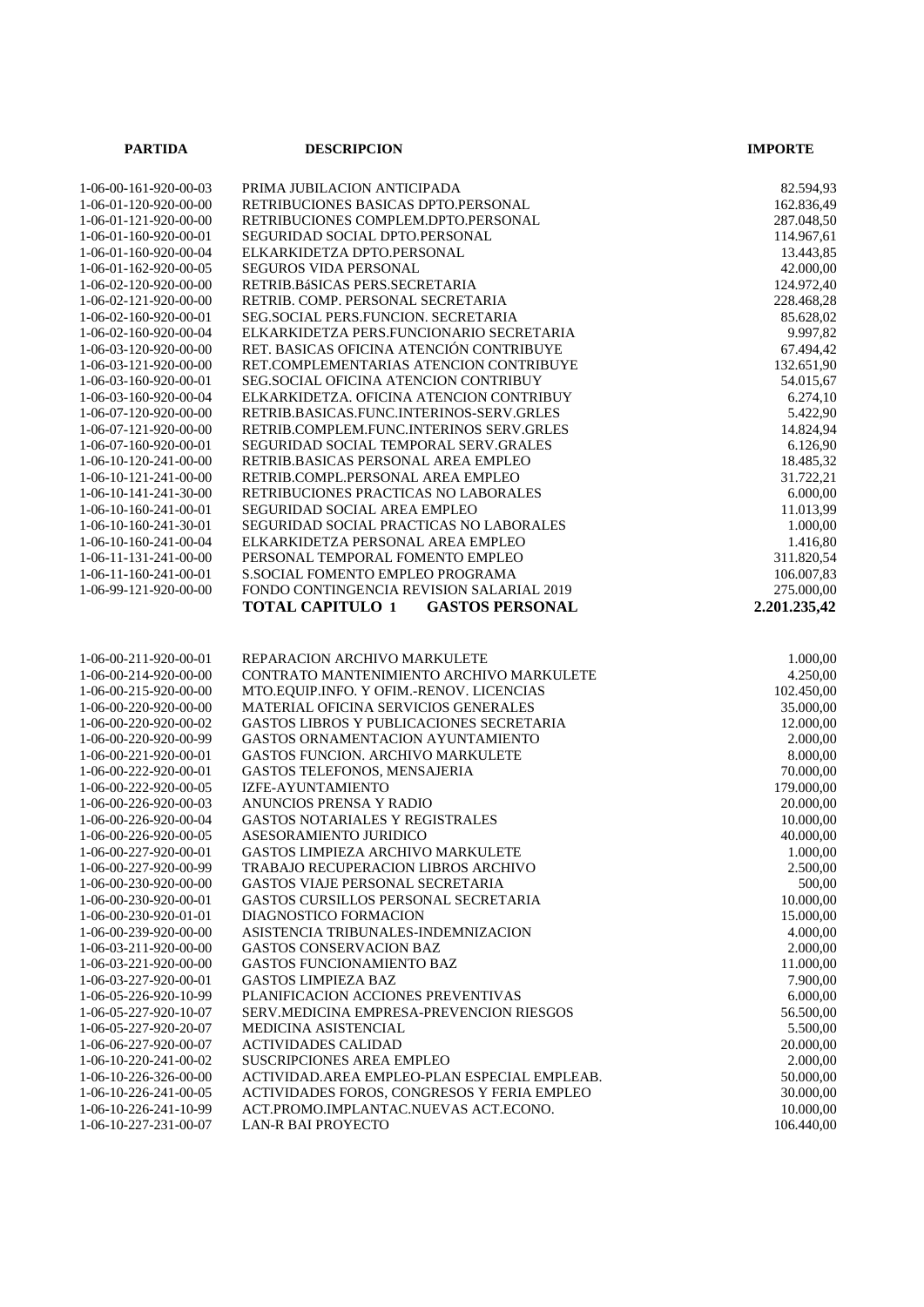| <b>PARTIDA</b>          | <b>DESCRIPCION</b>                                          | <b>IMPORTE</b>         |
|-------------------------|-------------------------------------------------------------|------------------------|
| 1-06-10-227-241-00-07   | NEIKER-CONTRATO IMPLANT.ACTIV.AGRICOLA                      | 5.000,00               |
| $1-06-10-230-241-00-00$ | <b>GASTOS VIAJE EMPLEO</b>                                  | 250,00                 |
| 1-06-10-230-241-00-01   | <b>GASTOS CURSILLOS EMPLEO</b>                              | 750,00                 |
|                         | <b>TOTAL CAPITULO 2</b><br><b>COMPRAS DE BIENES Y</b>       | 830.040,00             |
|                         | <b>SERVICIOS</b>                                            |                        |
| $1-06-10-421-241-00-00$ | MANCOMUNIDAD-AREA EMPLEO                                    | 111.788,74             |
| 1-06-10-470-422-00-00   | SUBV.CEI-SAIOLAN                                            | 20.000,00              |
| 1-06-10-471-241-00-00   | AYUDAS CONTRATACION PARADOS                                 | 160.250,00             |
| $1-06-10-471-241-10-00$ | SUBVENCION GASTOS FORMACION A PARADOS                       | 30.000,00              |
| 1-06-10-480-241-20-00   | FDO.AYUDA CREACION NUEVAS EMPRESAS                          | 35.000,00              |
| 1-06-10-480-241-30-00   | SUBV.PRACTICAS-PROYECTOS FIN CARRERA                        | 70.000,00              |
| 1-06-10-481-231-00-99   | <b>GUREAK: PROGRAMA PAUSO BERRIAK</b>                       | 9.000,00               |
|                         | <b>TOTAL CAPITULO 4</b><br><b>TRANSFERENCIAS CORRIENTES</b> | 436.038,74             |
|                         |                                                             |                        |
| 1-06-00-625-920-00-00   | INVERSIONES ADQUISICION MOBILIARIO                          | 10.000,00              |
| 1-06-00-626-920-00-00   | INV.EQUIP.INFORMATICO Y OFIMATICO                           | 78.750,00              |
| 1-06-00-626-920-00-01   | ADQUISIC.EQUIPO PORTATIL TRADUCCION EUSKARA                 | 9.000,00               |
|                         | <b>TOTAL CAPITULO 6</b><br><b>INVERSIONES</b>               | 97.750,00              |
|                         |                                                             |                        |
| $1-06-10-721-421-00-00$ | APORTAC.INVERSION MANCOMUNIDAD - EMPLEO                     | 1.413,15               |
|                         | <b>TOTAL CAPITULO 7</b><br><b>TRANSF. CAPITAL</b>           | 1.413,15               |
| 1-06-00-833-920-00-00   | <b>ANTICIPOS PERSONAL</b>                                   |                        |
|                         | <b>TOTAL CAPITULO 8</b><br><b>VARIACIONES ACTIVOS</b>       | 90.000,00<br>90.000,00 |
|                         | <b>FINANCIEROS</b>                                          |                        |
|                         | <b>TOTAL ORGANO 06</b><br>PERSONAL Y EMPLEO                 | 3.656.477,31           |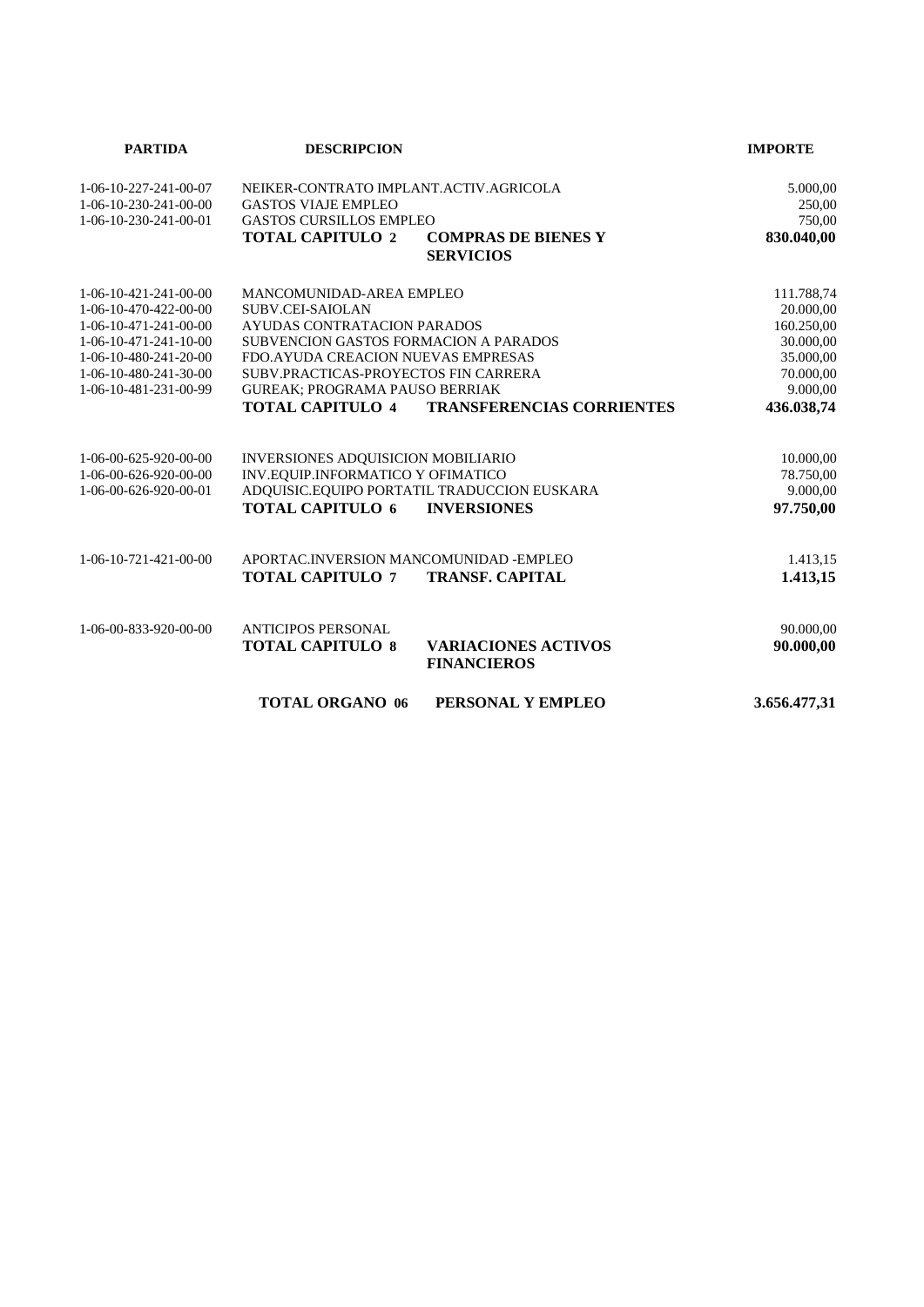| <b>PARTIDA</b>        | <b>DESCRIPCION</b>                                          | <b>IMPORTE</b> |
|-----------------------|-------------------------------------------------------------|----------------|
| 1-07-00-120-241-00-00 | RETRIB.BASICAS COMERCIO, DESARROLLO ECONOMICO               | 7.978,81       |
| 1-07-00-121-241-00-00 | RETRIB.COMPL COMERCIO, DESARROLLO ECONOMICO                 | 13.342,37      |
| 1-07-00-160-241-00-01 | SEG.SOCIAL: COMERCIO, DESARROLLO ECONOMICO                  | 5.574,36       |
| 1-07-00-160-241-00-04 | ELKARKIDETZA: COMERCIO, DESARROLLO ECONOMICO                | 708,40         |
|                       | <b>TOTAL CAPITULO 1</b><br><b>GASTOS PERSONAL</b>           | 27.603,94      |
| 1-07-00-226-322-02-00 | ACTIVIDAD COMERCIO Y AGRICULTURA                            | 13.000,00      |
| 1-07-00-226-431-00-01 | <b>ACTIVIDADES DE COMERCIO</b>                              | 11.700,00      |
| 1-07-00-226-432-00-01 | <b>ACTIVIDADES DE TURISMO</b>                               | 26.000,00      |
| 1-07-00-226-491-00-01 | <b>ACTIVIDADES NUEVAS TECNOLOGIAS</b>                       | 15.000,00      |
| 1-07-00-230-241-00-00 | <b>COMERCIO - GASTOS VIAJE</b>                              | 250,00         |
| 1-07-00-230-241-00-01 | <b>COMERCIO- CURSILLOS</b>                                  | 500,00         |
|                       | <b>TOTAL CAPITULO 2</b><br><b>COMPRAS DE BIENES Y</b>       | 66.450,00      |
|                       | <b>SERVICIOS</b>                                            |                |
| 1-07-00-421-432-00-00 | MANCOMUNIDAD-SERV.TURISMO                                   | 78.460,04      |
| 1-07-00-480-431-00-00 | <b>SUBVENCIONES COMERCIO</b>                                | 16.200,00      |
| 1-07-00-481-431-00-00 | APORTACION IBAIARTE-PROMOCION COMERCIO                      | 31.000,00      |
|                       | <b>TOTAL CAPITULO 4</b><br><b>TRANSFERENCIAS CORRIENTES</b> | 125.660,04     |
| 1-07-00-601-491-00-01 | <b>INVERSION IMPLANTACION NUEVAS TECNOLOGIAS</b>            | 12.000,00      |
| 1-07-00-627-432-00-01 | PLAN TURISMO COOPERATIVO                                    | 20.000,00      |
|                       | <b>TOTAL CAPITULO 6</b><br><b>INVERSIONES</b>               | 32.000,00      |
| 1-07-00-721-432-00-00 | APORTAC.INVERSION MANCOMUNIDAD-TURISMO                      | 529,93         |
|                       | <b>TOTAL CAPITULO 7</b><br><b>TRANSF. CAPITAL</b>           | 529,93         |
|                       | <b>TOTAL ORGANO 07</b><br>DESARROLLO LOCAL                  | 252.243,91     |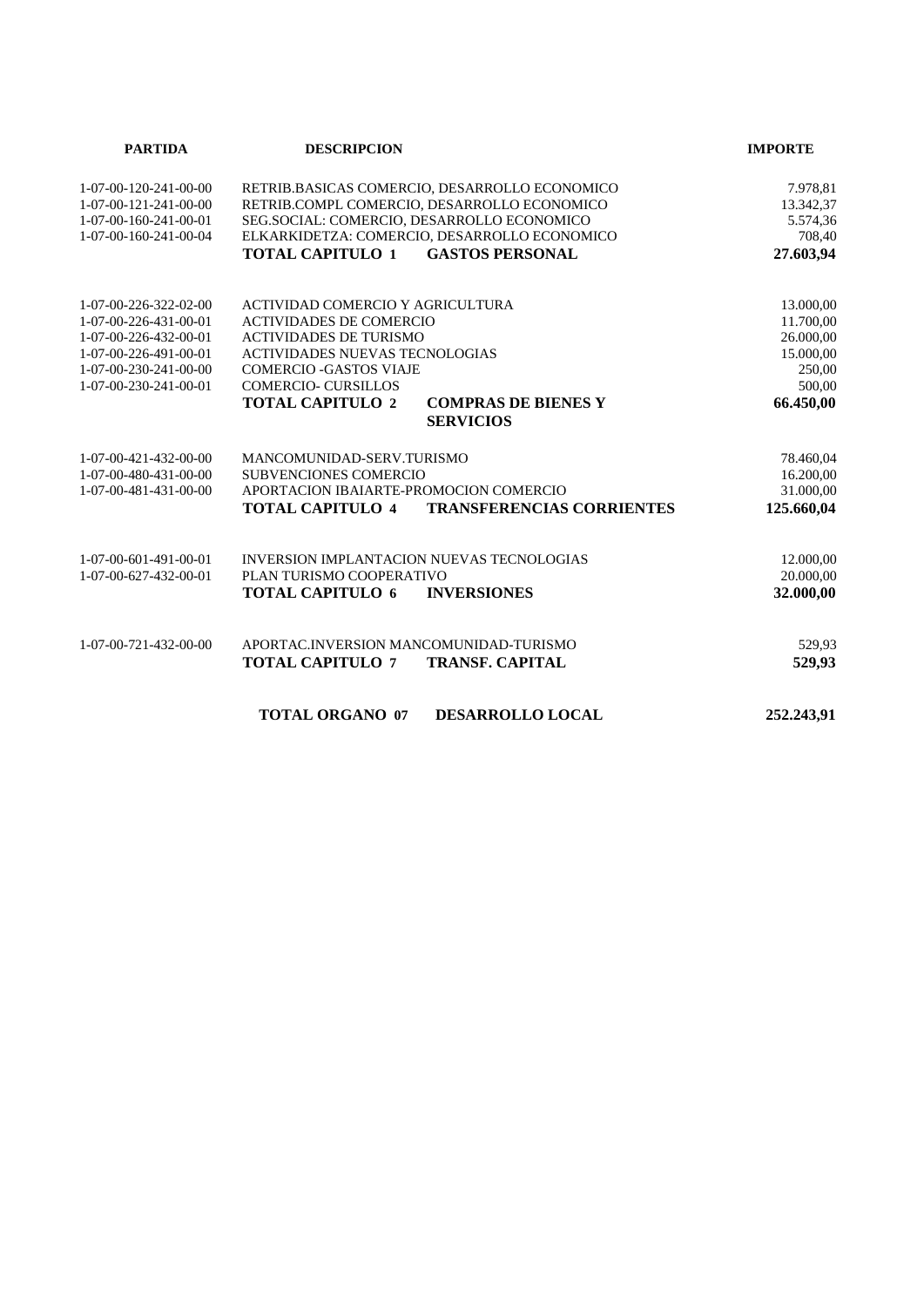| <b>PARTIDA</b>                                 | <b>DESCRIPCION</b>                                                    | <b>IMPORTE</b>       |
|------------------------------------------------|-----------------------------------------------------------------------|----------------------|
|                                                |                                                                       |                      |
| 1-08-00-120-153-40-00                          | RETRIBUCIONES BASICAS SERVICIOS                                       | 394.302,36           |
| 1-08-00-121-153-40-00                          | RETRIBUCIONES COMPLEM.SERVICIOS                                       | 773.244,43           |
| 1-08-00-130-153-40-00                          | PERSONAL LABORAL SERVICIOS                                            | 71.506,78            |
| 1-08-00-131-153-40-00                          | PERSONAL TEMPORAL SERVICIOS                                           | 46.880,11            |
| 1-08-00-160-153-40-01                          | SEGURIDAD SOCIAL SERVICIOS                                            | 384.333,85           |
| 1-08-00-160-153-40-04                          | ELKARKIDETZA SERVICIOS                                                | 28.085,96            |
| 1-08-01-120-431-20-00                          | RETRIBUCIONES BASICAS MERCADO                                         | 15.054,62            |
| 1-08-01-121-431-20-00                          | RETRIBUCIONES COMPLEMENTARIAS MERCADO                                 | 26.058,24            |
| 1-08-01-160-431-20-01                          | SEGURIDAD SOCIAL MERCADO                                              | 11.348,70            |
| 1-08-01-160-431-20-04                          | ELKARKIDETZA MERCADO                                                  | 1.162,14             |
| 1-08-05-120-161-00-00                          | RETRIB.BASICAS PERS.BRIG.AGUAS                                        | 40.040,56            |
| 1-08-05-121-161-00-00                          | RETRIB.COMPLEM.PERS.BRIG.AGUAS                                        | 97.958,02            |
| 1-08-05-130-161-00-00                          | PERSONAL LABORAL BRIGADA DE AGUAS                                     | 38.711,17            |
| 1-08-05-160-161-00-01                          | SEGURIDAD SOCIAL BRIGADA DE AGUAS                                     | 59.737,90            |
| 1-08-05-160-161-00-04                          | ELKARKIDETZA BRIGADA DE AGUAS                                         | 2.914,38             |
| 1-08-10-120-164-00-00                          | RETRIB.BáSICAS CEMENTERIO                                             | 18.457,88            |
| 1-08-10-121-164-00-00                          | RETRIB.COMPLEMENTARIAS CEMENTERIO                                     | 43.300,14            |
| 1-08-10-160-164-00-01                          | SEGURIDAD SOCIAL CEMENTERIO                                           | 19.495,76            |
| 1-08-10-160-164-00-04                          | ELKARKIDETZA PERS.CEMENTERIO                                          | 971,46               |
|                                                | <b>TOTAL CAPITULO 1</b><br><b>GASTOS PERSONAL</b>                     | 2.073.564,46         |
|                                                |                                                                       |                      |
| 1-08-00-202-165-00-00                          | ALQUILER INTALACIONES ALUMBRADO NAVIDEÑO                              | 26.000,00            |
| 1-08-00-204-338-00-00                          | ALQUILER PANTALLA ESPECTACULOS                                        | 6.800,00             |
| 1-08-00-210-153-30-00                          | MANTENIMIENTO MOBILIARIO URBANO                                       | 55.000,00            |
| 1-08-00-211-311-00-00                          | GTOS.CONSERVACION URINARIOS PUBLICOS                                  | 2.000,00             |
| 1-08-00-211-441-10-00                          | MANTENIMIENTO TRANSPORTE URBANO                                       | 3.000,00             |
| 1-08-00-211-920-00-00                          | CONSERVACION EDIFICIOS SERV.GENERALES                                 | 20.000,00            |
| 1-08-00-211-920-10-00                          | GTOS CONSERVACION LOCALES Pº ARRASATE                                 | 300,00               |
| $1-08-00-211-162-00-01$                        | <b>MANT.PREVENTIVO SOTERRADOS</b>                                     | 25.000,00            |
| 1-08-00-212-165-00-00                          | COMPRAS ALUMBRADO PUBLICO                                             | 40.000,00            |
| 1-08-00-212-165-10-00                          | MANT.INSTALACIONES TELECONTROL                                        | 13.500,00            |
| 1-08-00-212-920-00-00                          | MANT. CENTRO TRANSFORMACION AZOKA                                     | 2.500,00             |
| 1-08-00-213-153-40-00                          | <b>GASTOS REPARACION VEHICULOS</b>                                    | 20.000,00            |
| 1-08-00-220-153-40-02<br>1-08-00-221-162-00-00 | LIBROS Y PUBLICACIONES SERVICIOS<br>GTOS.FUNC.CONTENEDORES SOTERRADOS | 1.000,00<br>7.000,00 |
| 1-08-00-221-311-00-00                          | <b>GASTOS FUNCIONAMIENTO URINARIOS PUBLICOS</b>                       | 1.000.00             |
| 1-08-00-221-920-00-00                          | <b>GASTOS FUNCIONAMIENTO SERVICIOS</b>                                | 62.000,00            |
| 1-08-00-221-165-00-01                          | ENERGIA ALUMBRADO PUBLICO                                             | 320.000,00           |
| $1-08-00-221-165-10-01$                        | ENERGIA ALUMBRADO NAVIDEÑO                                            | 3.000,00             |
| 1-08-00-221-920-00-04                          | <b>COMBUSTIBLE VEHICULOS MUNICIPALES</b>                              | 20.000,00            |
| 1-08-00-221-153-40-05                          | <b>VESTUARIO PERSONAL SERVICIOS</b>                                   | 1.500,00             |
| 1-08-00-221-165-00-05                          | VESTUARIO PERSONAL BRIGADA ELECTRICISTA                               | 500,00               |
| 1-08-00-221-920-00-99                          | GASTOS ESPECIAL FUNCIONAMIENTO SERVICIOS                              | 2.000,00             |
| 1-08-00-225-153-00-01                          | <b>TASAS DOMINIO HIDRAULICO</b>                                       | 15.350,00            |
| 1-08-00-225-920-00-01                          | OTRAS TASAS E IMPUESTOS                                               | 2.000,00             |
| 1-08-00-227-163-00-00                          | SERVICIO LIMPIEZA VIARIA                                              | 1.542.500,00         |
| $1-08-00-227-163-10-00$                        | SERVICIOS OPCIONALES LIMPIEZA VIARIA                                  | 5.000,00             |
| 1-08-00-227-163-20-00                          | OTROS TRABAJOS LIMPIEZA VIARIA                                        | 15.000,00            |
| 1-08-00-227-311-00-00                          | SERV.SUBCONTRATADO RECOGIDA ANIMALES                                  | 12.900,00            |
| 1-08-00-227-152-20-01                          | LIMPIEZA FACHADAS                                                     | 30.000,00            |
| 1-08-00-227-311-00-01                          | <b>GASTOS LIMPIEZA URINARIOS PUBLICOS</b>                             | 27.000,00            |
| 1-08-00-227-920-00-01                          | LIMPIEZA AYTO.Y OTRAS DEPENDENCIAS                                    | 47.000,00            |
| 1-08-00-227-165-00-07                          | SERV. SUBCONTRATADO MANT. ALUMBRADO                                   | 16.000,00            |
| 1-08-00-227-441-10-08                          | <b>TRANSPORTE PUBLICO</b>                                             | 525.000,00           |
| 1-08-00-227-441-11-08                          | CTE.COMPL.DEFICIT TARIFARIO TRANSPORTE                                | 55.000,00            |
| 1-08-00-230-153-40-00                          | <b>GASTOS VIAJE SERVICIOS</b>                                         | 500,00               |
| 1-08-00-230-153-40-01<br>1-08-01-211-431-20-00 | <b>GASTOS CURSILLOS SERVICIOS</b><br><b>CONSERVACION MERCADO</b>      | 500,00<br>2.000,00   |
|                                                |                                                                       |                      |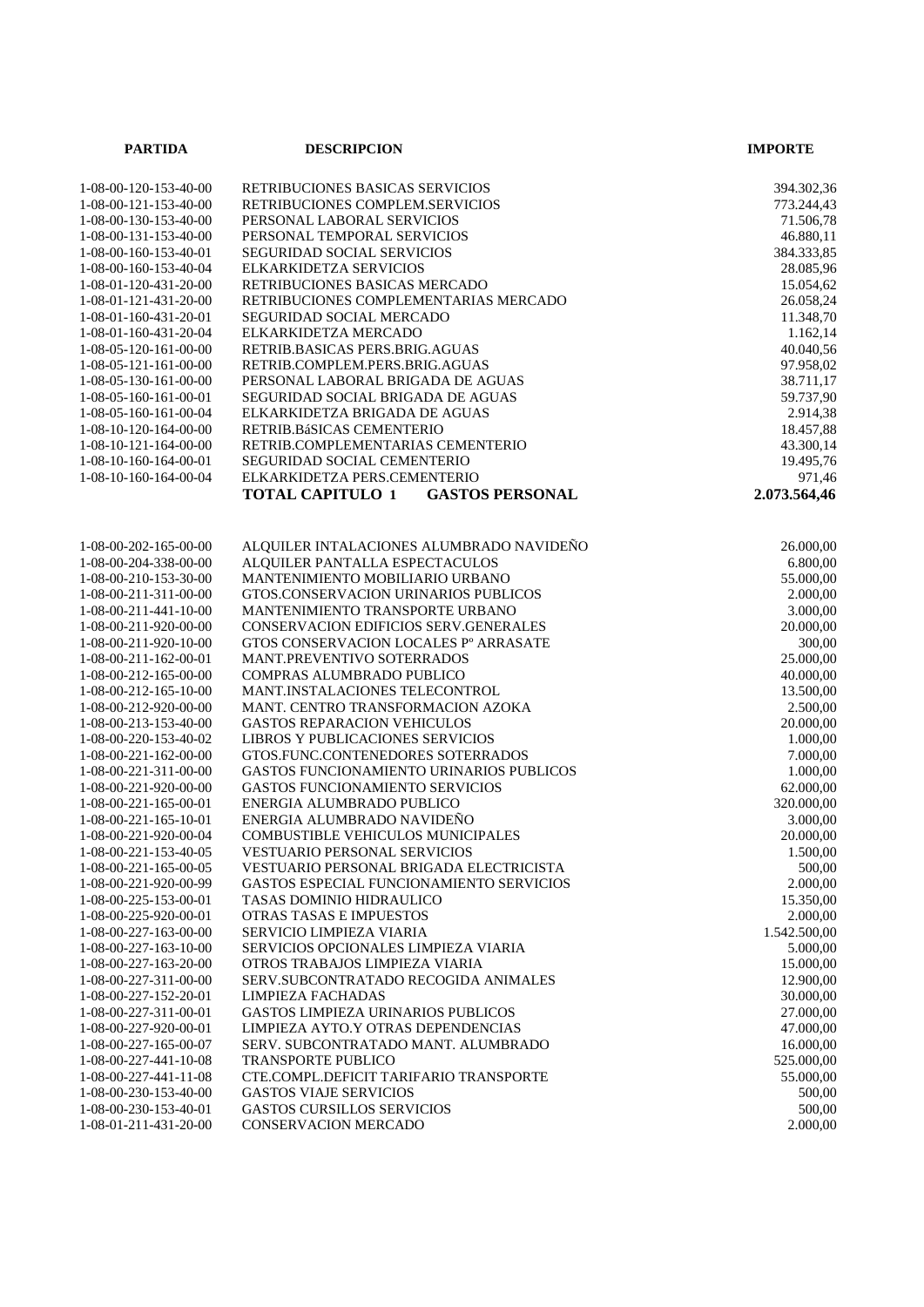| <b>PARTIDA</b>                                 | <b>DESCRIPCION</b>                                                | <b>IMPORTE</b>         |
|------------------------------------------------|-------------------------------------------------------------------|------------------------|
|                                                |                                                                   |                        |
| 1-08-01-221-431-20-00                          | GASTOS FUNCIONAMIENTO MERCADO                                     | 10.000,00              |
| 1-08-01-221-431-20-99                          | OTROS SUMINISTROS PARA MERCADO                                    | 500,00                 |
| 1-08-01-227-431-20-01                          | SERVICIOS LIMPIEZA MERCADO                                        | 21.300,00              |
| 1-08-04-211-153-40-00                          | CONSERVACION ALMACEN MUNICIPAL                                    | 2.500,00               |
| $1-08-04-211-153-41-00$                        | <b>CONSERVACION OTROS ALMACENES</b>                               | 3.000,00               |
| 1-08-04-212-153-40-00                          | GASTOS REPARACION MAQUINARIA                                      | 4.500,00               |
| 1-08-04-215-153-40-00                          | MANTENIMIENTO EQUIPO INFORMAT. ALMACEN                            | 750,00                 |
| 1-08-04-220-153-40-00                          | MATERIAL DE OFICINA ALMACEN                                       | 500,00                 |
| 1-08-04-221-153-40-00                          | <b>GASTOS FUNCIONAMIENTO ALMACEN</b>                              | 20.000,00              |
| 1-08-04-221-153-41-00                          | GASTOS FUNCIONAMIENTO OTROS ALMACENES                             | 9.000,00               |
| 1-08-04-221-153-40-04                          | <b>COMBUSTIBLE MAQUINARIA</b>                                     | 2.600,00               |
| 1-08-04-221-153-40-05                          | VESTUARIO PERSONAL BRIGADA MANTENIMIENTO                          | 3.700,00               |
| 1-08-04-221-153-40-11                          | <b>COMPRAS ALMACEN</b>                                            | 5.000,00               |
| 1-08-04-221-920-10-11                          | MATERIAL SEGURIDAD BRIGADA MANTENIMIENTO                          | 3.000,00               |
| 1-08-04-227-153-40-01                          | <b>GASTOS LIMPIEZA ALMACEN</b>                                    | 7.800,00               |
| 1-08-04-227-153-41-01                          | <b>GASTOS LIMPIEZA OTROS ALMACENES</b>                            | 1.300,00               |
| 1-08-05-210-161-00-00                          | COMPRAS SERVICIO AGUA Y SANEAMIENTO                               | 73.000,00              |
| 1-08-05-212-161-00-00                          | RENOVACION PARQUE CONTADORES                                      | 10.000,00              |
| 1-08-05-212-161-00-01                          | MANT. INST. ELECT. CENTROS BOMBEO                                 | 2.000,00               |
| 1-08-05-213-161-00-00                          | REPARACION VEHICULOS SERVICIO AGUAS                               | 4.500,00               |
| 1-08-05-221-161-00-02                          | CONSORCIO - SUMINISTRO DE AGUA                                    | 1.000.000,00           |
| 1-08-05-221-161-00-04                          | <b>COMBUSTIBLE VEHICULOS SERVICIO AGUAS</b>                       | 3.500,00               |
| $1-08-05-221-161-00-05$                        | <b>VESTUARIO BRIGADA AGUAS</b>                                    | 2.000,00               |
| 1-08-05-221-161-00-11                          | MATERIAL SEGURIDAD BRIGADA AGUAS                                  | 1.000,00               |
| 1-08-05-227-161-00-07                          | CONTROL SANITARIO AGUAS                                           | 15.000,00              |
| 1-08-05-227-161-00-99                          | SERV.SUBC.LECTURA CONTADORES AGUA                                 | 26.000,00              |
| 1-08-06-211-929-00-00                          | CONSERVACION JUZGADO DE PAZ                                       | 2.000,00               |
| 1-08-06-220-929-00-00                          | COMPRAS JUZGADO DE PAZ                                            | 4.500,00               |
| 1-08-06-221-929-00-00                          | GASTOS FUNCIONAMIENTO JUZGADO DE PAZ                              | 9.000,00               |
| 1-08-06-222-929-00-05                          | IZFE - BAKE EPAITEGIA                                             | 2.200,00               |
| 1-08-06-227-929-00-01                          | CONTRATO LIMPIEZA JUZGADO DE PAZ                                  | 3.300,00               |
| 1-08-07-212-136-00-00                          | MANT.INST.Y EQUIPO SIST.CONTRA INCENDIO                           | 5.000,00               |
| 1-08-07-220-136-00-00                          | COMPRA SIS.CONTRAINCENDIO                                         | 4.000,00               |
| 1-08-08-210-153-00-00                          | <b>MANTENIMIENTO VIAS PUBLICAS</b>                                | 85.000,00              |
| 1-08-08-210-133-00-01                          | COMPRAS SEñALIZACION VIAS PUBLICAS                                | 12.000,00              |
| 1-08-08-210-135-00-02                          | GASTOS TRABAJOS EMERGENCIAS, NEVADAS, PLAGAS, ETC                 | 15.000,00              |
| 1-08-08-212-133-10-00                          | <b>MANTENIMIENTO SEMAFOROS</b>                                    | 10.000,00              |
| 1-08-08-227-135-00-99                          | <b>ACTUACION ANTI PLAGAS</b>                                      | 30.000,00              |
| 1-08-09-210-171-00-00<br>1-08-09-210-171-10-00 | REPARACIONES JARDINERIA                                           | 35.000,00              |
| 1-08-09-221-171-00-00                          | REPARACIONES PARQUE MONTERRON<br>GASTOS FUNCIONAMIENTO JARDINERIA | 3.000,00               |
| $1-08-09-221-171-10-00$                        | <b>GASTOS FUNCIONAMIENTO MONTERRON</b>                            | 1.000,00               |
| 1-08-09-227-171-00-00                          | SERVICIO MANTENIMIENTO PARQ.Y JARDINES                            | 3.000,00<br>780.000,00 |
| $1-08-10-211-164-00-00$                        | CONSERVACION CEMENTERIO S.KRISTOBAL                               | 8.000,00               |
| 1-08-10-220-164-00-00                          | COMPRA MATERIAL CEMENTERIO S.KRISTOBAL                            | 5.000,00               |
| 1-08-10-221-164-00-00                          | GASTOS FUNCION.CEMENTERIO S.KRISTOBAL                             | 38.000,00              |
| 1-08-10-227-164-00-01                          | LIMPIEZA CEMENTERIO S.KRISTOBAL                                   | 5.100,00               |
| 1-08-11-211-134-00-00                          | REPARACIONES ASCENSOR BIZKAIA ET.                                 | 8.000,00               |
| 1-08-11-221-134-00-00                          | GTOS.FUNCIONAMIENTO ASCENSOR BIZKAIA ET.                          | 4.000,00               |
| 1-08-11-227-134-00-01                          | GTOS.LIMPIEZA ASCENSOR BIZKAIA ET.                                |                        |
| 1-08-12-210-454-00-00                          | MANTENIMIENTO CAMINOS RURALES Y DE MONTAÑA                        | 1.800,00<br>10.000,00  |
| 1-08-12-211-134-00-00                          | REPARACIONES ASCENSOR FERIAL                                      | 5.000,00               |
| 1-08-12-212-134-00-00                          | CONT.MANTENIM.ASCENSOR FERIAL                                     | 24.375,00              |
| 1-08-12-221-134-00-00                          | GTOS.FUNCIONAMIENTO ASCENSOR FERIAL                               | 5.000,00               |
| 1-08-12-227-134-00-01                          | GTOS.LIMPIEZA ASCENSOR FERIAL                                     | 3.200,00               |
| 1-08-13-211-134-00-00                          | REPARACIONES ASCENSOR MAKATZENA                                   | 5.000,00               |
| 1-08-13-221-134-00-00                          | GASTOS FUNCIONAMIENTO ASCENSOR MAKATZENA                          | 5.000,00               |
| 1-08-13-227-134-00-01                          | GASTOS LIMPIEZA ASCENSOR MAKATZENA                                | 2.500,00               |
|                                                |                                                                   |                        |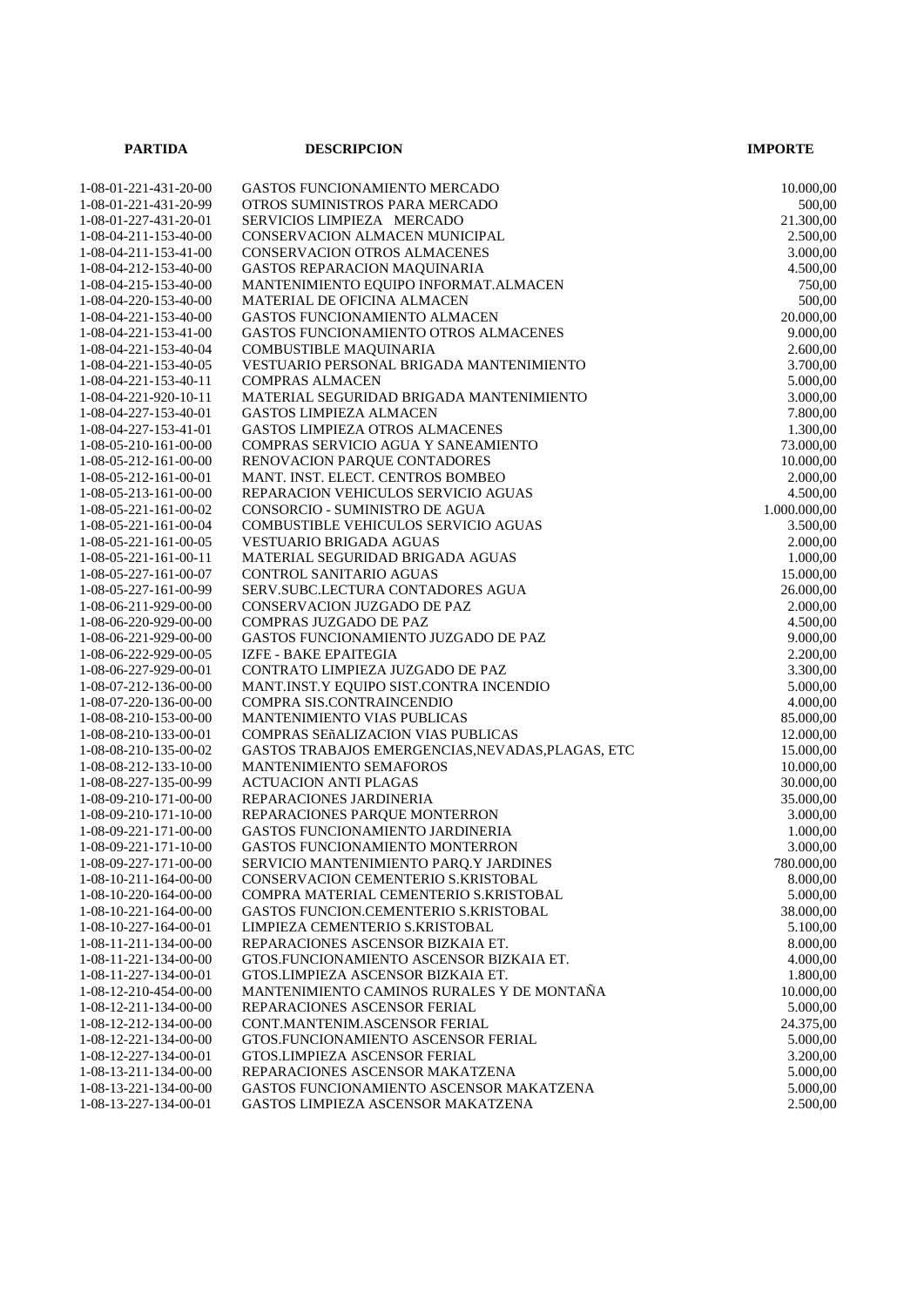**PARTIDA DESCRIPCION IMPORTE**

#### **TOTAL CAPITULO 2 COMPRAS DE BIENES Y 5.294.275,00 SERVICIOS**

| 1-08-00-421-441-10-00   | APORTAC. AUTORIDAD TRANSPORTE                               | 5.850,00   |
|-------------------------|-------------------------------------------------------------|------------|
| 1-08-00-421-920-00-00   | MANCOMUNIDAD-SERVICIO GENERAL                               | 203.642,25 |
| 1-08-00-480-311-00-00   | <b>SUBVENCION KAONBI</b>                                    | 6.000,00   |
| 1-08-13-480-924-00-00   | APORTACION BARRIO BEDOñA                                    | 5.775,00   |
| 1-08-14-480-924-00-00   | APORTACION BARRIO MUSAKOLA                                  | 8.880,00   |
| 1-08-15-480-924-00-00   | APORTACION BARRIO SAN ANDRES                                | 9.870,00   |
| 1-08-16-480-924-00-00   | APORTACION BARRIO SANTA MARINA                              | 9.870,00   |
| 1-08-17-480-924-00-00   | APORTACION BARRIO URIBARRI                                  | 11.630,00  |
| 1-08-18-480-924-00-00   | APORTACION ZONA CENTRO                                      | 9.565,00   |
| 1-08-19-480-924-00-00   | APORTACION BARRIO URIBARRI RURAL                            | 3.500,00   |
| 1-08-20-480-924-00-00   | APORTACION BARRIO GESALIBAR                                 | 6.360,00   |
| 1-08-21-480-924-00-00   | APORTACION BARRIO UDALA                                     | 4.800,00   |
| 1-08-22-480-924-00-00   | APORTACION BARRIO MUSAKOLA RURAL                            | 2.680,00   |
| 1-08-23-480-924-00-00   | APORTACION BARRIO GARAGARZA                                 | 9.850,00   |
| 1-08-24-480-924-00-00   | APORTACION BARRIO MEATZERREKA                               | 3.620,00   |
| 1-08-25-480-924-00-00   | APORTACION BARRIO ZALDIBAR                                  |            |
|                         | APORTACION BARRIO SAN ANDRES RURAL                          | 1.025,00   |
| 1-08-26-480-924-00-00   |                                                             | 2.545,00   |
| 1-08-27-421-412-00-00   | MANCOMUNIDAD-CUOTAS AGRICULTURA                             | 21.500,00  |
|                         | <b>TOTAL CAPITULO 4</b><br><b>TRANSFERENCIAS CORRIENTES</b> | 326.962,25 |
| 1-08-00-601-153-00-00   | URBANIZACION VIAS PUBLICAS                                  | 30.000,00  |
| 1-08-00-601-153-20-00   | <b>ASFALTADOS</b>                                           | 200.000,00 |
| 1-08-00-601-165-00-00   | <b>INVERSIONES ALUMBRADO PUBLICO</b>                        | 45.000,00  |
| 1-08-00-601-153-40-01   | RENOVACION ACERAS GIPUZKOA ET.                              | 100.000,00 |
| 1-08-00-601-153-41-01   | <b>ACERA SANTA TERESA-AGERRE</b>                            | 200.000,00 |
| 1-08-00-622-441-10-00   | INVERSIONES TRANSPORTE PUBLICO-MARQUESINAS                  | 12.000,00  |
| 1-08-00-622-920-00-00   | MEJORA INSTALACIONES AYTO                                   | 10.000,00  |
| 1-08-00-622-920-10-00   | MEJORA ALUMBRADO CENTROS PUBLICOS                           | 25.000,00  |
| 1-08-00-623-153-30-00   | INV.MOBILIARIO URBANO                                       | 20.000,00  |
| 1-08-00-623-153-31-00   | <b>BARANDADOS</b>                                           | 18.000,00  |
| 1-08-00-623-920-00-02   | INV.SIST.SEGUR.EDIF.PUBLICOS                                | 15.000,00  |
| 1-08-00-642-920-00-00   | ITE AYUNTAMIENTO, MONTERRON Y KULTURATE                     | 20.000,00  |
| 1-08-01-622-431-20-00   | <b>INVERSIONES MERCADO</b>                                  | 60.000,00  |
| $1-08-02-601-171-00-01$ | PARQUES INFANTILES                                          | 125.000,00 |
| 1-08-04-623-153-40-00   | EQUIPAMIENTO BRIGADA                                        | 20.000,00  |
| 1-08-04-623-165-00-00   | INV.EQUIP.BRIGADA ELECTRICA                                 | 2.500,00   |
| 1-08-05-601-161-00-00   | INVERSIONES AGUA Y SANEAMIENTO                              | 25.000,00  |
| 1-08-08-601-133-00-00   | INVERSIONES SEÑALIZACION VIARIA                             |            |
| $1-08-09-601-171-00-00$ | <b>INVERSIONES JARDINERIA</b>                               | 32.000,00  |
|                         | <b>INVER.CEMENTERIO SAN CRISTOBAL</b>                       | 8.000,00   |
| 1-08-10-622-164-00-00   |                                                             | 14.000,00  |
| $1-08-12-601-454-00-01$ | <b>INVERSION CAMINOS RURALES</b>                            | 10.000,00  |
|                         | <b>INVERSIONES</b><br><b>TOTAL CAPITULO 6</b>               | 991.500,00 |
| 1-08-00-721-431-40-00   | APORT.INV.MATADERO ZUBILLAGA                                | 45.315,00  |
| 1-08-00-721-920-00-00   | APORTAC.INV.MANC.SERVICIOS GENERALES                        | 6.182,51   |
| 1-08-00-721-165-00-01   | APORT.INV.ALUMBRADO MANC.-REINT.PRESTAMO                    | 51.797,40  |
|                         |                                                             |            |
| 1-08-05-725-161-00-00   | INV.CONSORCIO AGUAS-CANON INFRAESTRUC.                      | 521.910,00 |

#### **TOTAL ORGANO 08 OBRAS, SERVICIOS, 9.311.506,62 MANTENIMIENTO Y BARRIOS**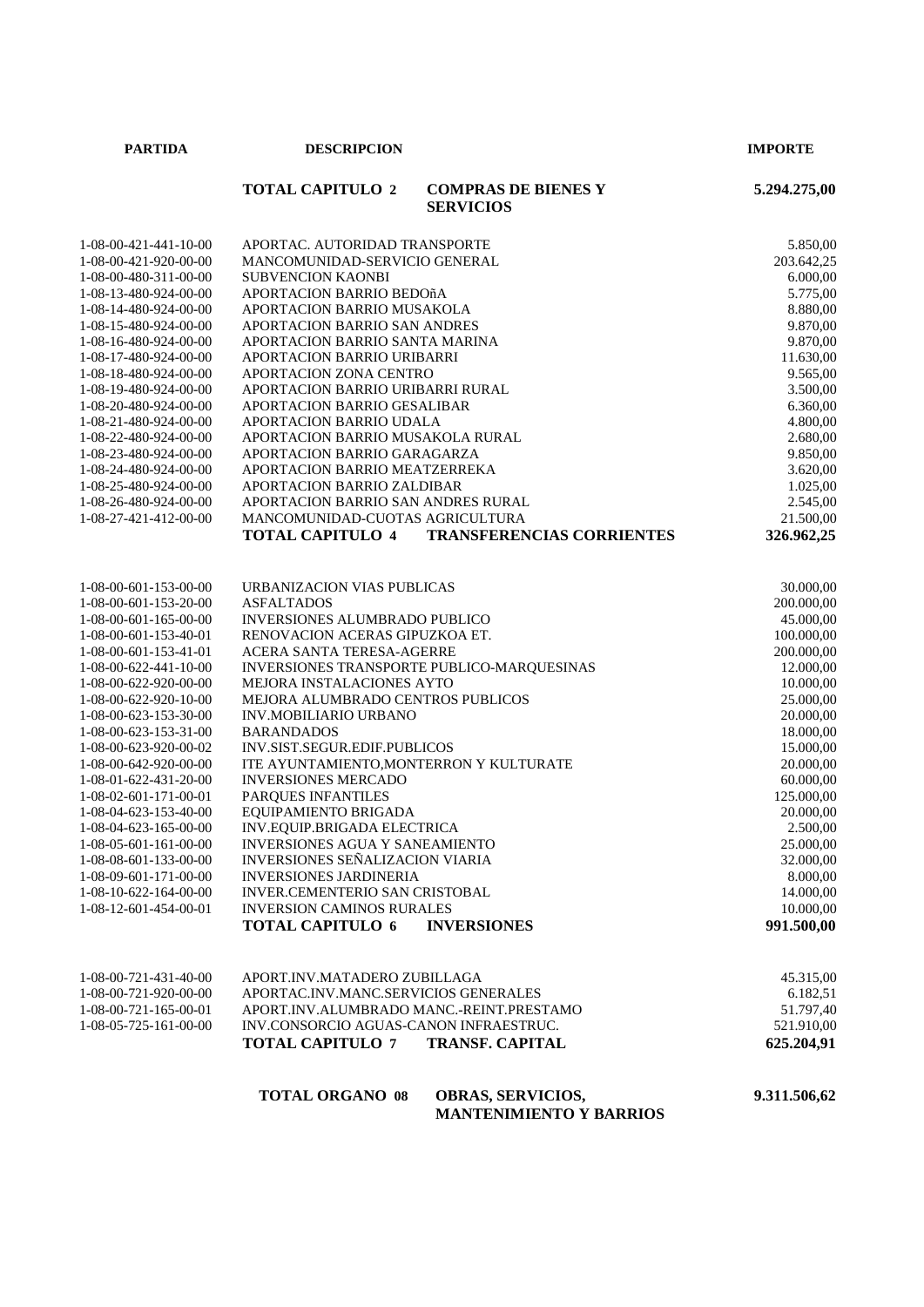| <b>PARTIDA</b>                                 | <b>DESCRIPCION</b>                                                   | <b>IMPORTE</b>         |
|------------------------------------------------|----------------------------------------------------------------------|------------------------|
|                                                |                                                                      |                        |
| 1-09-00-120-320-00-00                          | RETRIBUCIONES BASICAS ENSEÑANZA                                      | 18.485,32              |
| 1-09-00-121-320-00-00                          | RETRIBUCIONES COMPL.ENSEÑANZA                                        | 26.863,17              |
| 1-09-00-131-320-00-00                          | PERSONAL TEMPORAL ENSEÑANZA                                          | 5.838,28               |
| 1-09-00-160-320-00-01                          | SEGURIDAD SOCIAL ENSEÑANZA                                           | 12.699,45              |
| 1-09-00-160-320-00-04                          | ELKARKIDETZA ENSEÑANZA                                               | 1.416,80               |
| 1-09-06-120-172-20-00                          | RETRIBUCIONES BASICAS EMA UDALA                                      | 51.411,64              |
| 1-09-06-121-172-20-00                          | RETRIBUCIONES COMPLEMENT.EMA UDALA                                   | 69.958,95              |
| 1-09-06-160-172-20-01                          | SEGURIDAD SOCIAL EMA UDALA                                           | 31.699,47              |
| 1-09-06-160-172-20-04                          | ELKARKIDETZA EMA UDALA                                               | 2.833,60               |
| 1-09-10-120-337-20-00                          | RETRIBUCIONES BASICAS JUVENTUD                                       | 32.132,38              |
| 1-09-10-121-337-20-00                          | RETRIBUCIONES COMPLEM.JUVENTUD                                       | 49.625,54              |
| 1-09-10-160-337-20-01                          | SEGURIDAD SOCIAL JUVENTUD                                            | 20.143,98              |
| 1-09-10-160-337-20-04                          | ELKARKIDETZA JUVENTUD                                                | 2.578,94               |
| 1-09-30-120-231-50-00                          | RETRIBUCIONES BASICAS MUJER                                          | 47.872,86              |
| 1-09-30-121-231-50-00                          | RETRIBUCIONES COMPLEMENTARIAS MUJER                                  | 73.496,33              |
| 1-09-30-160-231-50-01                          | SEGURIDAD SOCIAL MUJER                                               | 33.355,70              |
| 1-09-30-160-231-50-04                          | ELKARKIDETZA MUJER                                                   | 1.416,80               |
|                                                | <b>GASTOS PERSONAL</b><br><b>TOTAL CAPITULO 1</b>                    | 481.829,21             |
|                                                |                                                                      |                        |
| 1-09-00-220-320-00-02                          | SUSCRIPCIONES ENSEÑANZA                                              | 100,00                 |
| 1-09-00-226-320-00-00                          | <b>ACTIVIDADES ENSEñANZA</b>                                         | 57.000,00              |
| 1-09-00-227-323-00-00                          | LIMPIEZA CRISTALES ESCUELA                                           | 12.000,00              |
| 1-09-00-230-320-00-00                          | <b>GASTOS VIAJES ENSEÑANZA</b>                                       | 150,00                 |
| 1-09-00-230-320-00-01                          | <b>GASTOS CURSILLOS ENSEÑANZA</b>                                    | 150,00                 |
| 1-09-01-211-323-00-00                          | REPARACIONES ESCUELA ERGUIN                                          | 4.500,00               |
| 1-09-01-221-323-00-00                          | GTO.FUNCIONAMIENTO ESCUELA ERGUIN                                    | 44.290,00              |
| 1-09-01-227-323-00-01                          | GASTOS LIMPIEZA ESCUELA ERGUIN                                       | 53.000,00              |
| 1-09-02-211-323-00-00                          | REPARACIONES ESCUELA BEDOÑABE                                        | 5.500,00               |
| 1-09-02-221-323-00-00                          | GTO.FUNCIONAMIENTO ESCUELA BEDOÑABE                                  | 30.000,00              |
| 1-09-02-227-323-00-01                          | GASTOS LIMPIEZA ESCUELA BEDOÑABE                                     | 58.800,00              |
| 1-09-03-211-323-00-00                          | REPARACIONES ESCUELA MUSAKOLA                                        | 2.500,00               |
| 1-09-03-221-323-00-00<br>1-09-03-227-323-00-01 | GTO.FUNCIONAMIENTO ESCUELA MUSAKOLA<br>GTO.LIMPIEZA ESCUELA MUSAKOLA | 18.000,00              |
| 1-09-04-227-323-00-99                          | SERV.SUBCONTRATADO GUARDERIA INFANTIL                                | 21.900,00<br>21.600,00 |
| 1-09-05-211-326-00-00                          | REPARACIONES EPA-ESCUELA IDIOMAS                                     | 1.000,00               |
| 1-09-05-221-326-00-00                          | GASTOS FUNCIONAMIENTO EPA-ESCUELA IDIOMAS                            | 11.500,00              |
| 1-09-05-227-326-00-01                          | GASTOS LIMPIEZA EPA-ESCUELA IDIOMAS                                  | 15.500,00              |
| 1-09-06-211-172-20-00                          | REPARACIONES EMA UDALA                                               | 1.500,00               |
| 1-09-06-215-172-20-00                          | MTO.EQUIP.INFORMATICO EMA UDALA                                      | 600,00                 |
| 1-09-06-220-172-20-00                          | <b>COMPRAS EMA UDALA</b>                                             | 2.500,00               |
| 1-09-06-221-172-20-00                          | GASTOS FUNCIONAMIENTO EMA UDALA                                      | 7.500,00               |
| 1-09-06-221-172-20-06                          | PRODUCTOS ALIMENTICIOS EMA UDALA                                     | 1.200,00               |
| 1-09-06-226-172-21-00                          | <b>ACTIVIDADES AGENDA 21-ESCOLAR</b>                                 | 3.500,00               |
| 1-09-06-226-172-22-00                          | GAST. CAMPAÑA BASURAS-MANCOMUNIDAD                                   | 3.000,00               |
| 1-09-06-227-172-20-01                          | <b>GASTOS LIMPIEZA EMA UDALA</b>                                     | 6.000,00               |
| 1-09-10-201-337-21-01                          | ALQUILER LOCAL TXIKI TXOKO                                           | 17.600,00              |
| 1-09-10-211-337-21-01                          | GASTOS CONSERVACION TXIIKI TXOKO                                     | 3.000,00               |
| 1-09-10-220-337-20-00                          | COMPRAS SERVICIO JUVENTUD                                            | 800,00                 |
| 1-09-10-221-337-21-01                          | <b>GASTOS FUNCIONAMIENTO TXIKI TXOKO</b>                             | 6.000,00               |
| 1-09-10-226-337-20-00                          | <b>ACTIVIDADES AREA JUVENTUD</b>                                     | 5.000,00               |
| 1-09-10-226-337-24-01                          | ACTIVIDADES HAURREN KONTSEILUA                                       | 4.000,00               |
| 1-09-10-226-337-20-99                          | <b>GASTOS PROGRAMA ERASMUS</b>                                       | 10.000,00              |
| 1-09-10-227-337-21-01                          | GASTOS LIMPIEZA TXIKO TXOKO                                          | 10.000,00              |
| 1-09-10-227-337-24-04                          | HAURREN KONTSE, SERV. SUBCONT. DINAMIZAC.                            | 22.500,00              |
| 1-09-10-230-337-20-00                          | <b>GASTOS VIAJES JUVENTUD</b>                                        | 600,00                 |
| 1-09-10-230-337-20-01<br>1-09-11-211-337-21-00 | <b>CURSILLOS JUVENTUD</b><br>CONSERVACION GAZTE TXOKO                | 1.000,00               |
| 1-09-11-221-337-21-00                          | GASTOS FUNCIONAM. LUDOTECA Y GAZTE TXOKO                             | 15.000,00<br>27.000,00 |
|                                                |                                                                      |                        |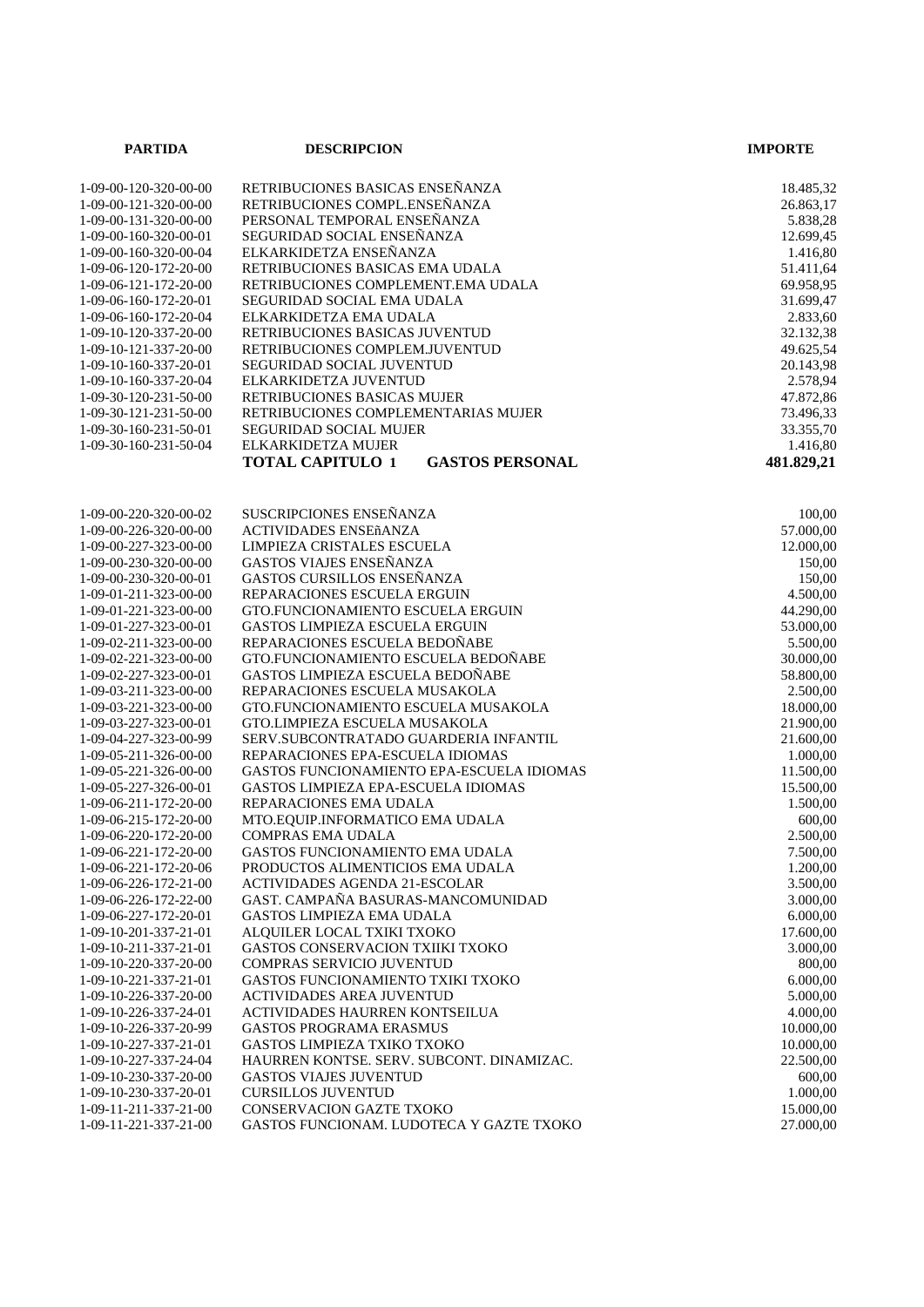| <b>PARTIDA</b>        | <b>DESCRIPCION</b>                                          | <b>IMPORTE</b> |
|-----------------------|-------------------------------------------------------------|----------------|
|                       |                                                             |                |
| 1-09-11-227-337-21-01 | LIMPIEZA LUDOTEKA Y GAZTE-TXOKO                             | 25.000,00      |
| 1-09-11-227-337-21-04 | SERV. SUBCONT. LUDOTECA Y GAZTE TXOKO                       | 378.000,00     |
| 1-09-12-211-337-22-00 | CONSERVACION OFICINA JUVENTUD                               | 600,00         |
| 1-09-12-215-337-22-00 | MANT.EQUIPO INFORMATICO OFIC.JUVENTUD                       | 600,00         |
| 1-09-12-220-337-22-01 | COMPRAS OFICINA INFORMACION JUVENIL                         | 800,00         |
| 1-09-12-221-337-22-00 | GASTOS FUNCIONAMIENTO OFIC.JUVENTUD                         | 2.500,00       |
| 1-09-12-227-337-22-01 | <b>GASTOS LIMPIEZA OFICINA JUVENTUD</b>                     | 1.800,00       |
| 1-09-13-211-337-23-00 | GASTOS CONSERV.LOCAL ENSAYOS ROCK                           | 5.000,00       |
| 1-09-14-220-326-00-00 | COMPRAS MAT.SERV.INFORM.SEXUAL                              | 600,00         |
| 1-09-14-226-326-00-00 | ACTIVIDADES SERV.SEXOLOGIA                                  | 7.000,00       |
| 1-09-14-227-326-00-07 | SERVICIO DE INFORMACION SEXUAL                              | 24.500,00      |
| 1-09-30-220-231-50-02 | <b>SUSCRIPCIONES MUJER</b>                                  | 2.000,00       |
| 1-09-30-226-231-50-00 | <b>ACTIVIDADES AREA MUJER</b>                               | 100.000,00     |
| 1-09-30-226-231-51-01 | PLAN PREVENCION VIOLENCIA MACHISTA EN ESCUELAS              | 44.000,00      |
| 1-09-30-226-231-52-01 | GESTION PLAN CONTRA VIOLENCIA MACHISTA                      | 103.000,00     |
| 1-09-30-226-231-50-04 | PROCESO EMPODERAMIENTO MUJER INMIGRANTE                     | 5.500,00       |
| 1-09-30-227-231-50-07 | FORMACION EN IGUALDAD DPTOS.MUNICIPALES                     | 20.000,00      |
| 1-09-30-230-231-50-00 | <b>GASTOS VIAJES AREA MUJER</b>                             | 600,00         |
| 1-09-30-230-231-50-01 | <b>CURSILLOS AREA MUJER</b>                                 | 400,00         |
| 1-09-31-211-231-51-00 | GTOS.CONSERVACION EMAKUMEAREN TXOKOA                        | 2.000,00       |
| 1-09-31-220-231-51-00 | MATERIAL OFICINA EMAKUMEAREN TXOKOA                         | 400,00         |
| 1-09-31-221-231-51-00 | GTOS.FUNCIONAMIENTO EMAKUMEAREN TXOKOA                      | 11.000,00      |
| 1-09-31-227-231-51-01 | GTOS.LIMPIEZA EMAKUMEAREN TXOKOA                            | 4.800,00       |
|                       | <b>COMPRAS DE BIENES Y</b><br><b>TOTAL CAPITULO 2</b>       | 1.245.890,00   |
|                       | <b>SERVICIOS</b>                                            |                |
|                       |                                                             |                |
| 1-09-00-480-323-00-00 | SUBVENCIONES ENSEñANZA                                      | 149.000,00     |
| 1-09-00-481-323-10-00 | SUBVENCIONES ENSEñANZA - DIRECTAS                           | 500,00         |
| 1-09-00-481-326-00-00 | SUBVENCION NAZIOAN KANPUSA                                  | 2.500,00       |
| 1-09-06-480-172-20-00 | SUBVENCION UTILIZ.INSTAL.EMA UDALA                          | 4.000,00       |
| 1-09-06-481-172-00-00 | <b>EMA CUOTA HABEA</b>                                      | 100,00         |
| 1-09-10-480-337-20-00 | SUBVENCIONES JUVENTUD                                       | 5.500,00       |
| 1-09-10-480-152-01-01 | SUBV.PROGRAMA ALQUILER VIVIENDAS JOVENES                    | 60.000,00      |
| 1-09-10-480-337-20-01 | SUBV. GRUPOS MUSICA GRABACION MAQUETA                       | 2.000,00       |
| 1-09-10-480-337-20-02 | SUBVENCION CUOTAS LUDOTEKA Y UDALEKU                        | 10.000,00      |
| 1-09-10-481-337-24-00 | TXATXILIPURDI-TXIKILANDIA                                   | 15.000,00      |
| 1-09-30-480-231-00-00 | PROGRAMA AYUDA MUJERES EN RIESGO                            | 8.000,00       |
| 1-09-30-480-231-50-00 | SUBVENCIONES AREA DE LA MUJER                               | 7.000,00       |
|                       | <b>TOTAL CAPITULO 4</b><br><b>TRANSFERENCIAS CORRIENTES</b> | 263.600,00     |
|                       |                                                             |                |
|                       |                                                             |                |
| 1-09-00-622-323-00-00 | <b>INVERSIONES ENSEÑANZA</b>                                | 100.000,00     |
| 1-09-10-625-337-21-01 | INVERSION EQUIPAMIENTO TXIKI TXOKO                          | 5.000,00       |
| 1-09-11-622-337-20-01 | <b>INVERSION EDIFICIO MULTIUSOS</b>                         | 10.700,00      |
| 1-09-11-622-337-21-01 | OFICINA SERVICIOS DE OCIO JOVENES                           | 25.000,00      |
| 1-09-11-625-337-21-00 | EQUIPAMIENTO LUDOTEKA Y GAZTE TXOKO                         | 3.000,00       |
|                       | <b>TOTAL CAPITULO 6</b><br><b>INVERSIONES</b>               | 143.700,00     |
|                       |                                                             |                |
|                       |                                                             |                |

| <b>TOTAL ORGANO 09</b> | <b>IGUALDAD Y DESARROLLO</b> | 2.135.019,21 |
|------------------------|------------------------------|--------------|
|                        | <b>COMUNITARIO</b>           |              |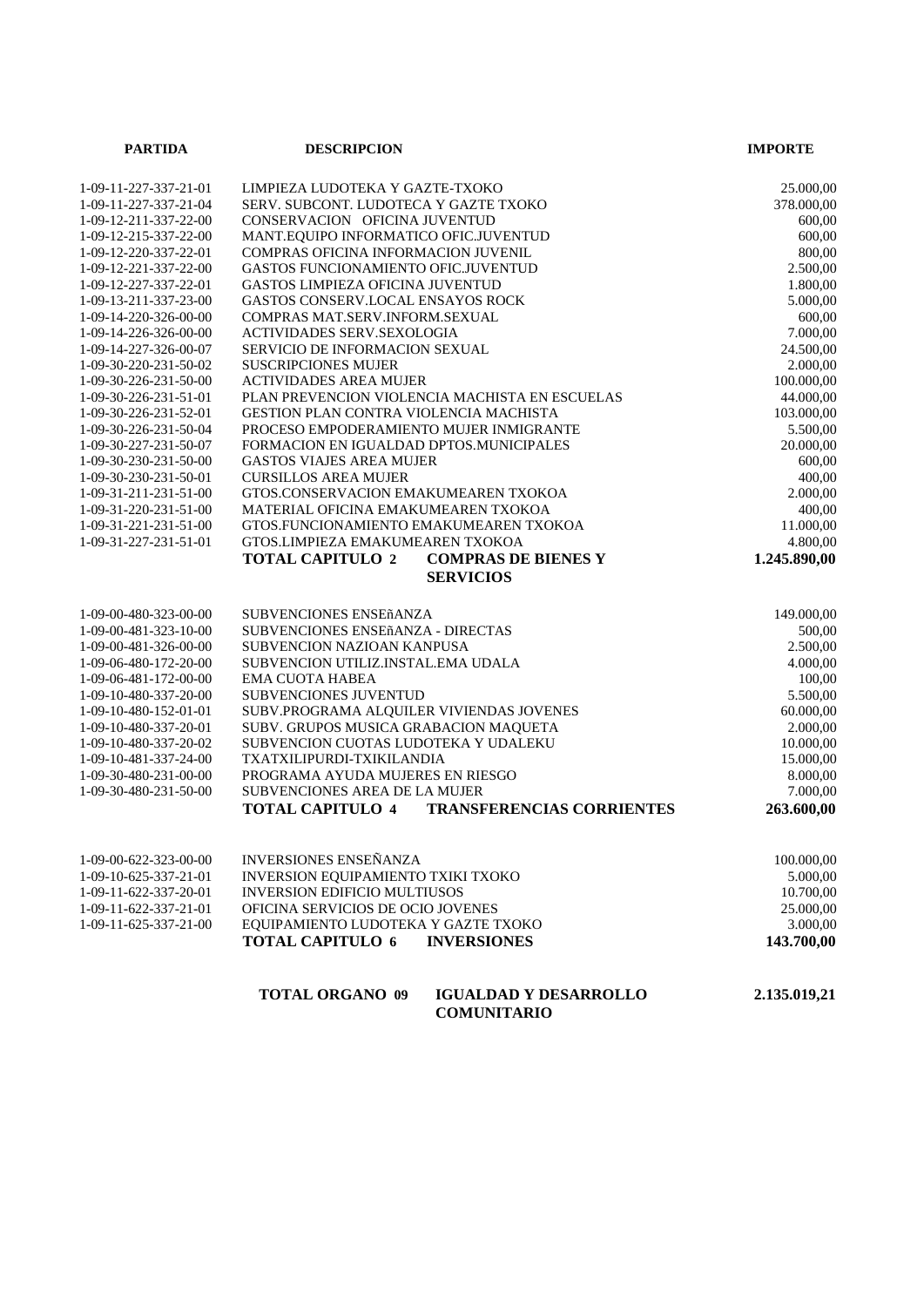| <b>PARTIDA</b>          | <b>DESCRIPCION</b>                                                   | <b>IMPORTE</b> |
|-------------------------|----------------------------------------------------------------------|----------------|
| 1-10-00-120-931-00-00   | RETRIBUC BÁSICAS AREA ECONOMICA                                      | 192.032,66     |
| 1-10-00-121-931-00-00   | RETRIBUC.COMPLEM.AREA ECONOMICA                                      | 341.217,10     |
| 1-10-00-160-931-00-01   | SEGURIDAD SOCIAL AREA ECONOMICA                                      | 118.745,61     |
| 1-10-00-160-931-00-04   | ELKARKIDETZA AREA ECONOMICA                                          | 16.109,94      |
|                         | <b>TOTAL CAPITULO 1</b><br><b>GASTOS PERSONAL</b>                    | 668.105,31     |
| 1-10-00-224-920-00-00   | <b>SEGUROS MUNICIPALES</b>                                           | 89.000,00      |
| $1-10-00-226-920-00-99$ | INDEMNIZ.FRANQUICIAS POLIZAS SEGURO                                  | 6.000,00       |
| 1-10-00-226-931-00-99   | GASTOS RESTO COMISIONES BANCARIAS                                    | 1.500,00       |
| 1-10-00-227-920-00-07   | CONTRATO ASESORAMIENTO SEGUROS MPLES.                                | 8.000,00       |
| 1-10-00-227-931-00-07   | <b>AUDITORIA CONTABLE</b>                                            | 9.750,00       |
| $1-10-00-230-931-00-00$ | <b>GASTOS VIAJE AREA ECONOMICA</b>                                   | 1.000,00       |
| $1-10-00-230-931-00-01$ | <b>GASTOS CURSILLO AREA ECONOMICA</b>                                | 1.000,00       |
|                         | <b>TOTAL CAPITULO 2</b><br><b>COMPRAS DE BIENES Y</b>                | 116.250,00     |
|                         | <b>SERVICIOS</b>                                                     |                |
| $1-10-00-421-931-00-00$ | MANCOMUNIDAD CUOTA SERV. ECONOMICOS                                  | 51.081,76      |
|                         | <b>TOTAL CAPITULO 4</b><br><b>TRANSFERENCIAS CORRIENTES</b>          | 51.081,76      |
| $1-10-00-721-931-00-00$ | APORTAC. INVERSION MANC-AGENCIA DESARROLLO                           | 353,29         |
|                         | <b>TOTAL CAPITULO 7</b><br><b>TRANSF. CAPITAL</b>                    | 353,29         |
|                         | <b>TOTAL ORGANO 10</b><br>HACIENDA, TESORERIA Y<br><b>PATRIMONIO</b> | 835.790,36     |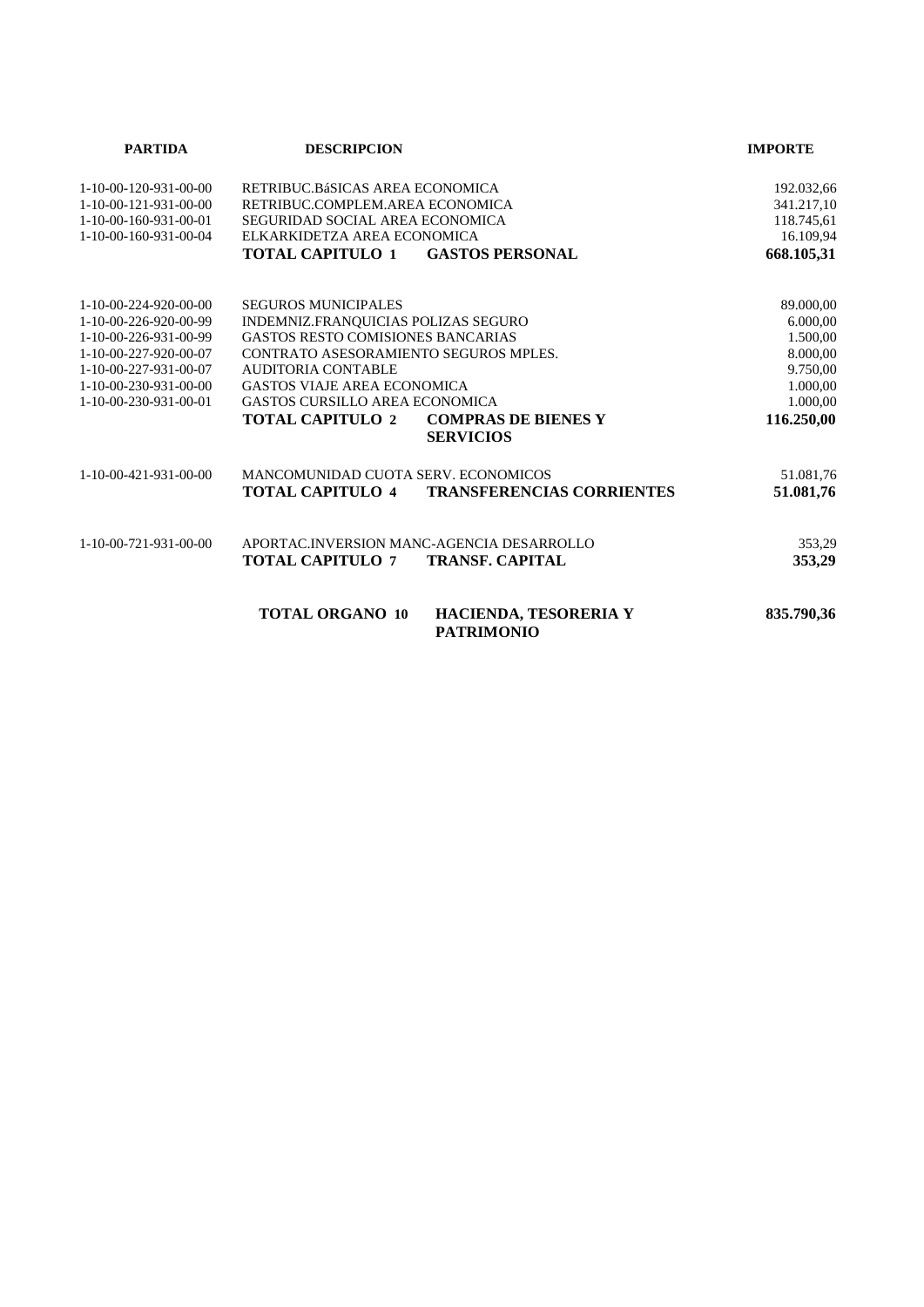| <b>PARTIDA</b>                      | <b>DESCRIPCION</b>                                          | <b>IMPORTE</b> |
|-------------------------------------|-------------------------------------------------------------|----------------|
| $1 - 11 - 00 - 120 - 335 - 00 - 00$ | RETRIBUCIONES BASICAS EUSKARA                               | 43.732,71      |
| 1-11-00-121-335-00-00               | RETRIBUCIONES COMPLEM. EUSKARA                              | 61.944,41      |
| 1-11-00-160-335-00-01               | SEGURIDA SOCIAL EUSKARA                                     | 27.034,44      |
| 1-11-00-160-335-00-04               | ELKARKIDETZA EUSKARA                                        | 3.995,74       |
| 1-11-01-120-335-10-00               | RETRIB.BASICAS PERSONAL EUSKALTEGI                          | 206.123,40     |
| $1-11-01-121-335-10-00$             | RETRIB.COMPL. PERSONAL EUSKALTEGI                           | 276.284,35     |
| 1-11-01-160-335-10-01               | SEGURIDAD SOCIAL EUSKALTEGI                                 | 129.905,53     |
| 1-11-01-160-335-10-04               | ELKARKIDETZA EUSKALTEGI                                     | 11.179,74      |
|                                     | <b>TOTAL CAPITULO 1</b><br><b>GASTOS PERSONAL</b>           | 760.200,32     |
|                                     |                                                             |                |
| 1-11-00-220-335-00-02               | <b>SUSCRIPCIONES EUSKARA</b>                                | 1.300,00       |
| 1-11-00-226-335-00-00               | <b>ACTIVIDADES EUSKARA</b>                                  | 25.000,00      |
| 1-11-00-226-335-00-99               | <b>ACTIVIDADES KLUSTER EUSKERA</b>                          | 6.000,00       |
| 1-11-00-230-335-00-00               | <b>GASTOS VIAJE EUSKARA</b>                                 | 250,00         |
| 1-11-00-230-335-00-01               | <b>GASTOS CURSILLOS EUSKARA</b>                             | 500,00         |
| 1-11-01-211-335-10-00               | CONSERVACION EUSKALTEGI                                     | 3.000,00       |
| 1-11-01-215-335-10-00               | MTO.EQUIPO INFORMATICO EUSKALTEGI                           | 4.400,00       |
| $1-11-01-220-335-10-00$             | <b>COMPRAS EUSKALTEGI</b>                                   | 6.000,00       |
| 1-11-01-221-335-10-00               | <b>GASTOS FUNCIONAMIENTO EUSKALTEGI</b>                     | 12.000,00      |
| 1-11-01-226-335-10-00               | ACTIVIDADES COMPLEMENT.EUSKALTEGI                           | 500,00         |
| 1-11-01-226-335-10-03               | PUBLICIDAD EUSKALTEGI                                       | 5.000,00       |
| 1-11-01-227-335-10-01               | <b>GASTOS LIMPIEZA EUSKALTEGI</b>                           | 9.500,00       |
| 1-11-01-230-335-10-00               | <b>GASTOS VIAJE EUSKALTEGI</b>                              | 800,00         |
| 1-11-01-230-335-10-01               | <b>GASTOS CURSILLO EUSKALTEGI</b>                           | 1.500,00       |
|                                     | <b>TOTAL CAPITULO 2</b><br><b>COMPRAS DE BIENES Y</b>       | 75.750,00      |
|                                     | <b>SERVICIOS</b>                                            |                |
| 1-11-00-471-335-00-00               | <b>SUBVENCIONES EBPN-EUSKARA</b>                            | 88.374,00      |
| 1-11-00-471-335-20-00               | <b>GOIENA SUBV. PRENSA Y TV</b>                             | 165.703,00     |
| 1-11-00-471-335-30-00               | <b>GOIENA SUBV RADIO MUNICIPAL</b>                          | 30.000,00      |
| 1-11-00-471-335-40-00               | <b>SUBVENCION ARKODI</b>                                    | 30.000,00      |
| 1-11-00-480-335-10-01               | <b>BECAS EUSKARA</b>                                        | 8.600,00       |
| 1-11-00-481-335-50-00               | <b>AED SUBVENCION</b>                                       | 44.345,00      |
|                                     | <b>TRANSFERENCIAS CORRIENTES</b><br><b>TOTAL CAPITULO 4</b> | 367.022,00     |
|                                     |                                                             |                |

| <b>TOTAL ORGANO 11</b> | <b>CULTURA Y EUSKARA -</b> | 1.202.972.32 |
|------------------------|----------------------------|--------------|
|                        | <b>EUSKARA</b>             |              |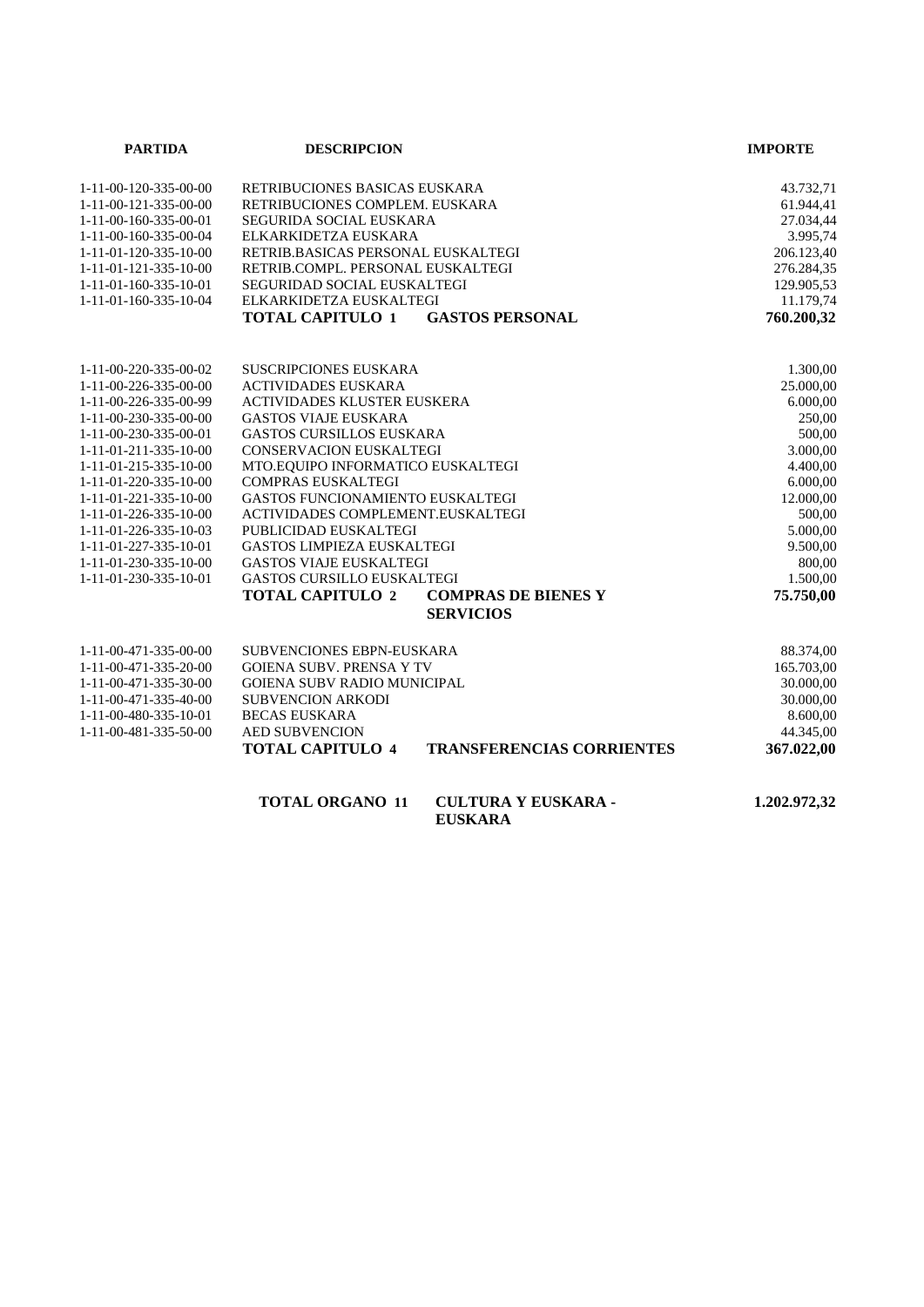| <b>PARTIDA</b>        | <b>DESCRIPCION</b>                                                        | <b>IMPORTE</b> |
|-----------------------|---------------------------------------------------------------------------|----------------|
|                       |                                                                           |                |
| 1-12-00-120-340-00-00 | RETRIBUCIONES BASICAS DEPORTES                                            | 155.924,06     |
| 1-12-00-121-340-00-00 | RETRIBUCIONES COMPLEMENTARIAS DEPORTES                                    | 313.323,29     |
| 1-12-00-130-340-00-00 | PERSONAL LABORAL DEPORTES                                                 | 59.544,46      |
| 1-12-00-131-340-00-00 | PERSONAL TEMPORAL DEPORTES                                                | 6.101,48       |
| 1-12-00-131-342-10-00 | PERSONAL TEMPORAL MONITORES PISTA HIELO                                   | 4.014,98       |
| 1-12-00-160-340-00-01 | SEGURIDAD SOCIAL DEPORTES                                                 | 158.606,10     |
| 1-12-00-160-342-10-01 | SEGURIDAD SOCIAL PISTA DE HIELO                                           | 1.429,68       |
| 1-12-00-160-340-00-04 | ELKARKIDETZA DEPORTES                                                     | 9.306,85       |
|                       | <b>TOTAL CAPITULO 1</b><br><b>GASTOS PERSONAL</b>                         | 708.250,90     |
|                       |                                                                           |                |
| 1-12-00-202-342-10-01 | ALQUILER PISTA DE HIELO                                                   | 26.000,00      |
| 1-12-00-211-342-10-00 | REPARACIONES MUSAKOLA                                                     | 35.000,00      |
| 1-12-00-211-342-10-01 | REPARACIONES CON CARGO A SEGUROS                                          | 2.000,00       |
| 1-12-00-211-342-20-01 | REPARACIONES UARKAPE                                                      | 3.500,00       |
| 1-12-00-211-342-30-01 | <b>ITURRIPE - REPARACIONES</b>                                            | 1.000,00       |
| 1-12-00-212-342-10-00 | CONTRATO MANTENIMIENTO MAQUINARIA                                         | 25.000,00      |
| 1-12-00-212-342-20-01 | UARKAPE - CONTRATO MANTENIMIENTO                                          | 3.500,00       |
| 1-12-00-212-342-30-01 | ITURRIPE - CONTRATO MANTENIMIENTO                                         | 1.300,00       |
| 1-12-00-220-340-00-00 | DEPORTES-MATERIAL DE OFICINA                                              | 2.500,00       |
| 1-12-00-220-342-10-99 | MATERIAL DEPORTIVO A FACTURAR                                             | 1.500,00       |
| 1-12-00-221-342-10-01 | ENERGIA ELECTRICA MUSAKOLA                                                | 120.000,00     |
| 1-12-00-221-342-20-01 | UARKAPE - ENERGIA ELECTRICA                                               | 43.000,00      |
| 1-12-00-221-342-30-01 | ITURRIPE - ENERGIA ELECTRICA                                              | 16.500,00      |
| 1-12-00-221-342-10-02 | AGUA Y BASURAS MUSAKOLA                                                   | 80.000,00      |
| 1-12-00-221-342-20-02 | <b>UARKAPE - AGUA</b>                                                     | 5.000,00       |
| 1-12-00-221-342-30-02 | <b>ITURRIPE - AGUA</b>                                                    | 4.600,00       |
| 1-12-00-221-342-10-03 | <b>GAS MUSAKOLA</b>                                                       | 90.000,00      |
| 1-12-00-221-342-20-03 | <b>UARKAPE - GAS</b>                                                      | 19.000,00      |
| 1-12-00-221-342-30-03 | <b>ITURRIPE - GAS</b>                                                     | 10.000,00      |
| 1-12-00-221-342-10-05 | <b>VESTUARIO PERSONAL DEPORTES</b>                                        | 2.000,00       |
| 1-12-00-221-342-10-08 | DEPORTES-BOTIQUIN                                                         | 500,00         |
| 1-12-00-221-342-10-09 | DEPORTES-PRODUCTOS LIMPIEZA                                               | 4.000,00       |
| 1-12-00-221-342-10-12 | CLORO, ALQUICIDAS Y MAT. PISCINA Y VESTUARIOS                             | 21.000,00      |
| 1-12-00-221-342-10-99 | <b>MATERIAL DEPORTIVO</b>                                                 | 2.000,00       |
| 1-12-00-222-340-00-01 | DEPORTES-GASTOS COMUNICACIONES Y PORTES                                   | 3.000,00       |
| 1-12-00-226-342-10-01 | OTRAS ACTIV.COMISION DEPORTES                                             | 5.000,00       |
| 1-12-00-226-342-00-05 | ACTIVIDADES PLAN ESTRATEGICO DEPORTES                                     | 10.000,00      |
| 1-12-00-226-342-10-06 | CAMPAÑA VERANO Y ACTIVIDADES DEPORTIVAS                                   | 1.000,00       |
| 1-12-00-226-340-00-99 | COMISIONES BANCARIAS DEPORTES                                             | 200,00         |
| 1-12-00-226-342-20-99 | <b>UARKAPE - OTROS GASTOS</b>                                             | 6.000,00       |
| 1-12-00-226-342-30-99 | <b>ITURRIPE - OTROS GASTOS</b>                                            | 1.000,00       |
| 1-12-00-227-342-10-01 | MUSAKOLAKO KIROLD.-SERVICIO LIMPIEZA                                      | 235.000,00     |
| 1-12-00-227-342-20-01 | <b>UARKAPE - LIMPIEZA</b>                                                 | 18.000,00      |
| 1-12-00-227-342-30-01 | <b>ITURRIPE - LIMPIEZA</b>                                                | 16.000,00      |
| 1-12-00-227-342-00-04 | SERVICIOS ACTIVIDADES DEPORTIVAS                                          | 115.500,00     |
| 1-12-00-227-342-00-06 | SERV. SUBC.DEPORTE ESCOLAR DEPORTE ADAPTADO                               | 6.000,00       |
| 1-12-00-227-342-10-99 | PRESTACION OTROS SERVICIOS DEPORTIVOS                                     | 18.000,00      |
| 1-12-00-227-342-20-99 | SERV.ASESOR.GIMNASIOS, SOAF, CUSTODIA UARKAPE                             | 123.350,00     |
| 1-12-00-230-340-00-00 | <b>GASTOS VIAJES DEPORTES</b>                                             | 400,00         |
| 1-12-00-230-340-00-01 | <b>CURSILLOS DEPORTES</b>                                                 | 500,00         |
|                       | <b>TOTAL CAPITULO 2</b><br><b>COMPRAS DE BIENES Y</b><br><b>SERVICIOS</b> | 1.077.850,00   |
|                       |                                                                           |                |
| 1-12-00-421-341-00-00 | MANCOMUNIDAD-SERV.DEPORTES                                                | 6.624,97       |
| 1-12-00-480-326-00-01 | LEK- SUBVENCION DEPORTE ESCOLAR                                           | 39.000,00      |
| 1-12-00-480-341-00-01 | SUBV. ENT.DEPORTIVAS CONCURRENCIA CAMPETITIVA                             | 100.000,00     |
| 1-12-00-480-341-10-01 | SUBV. DIRECTAS ACTIVID. EXTRAORDINARIAS DEPORTES                          | 4.500,00       |
| 1-12-00-480-341-20-01 | MONDRAITZ SUBV.SUBIDA UDALAITZ                                            | 3.500,00       |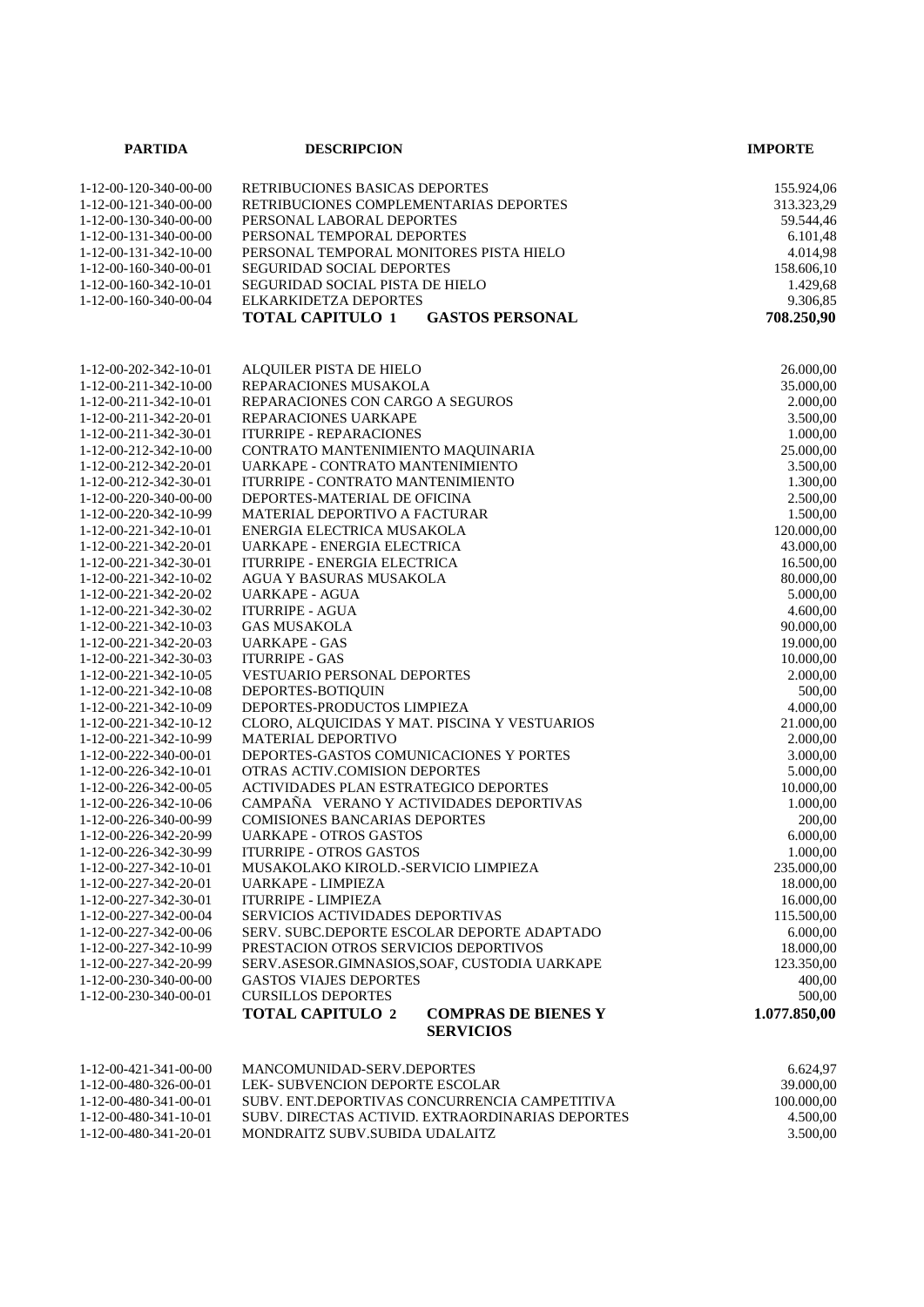| <b>PARTIDA</b>                                 | <b>DESCRIPCION</b>                                                                                                | <b>IMPORTE</b>                        |
|------------------------------------------------|-------------------------------------------------------------------------------------------------------------------|---------------------------------------|
|                                                | <b>TOTAL CAPITULO 4</b><br><b>TRANSFERENCIAS CORRIENTES</b>                                                       | 153.624,97                            |
| 1-12-00-622-340-00-00<br>1-12-00-642-340-00-01 | <b>INVERSIONES AREA DEPORTES</b><br>PROYECTO NUEVO POLIDEPORTIVO<br><b>TOTAL CAPITULO 6</b><br><b>INVERSIONES</b> | 150.000,00<br>40.000,00<br>190.000,00 |

**TOTAL ORGANO 12 DEPORTES 2.129.725,87**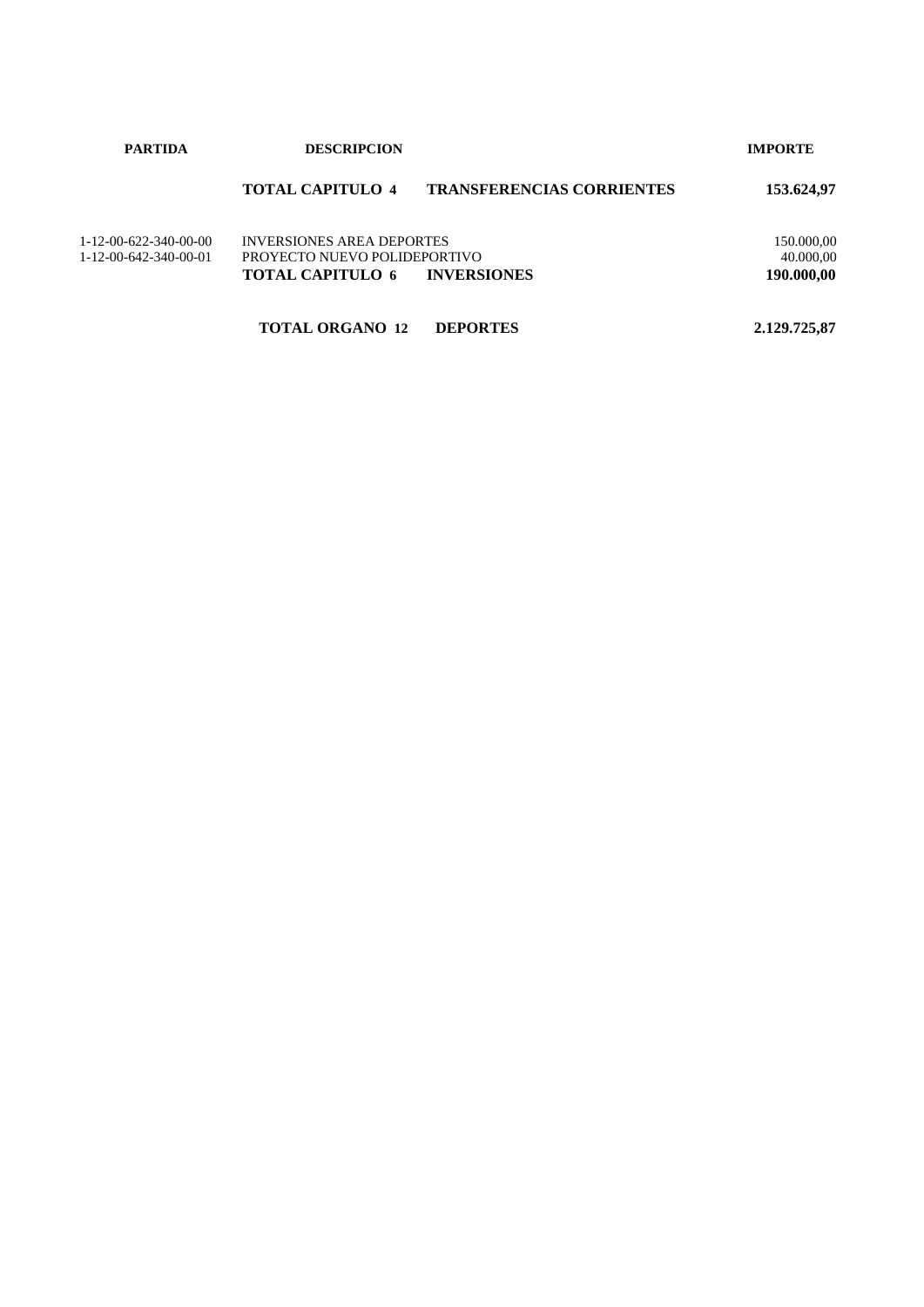**PARTIDA DESCRIPCION IMPORTE**

**TOTAL GASTO 33.448.185,72**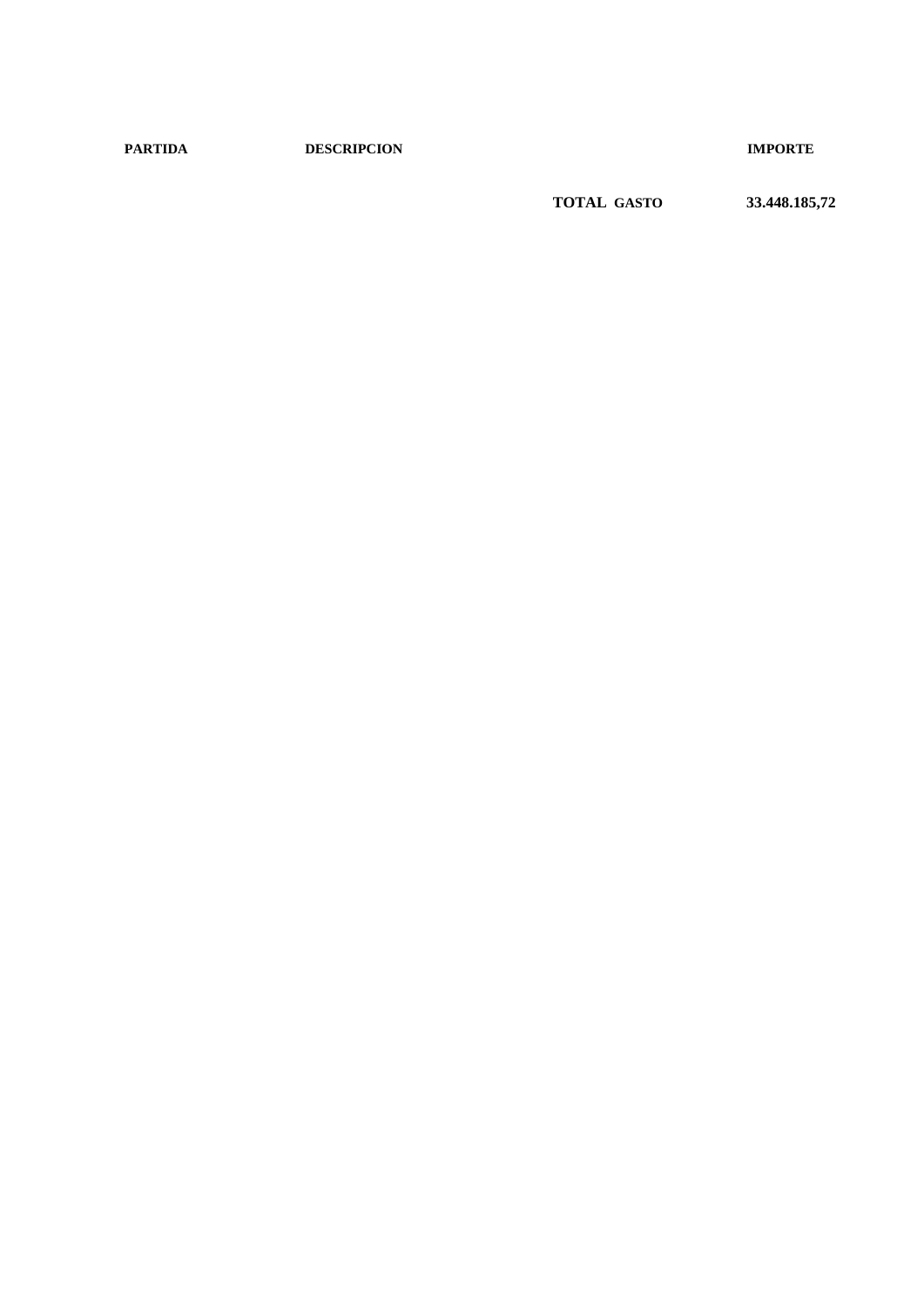| <b>PARTIDA</b>                      | <b>DESCRIPCION</b>                                   | <b>IMPORTE</b> |
|-------------------------------------|------------------------------------------------------|----------------|
| 2-01-04-310-000-00-04               | EXPEDICION INFORMES POLICIA MUNICIPAL                | 3.000,00       |
| $2 - 01 - 04 - 310 - 000 - 00 - 05$ | RECOGIDA Y RETIRADA DE VEHICULOS                     | 25.000,00      |
| 2-01-04-310-000-00-06               | INGRESOS OTA-TARJETAS RESIDENTES                     | 4.500,00       |
| $2 - 01 - 04 - 391 - 000 - 00 - 01$ | MULTAS POLICIA MUNICIPAL                             | 150.000,00     |
| $2 - 01 - 04 - 391 - 000 - 01 - 01$ | MULTAS OTA                                           | 40.000,00      |
|                                     | <b>TOTAL CAPITULO 3</b><br><b>TASAS</b>              | 222.500,00     |
| 2-01-00-420-000-00-01               | DIPUTACION SUBV. PROC. PARTICIPATIVO                 | 5.000,00       |
|                                     | <b>TRANSFERENCIAS CORRIENTES</b><br>TOTAL CAPITULO 4 | 5.000,00       |
|                                     | <b>TOTAL ORGANO 01</b><br><b>ORGANOS DE GOBIERNO</b> | 227.500.00     |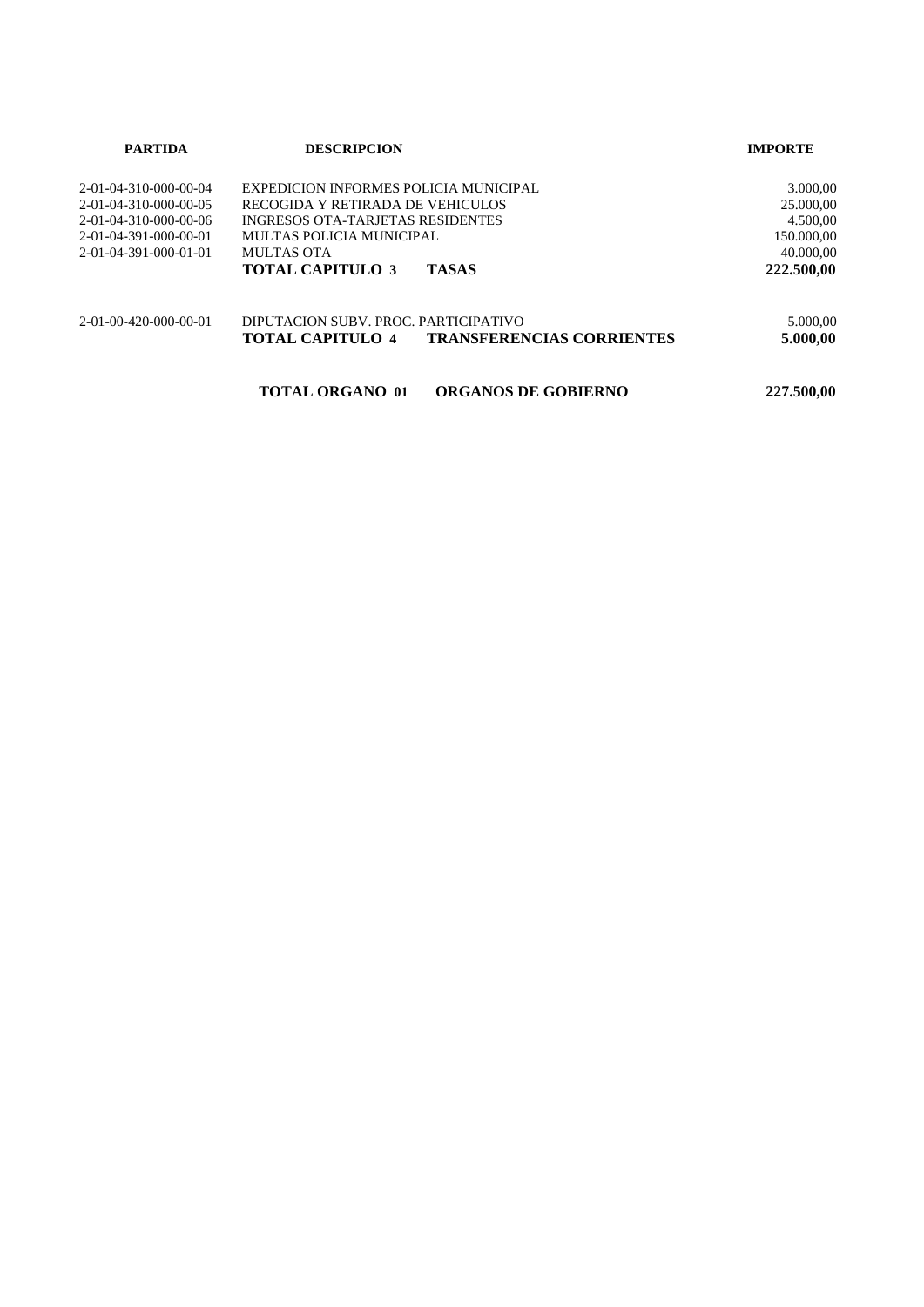| <b>PARTIDA</b>                      | <b>DESCRIPCION</b>                                          | <b>IMPORTE</b> |
|-------------------------------------|-------------------------------------------------------------|----------------|
| 2-02-00-300-000-00-01               | <b>VENTA PUBLICACIONES</b>                                  | 1.000,00       |
| 2-02-00-310-000-00-16               | APORTACION PARTIC. ACTIV.CULTURA                            | 130.000,00     |
| 2-02-00-310-000-01-16               | INGRESO POR ACTIVIDADES FESTEJO                             | 18.000,00      |
| 2-02-00-321-000-00-05               | BARRACAS Y PUESTOS VENTA AMBULANTE                          | 25.000,00      |
| 2-02-01-310-000-00-04               | INGRESOS FOTOKOPIADORA KULTURATE                            | 2.500,00       |
| 2-02-04-340-000-00-01               | PRECIO PUBLICO CESION AMAIA Y KULTURATE                     | 30.000,00      |
|                                     | <b>TOTAL CAPITULO 3</b><br><b>TASAS</b>                     | 206.500,00     |
| $2 - 02 - 00 - 410 - 000 - 01 - 01$ | <b>G.VASCO:SUB. ACTIVIDADES CULTURALES</b>                  | 5.000,00       |
| 2-02-00-420-000-00-04               | SUBVENCIONES ACTIVIDADES CULTURA                            | 29.000,00      |
| 2-02-00-471-000-00-01               | <b>APORTACION ACTIVID FIESTAS</b>                           | 500,00         |
| $2 - 02 - 00 - 471 - 000 - 01 - 02$ | SUBVENCION ZINE-EUSKADI!                                    | 1.300,00       |
| 2-02-01-410-000-00-09               | SUBV.ADOUISICION LIBROS KULTURATE                           | 11.000,00      |
| $2 - 02 - 01 - 410 - 000 - 00 - 10$ | SUBV.DINAMIZACION BIBLIOTECA                                | 3.000,00       |
|                                     | <b>TOTAL CAPITULO 4</b><br><b>TRANSFERENCIAS CORRIENTES</b> | 49.800,00      |
| 2-02-01-710-000-00-01               | G.VASCO-SUBV.EQUIP.KULTURATE                                | 5.000,00       |
|                                     | <b>TOTAL CAPITULO 7</b><br><b>TRANSFERENCIAS CAPITAL</b>    | 5.000,00       |
|                                     | <b>TOTAL ORGANO 02</b><br><b>CULTURA Y EUSKERA -</b>        | 261.300,00     |

**CULTURA**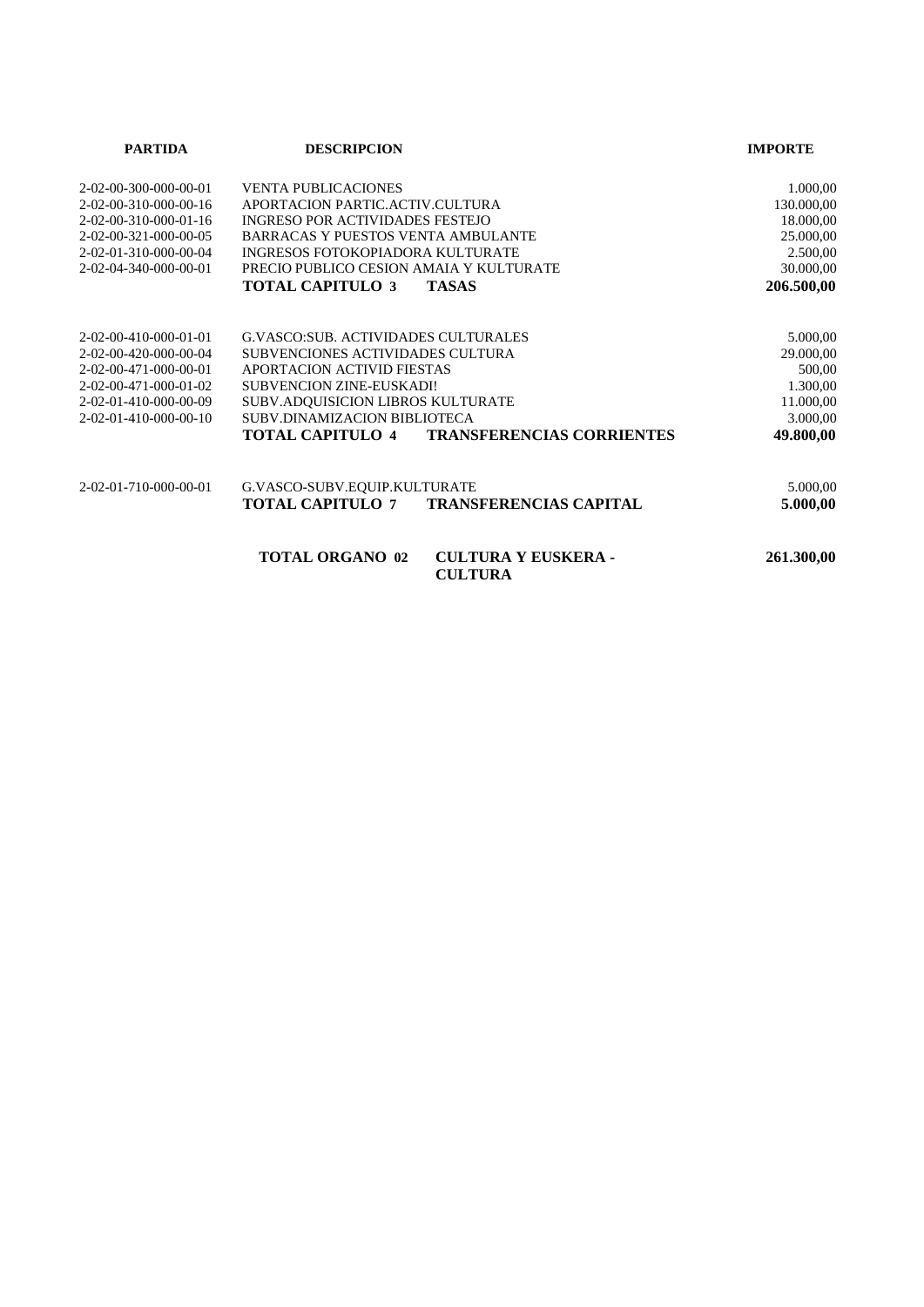| <b>PARTIDA</b>        | <b>DESCRIPCION</b>                          |                         | <b>IMPORTE</b>           |
|-----------------------|---------------------------------------------|-------------------------|--------------------------|
| 2-03-00-933-000-00-01 | <b>PRESTAMOS</b><br><b>TOTAL CAPITULO 9</b> | <b>PRESTAMOS</b>        | 334.977,72<br>334.977,72 |
|                       | <b>TOTAL ORGANO 03</b>                      | <b>DEUDA FINANCIERA</b> | 334.977,72               |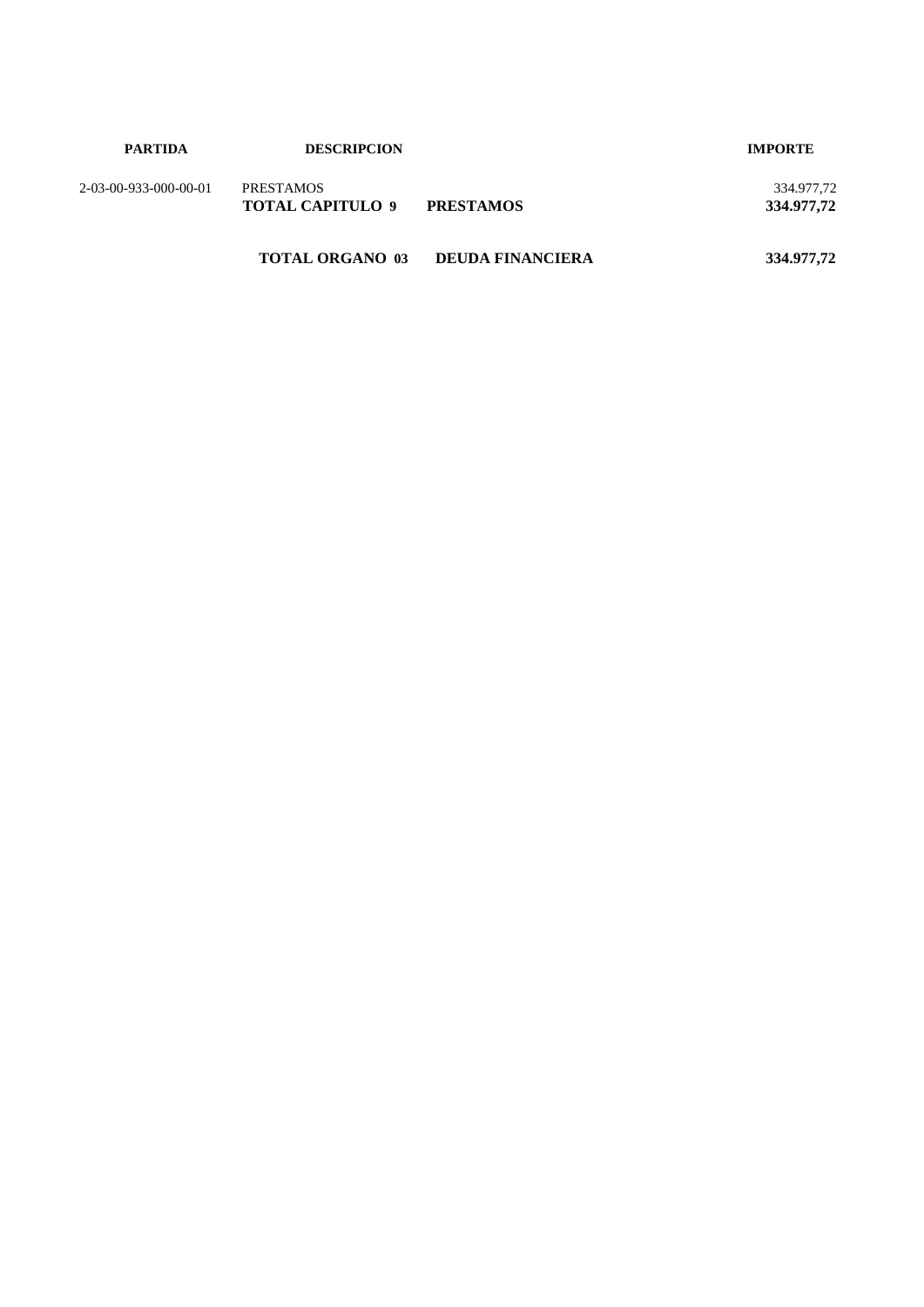| <b>PARTIDA</b>                      | <b>DESCRIPCION</b>                                          | <b>IMPORTE</b> |
|-------------------------------------|-------------------------------------------------------------|----------------|
| 2-04-00-310-000-00-14               | REINTEGRO AYUDAS URGENCIA-C.BIENESTAR                       | 7.000,00       |
| 2-04-00-340-000-00-01               | TASA PRESTACION AYUDA TECNICA                               | 400,00         |
| 2-04-00-391-000-00-01               | SANCIONES BIENESTAR SOCIAL                                  | 100,00         |
| $2-04-03-310-000-00-15$             | APORTACION PARTICULARES AYUDA A DOMICILI                    | 50.000,00      |
| 2-04-05-310-000-00-15               | APORTACION PARTICULARES VIV.TUTELADA                        | 60.000,00      |
|                                     | <b>TOTAL CAPITULO 3</b><br><b>TASAS</b>                     | 117.500,00     |
| 2-04-00-410-000-01-01               | GOBIERNO VASCO SUBV.LAGUNTZA PROGRAMA HARRERA               | 7.500,00       |
| 2-04-00-420-000-00-01               | DIPUT; SERVICIO RECEPCION INMIGRANTES                       | 7.000,00       |
| 2-04-00-420-000-00-02               | DIPUT-SUBV.DESPLIEGE MAPA SERV.SOCIALES                     | 90.000,00      |
| 2-04-02-410-000-00-03               | G.VASCO-CONVENIO DROGODEPENDENCIA                           | 38.000,00      |
| 2-04-03-420-000-00-06               | PLAN ASISTENCIA DOMICILIARIA                                | 100.000,00     |
| $2 - 04 - 09 - 410 - 000 - 00 - 05$ | PLAN DE POBREZA                                             | 240.000,00     |
|                                     | <b>TOTAL CAPITULO 4</b><br><b>TRANSFERENCIAS CORRIENTES</b> | 482.500,00     |
| 2-04-00-540-000-00-01               | ALQUILERES ONGIZATE                                         | 100,00         |
|                                     | <b>TOTAL CAPITULO 5</b><br><b>INGRESOS PATRIMONIALES</b>    | 100,00         |
|                                     | <b>TOTAL ORGANO 04</b><br><b>BIENESTAR SOCIAL</b>           | 600.100,00     |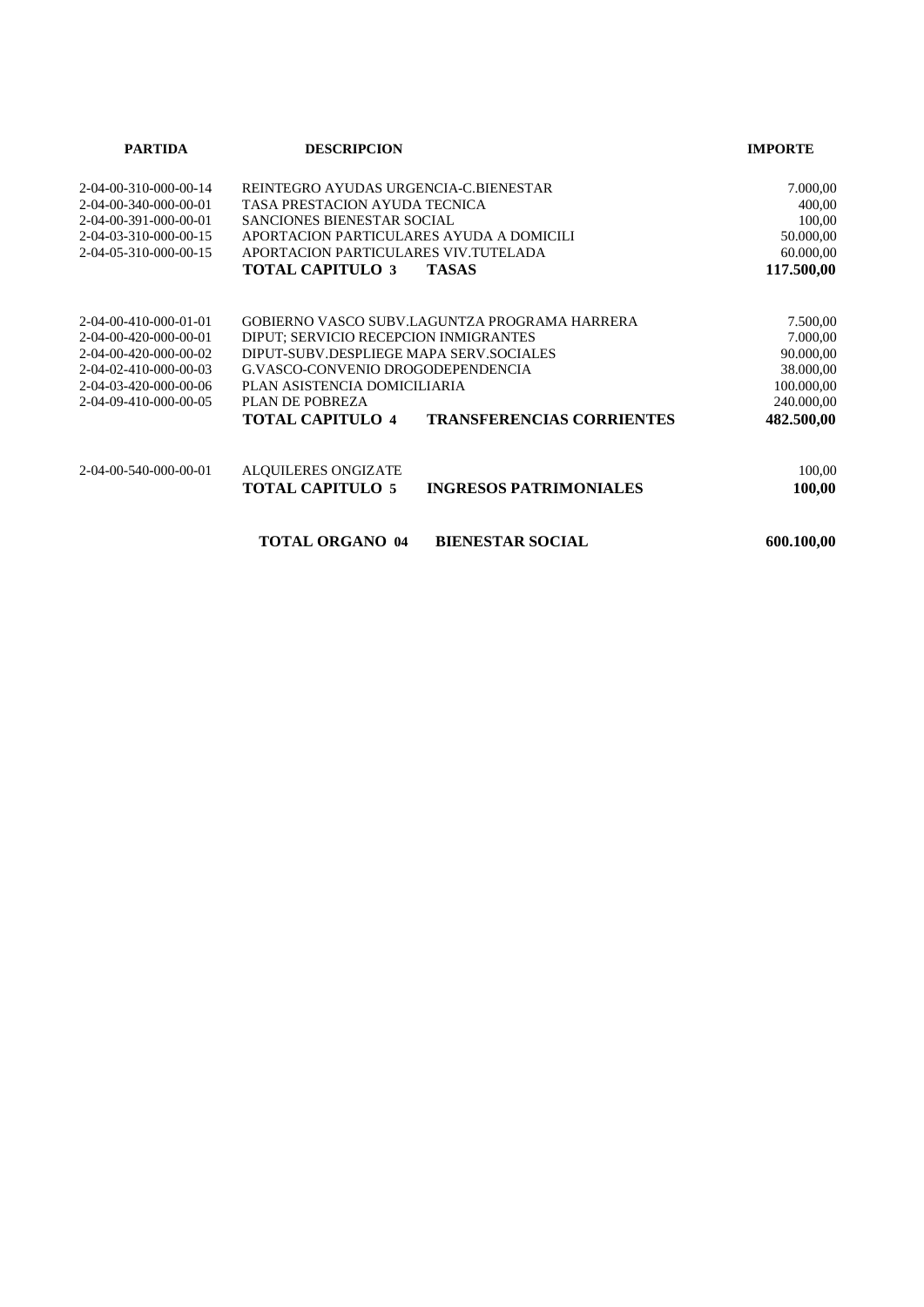| <b>PARTIDA</b>                                 | <b>DESCRIPCION</b>                                                               | <b>IMPORTE</b>         |
|------------------------------------------------|----------------------------------------------------------------------------------|------------------------|
| 2-05-00-282-000-00-01<br>2-05-00-282-000-01-01 | <b>IMPUESTO DE CONSTRUCCIONES</b><br><b>ICIO POLIG.GARAIA</b>                    | 600.000,00<br>1,00     |
| 2-05-00-282-000-02-01                          | <b>ICIO INSPECCION</b><br><b>TOTAL CAPITULO 2</b><br><b>IMPUESTOS INDIRECTOS</b> | 1.000,00<br>601.001,00 |
| 2-05-00-311-000-00-01                          | LICENCIAS DE APERTURA                                                            | 30.000,00              |
| 2-05-00-312-000-00-01                          | LICENCIAS URBANISTICAS                                                           | 90.000,00              |
| 2-05-00-321-000-00-03                          | OCUP.VIA PUBLICA-ESCOMBROS Y MAT.OBRA                                            | 50.000,00              |
| 2-05-00-321-000-00-04                          | <b>MESAS Y VELADORES</b>                                                         | 40.000,00              |
| 2-05-00-322-000-00-01                          | VADOS Y RESERVAS ESPACIOS                                                        | 48.000,00              |
| 2-05-00-380-000-00-01                          | REINTEGRO EJEC.SUBSIDIARIA                                                       | 1.000,00               |
| 2-05-00-380-000-01-01                          | PRECIO PUBLICO ANUNCIOS                                                          | 1.000,00               |
| 2-05-00-391-000-00-01                          | SANCIONES URBANISTICAS                                                           | 75.000,00              |
| 2-05-14-310-000-00-15                          | APORT.PARTICULARES HUERTAS GARAGARTZA                                            | 3.000,00               |
| 2-05-15-340-000-00-01                          | PRECIO PUBLICO CESION VAJILLAS REUTILIZABLES                                     | 500,00                 |
| 2-05-20-310-000-00-01                          | TASA PASTOS KURTZETXIKI                                                          | 200,00                 |
| 2-05-21-341-000-00-01                          | <b>IBERDROLA-FRAS.PLACAS SOLARES</b>                                             | 10.000,00              |
|                                                | <b>TOTAL CAPITULO 3</b><br><b>TASAS</b>                                          | 348.700,00             |
| 2-05-12-421-000-00-01                          | MANC.APORT.SER.MANTENIMIENTO AKEI                                                | 17.000,00              |
| 2-05-15-410-000-00-01                          | DIPUTACION-SUBV.TRABAJOS LIMPIEZA MONTES                                         | 500,00                 |
|                                                | <b>TOTAL CAPITULO 4</b><br><b>TRANSFERENCIAS CORRIENTES</b>                      | 17.500,00              |
| 2-05-01-550-000-00-01                          | <b>CONCESIONES PARKING BITERI</b>                                                | 1.000,00               |
| 2-05-10-549-000-00-01                          | INGRESOS PATENTE-CONVENIO RECOGIDA ACEITE                                        | 4.700,00               |
|                                                | <b>TOTAL CAPITULO 5</b><br><b>INGRESOS PATRIMONIALES</b>                         | 5.700,00               |
| 2-05-00-601-000-01-00                          | <b>ENAJENACION TERRENOS RUSTICOS</b>                                             | 100,00                 |
| 2-05-00-612-000-00-01                          | <b>ENAJENACION LOCALES</b>                                                       | 50.000,00              |
| 2-05-00-650-000-00-01                          | <b>CARGAS URBANISTICAS</b>                                                       | 600.000,00             |
| 2-05-00-651-000-00-01                          | <b>INGRESOS APROVECHAMIENTOS URBANISTICOS</b>                                    | 225.000,00             |
|                                                | <b>TOTAL CAPITULO 6</b><br><b>ENEJENACION INVERSIONES</b>                        | 875.100,00             |
| 2-05-01-710-000-01-02                          | G.VASCO-SUBV.PROGRAMA ACCESIBILIDAD                                              | 20.000,00              |
| 2-05-12-710-000-00-01                          | G.VASCO-SUBV.TRABAJOS SUELOS CONTAMINADOS                                        | 10.000,00              |
| 2-05-21-711-000-00-01                          | EVE-SUBV.OBRAS MEJORA EFIC.ENERG                                                 | 5.000,00               |
|                                                | <b>TOTAL CAPITULO 7</b><br><b>TRANSFERENCIAS CAPITAL</b>                         | 35.000,00              |
|                                                | <b>TOTAL ORGANO 05</b><br><b>URBANISMO, MEDIO AMBIENTE</b><br>Y MOVILIDAD        | 1.883.001,00           |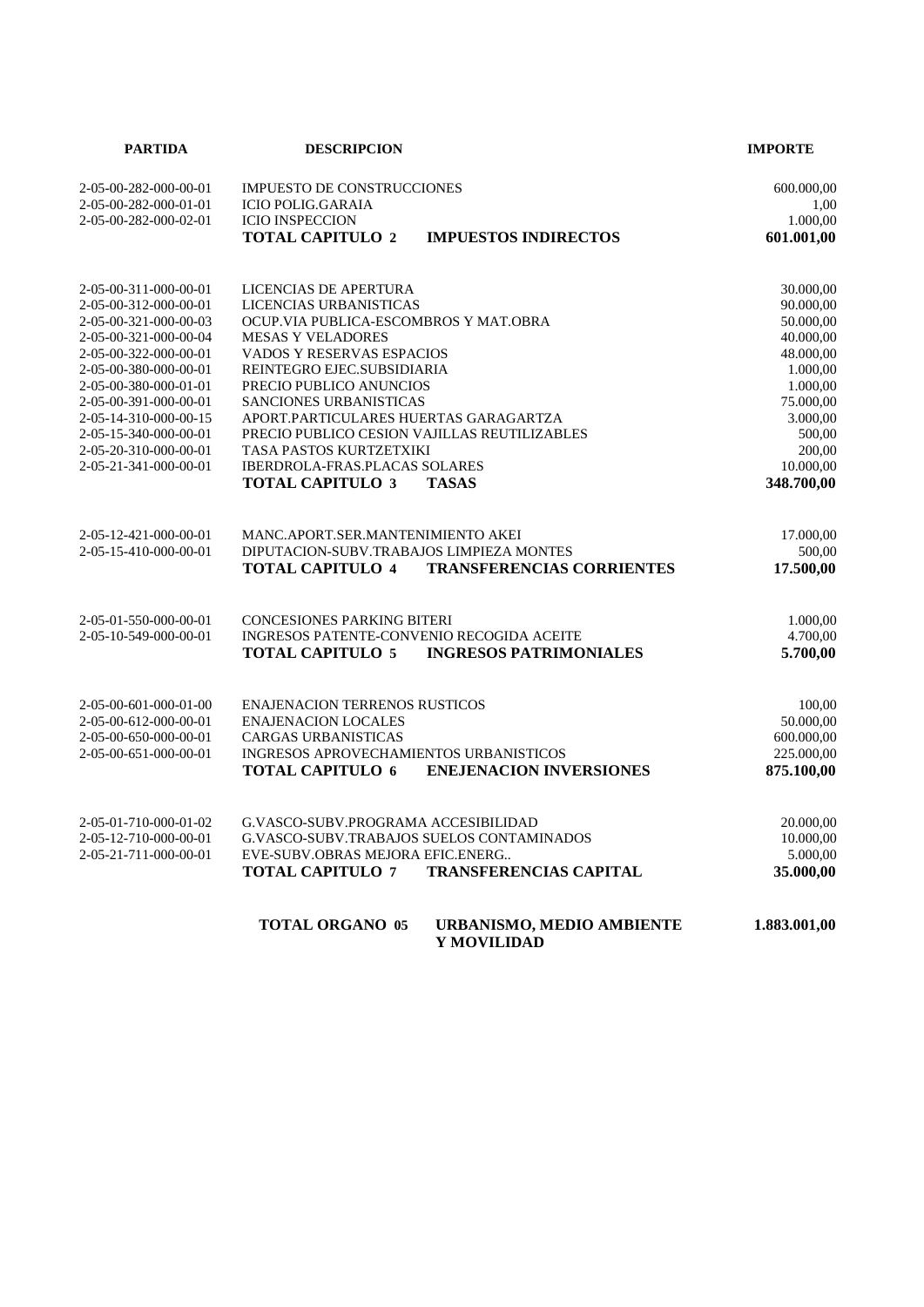| <b>PARTIDA</b>                      | <b>DESCRIPCION</b>                                              | <b>IMPORTE</b> |  |
|-------------------------------------|-----------------------------------------------------------------|----------------|--|
| 2-06-00-411-000-00-01               | <b>IVAP-SUBV.FORMACION PERSONAL</b>                             | 12.000,00      |  |
| 2-06-02-400-000-00-01               | INE-APORT. TRABAJOS ACTUALIZ.CENSO                              | 300,00         |  |
| $2 - 06 - 11 - 401 - 000 - 00 - 01$ | LANBIDE-ACTIVIDADES AREA EMPLEO                                 | 125.000,00     |  |
|                                     | <b>TRANSFERENCIAS CORRIENTES</b><br><b>TOTAL CAPITULO 4</b>     | 137.300,00     |  |
| 2-06-00-833-000-00-01               | REINTEGRO ANTICIPOS PERSONAL                                    | 90.000,00      |  |
|                                     | <b>VARIACION ACTIVOS FINANCIEROS</b><br><b>TOTAL CAPITULO 8</b> | 90.000,00      |  |
|                                     | <b>TOTAL ORGANO 06</b><br>PERSONAL Y EMPLEO                     | 227.300,00     |  |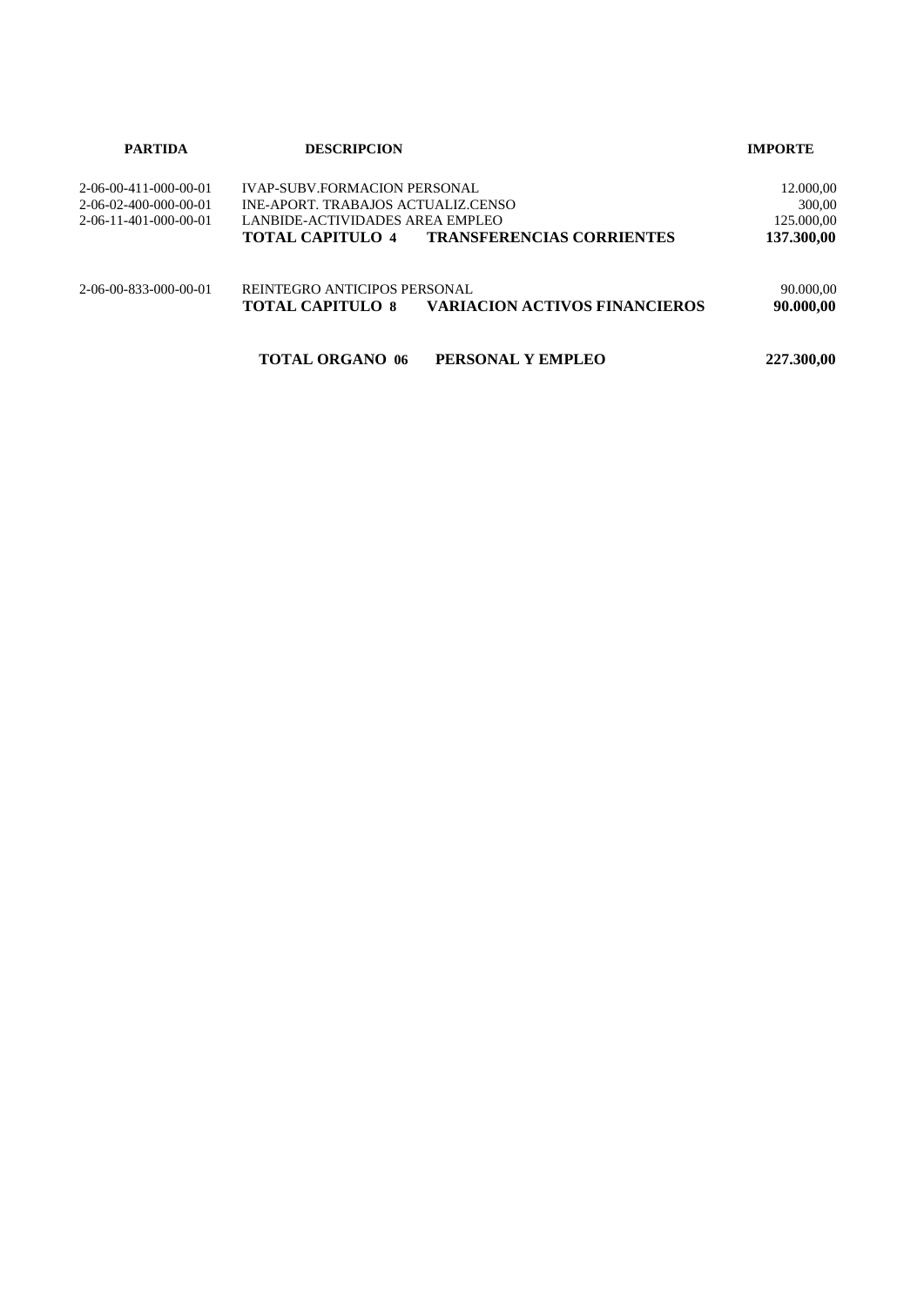| <b>PARTIDA</b>                      | <b>DESCRIPCION</b>                                                                   | <b>IMPORTE</b> |
|-------------------------------------|--------------------------------------------------------------------------------------|----------------|
| 2-08-00-310-000-00-01               | TASA RECOGIDA E INCINERACION R.S.U.                                                  | 1.720.000,00   |
| 2-08-00-310-000-01-01               | <b>BASURAS INSPECCION</b>                                                            | 100,00         |
| 2-08-00-310-000-00-14               | TASA RECOGIDA Y CUSTODIA ANIMALES                                                    | 100,00         |
| $2 - 08 - 00 - 310 - 000 - 00 - 19$ | FACTURACIONES SERV.TRANSPORTE PUBLICO                                                | 59.000,00      |
| 2-08-00-311-000-00-02               | <b>LICENCIAS DE TAXI</b>                                                             | 500,00         |
| 2-08-00-340-000-00-14               | PRECIO SERVICIO PERSONAL Y MATERIAL                                                  | 5.000,00       |
| 2-08-00-391-000-00-01               | <b>MULTAS COMISION DE SERVICIOS</b>                                                  | 10.000,00      |
| 2-08-01-311-000-00-03               | <b>MERCADO</b>                                                                       | 85.000,00      |
| 2-08-05-310-000-00-09               | TASA SUMINISTRO MUNICIPAL DE AGUA                                                    | 2.725.000,00   |
| 2-08-10-310-000-00-03               | <b>TASA CEMENTERIO</b>                                                               | 115.000,00     |
| 2-08-12-321-000-00-99               | PRECIO PUBLICO UTILIZAC.CAMINOS RURALES                                              | 3.000,00       |
|                                     | <b>TOTAL CAPITULO 3</b><br><b>TASAS</b>                                              | 4.722.700,00   |
| 2-08-05-471-000-00-01               | GARAIA-APORT.GASTOS CONTROL SANITARIO AGUA                                           | 600,00         |
| 2-08-06-410-000-00-06               | <b>G.VASCO-SUBVENCION JUZGADO DE PAZ</b>                                             | 5.000,00       |
|                                     | <b>TOTAL CAPITULO 4</b><br><b>TRANSFERENCIAS CORRIENTES</b>                          | 5.600,00       |
| 2-08-01-543-000-00-01               | <b>CONCESIONES MERCADO</b>                                                           | 1.000,00       |
| 2-08-10-550-000-00-02               | CONCESIONES CEMENTERIO S.KRISTOBAL                                                   | 1.000,00       |
|                                     | <b>TOTAL CAPITULO 5</b><br><b>INGRESOS PATRIMONIALES</b>                             | 2.000,00       |
| 2-08-12-780-000-00-02               | APORT. PARTIC.OBRAS C.RURALES                                                        | 1.000,00       |
|                                     | <b>TOTAL CAPITULO 7</b><br><b>TRANSFERENCIAS CAPITAL</b>                             | 1.000,00       |
|                                     | <b>TOTAL ORGANO 08</b><br><b>OBRAS, SERVICIOS,</b><br><b>MANTENIMIENTO Y BARRIOS</b> | 4.731.300,00   |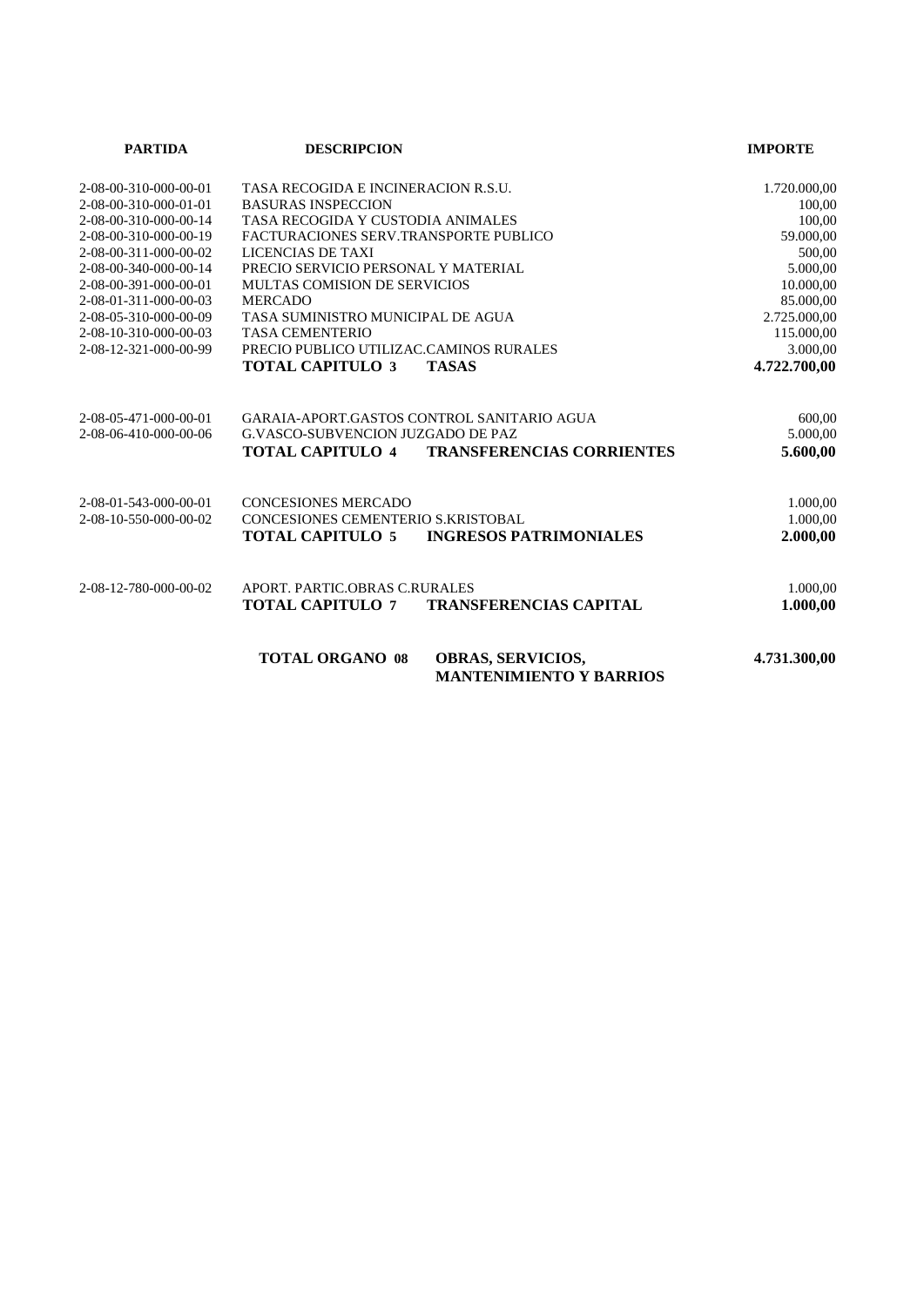| <b>PARTIDA</b>          | <b>DESCRIPCION</b>                                                           | <b>IMPORTE</b> |
|-------------------------|------------------------------------------------------------------------------|----------------|
| 2-09-06-310-000-00-11   | PRECIO EMA UDALA                                                             | 5.000,00       |
| 2-09-10-310-000-00-99   | APORT, PARTIC, ACTIV, JUVENTUD                                               | 500,00         |
| $2-09-11-310-000-00-16$ | CUOTA SERVICIOS LUDOTEKA                                                     | 5.000,00       |
| 2-09-30-310-000-00-99   | INGRESOS ACTIVIDADES AREA MUJER                                              | 5.000,00       |
|                         | <b>TOTAL CAPITULO 3</b><br><b>TASAS</b>                                      | 15.500,00      |
| 2-09-00-471-000-00-02   | KUTXA-SUBVENCION ESKOLA AGENDA 21                                            | 400,00         |
| $2-09-06-421-000-00-01$ | MANCOMUNIDAD-COLABORACION EMA                                                | 8.000,00       |
| 2-09-10-420-000-00-09   | SUBVENCION ACTIVIDADES JUVENTUD                                              | 13.000,00      |
| 2-09-30-420-000-00-01   | DIPUTACION -SUBV.AREA MUJER                                                  | 12.000,00      |
|                         | <b>TOTAL CAPITULO 4</b><br><b>TRANSFERENCIAS CORRIENTES</b>                  | 33.400,00      |
| 2-09-00-710-000-00-01   | G. VASCO SUBVENC. INVERSIONES ENSEÑANZA                                      | 35.500,00      |
|                         | TOTAL CAPITULO 7<br><b>TRANSFERENCIAS CAPITAL</b>                            | 35.500,00      |
|                         | <b>TOTAL ORGANO 09</b><br><b>IGUALDAD Y DESARROLLO</b><br><b>COMUNITARIO</b> | 84.400,00      |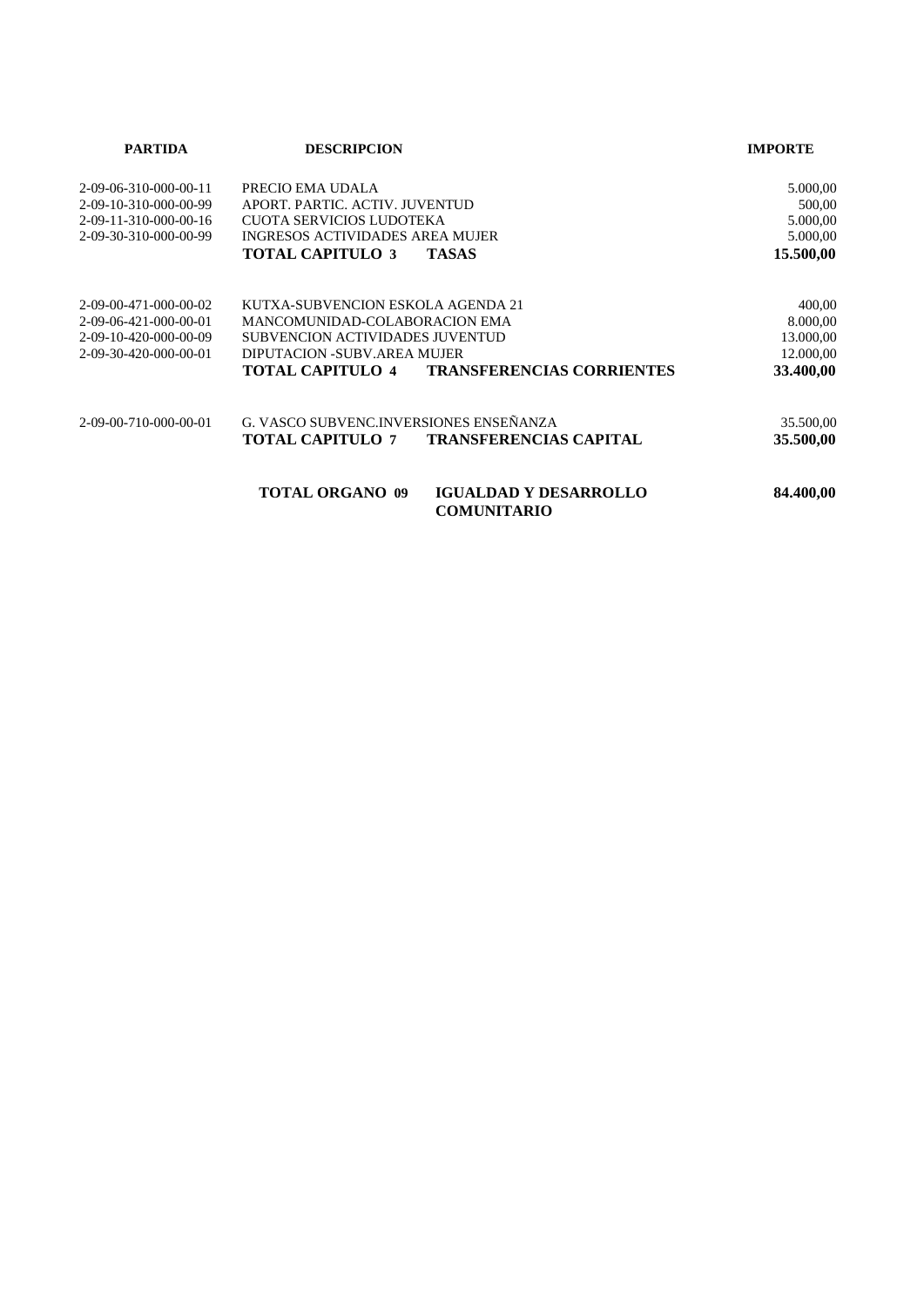| <b>PARTIDA</b>                                 | <b>DESCRIPCION</b>                                                     | <b>IMPORTE</b>     |
|------------------------------------------------|------------------------------------------------------------------------|--------------------|
| 2-10-00-112-000-00-01                          | <b>IBI RUSTICA</b>                                                     | 23.100,00          |
| 2-10-00-112-000-00-02                          | <b>IBI NATURALEZA URBANA</b>                                           | 4.050.000,00       |
| 2-10-00-113-000-00-01                          | IMPTO.SOBRE VEHICULOS TRACC.MECANICA                                   | 1.580.000,00       |
| 2-10-00-114-000-00-01                          | <b>IMPTO.INCREMENTO VALOR TERRENOS</b>                                 | 350.000,00         |
| 2-10-00-130-000-00-01                          | <b>IMPUESTO ACTIVIDADES ECONOMICAS</b>                                 | 1.300.000,00       |
| 2-10-00-130-000-01-01                          | <b>IAE INSPECCION</b>                                                  | 5.000,00           |
|                                                | <b>IMPUESTOS DIRECTOS</b><br><b>TOTAL CAPITULO 1</b>                   | 7.308.100,00       |
| 2-10-00-310-000-00-04                          | <b>EXPEDICION DE DOCUMENTOS</b>                                        | 20.000,00          |
| 2-10-00-321-000-00-02                          | <b>OUIOSCOS</b>                                                        | 10.000,00          |
| 2-10-00-321-000-00-09                          | EMPRESAS DE SUMINIST., APROV. VIA PUBLICA                              | 550.000,00         |
| 2-10-00-380-000-00-01                          | REINTEGROS EJERCICIOS CERRADOS                                         | 20.000,00          |
| 2-10-00-380-000-01-01                          | REINTEGRO SOBRANTES MANCOMUNIDAD 2018                                  | 50.000,00          |
| 2-10-00-380-000-00-02                          | DAÑOS EN BIENES MUNICIPALES                                            | 25.000,00          |
| 2-10-00-391-000-00-01                          | MULTAS AREA ECONOMICA                                                  | 1.000,00           |
| 2-10-00-391-000-01-01                          | <b>MULTAS INSPECCION</b>                                               | 1.000,00           |
| 2-10-00-392-000-00-01                          | <b>RECARGOS APREMIOS</b>                                               | 110.000,00         |
| 2-10-00-393-000-00-01                          | <b>INTERESES DE DEMORA</b>                                             | 5.000,00           |
| 2-10-00-393-000-01-01                          | <b>INTERESES DEMORA INSPECCION</b>                                     | 100,00             |
| 2-10-00-399-000-00-01                          | PARTIC.RECAUDACION CANON AGUA                                          | 2.000,00           |
| 2-10-00-399-000-00-02                          | <b>INGRESOS EJECUCION FIANZAS</b>                                      | 1.000,00           |
| 2-10-00-399-000-00-03<br>2-10-00-399-000-00-04 | INGRESOS POR COSTAS PROCED.EJECUTIVO<br><b>OTROS INGRESOS DIVERSOS</b> | 8.000,00<br>500,00 |
|                                                |                                                                        |                    |
|                                                | <b>TOTAL CAPITULO 3</b><br><b>TASAS</b>                                | 803.600,00         |
| 2-10-00-400-000-00-01                          | <b>IMPUESTOS NO CONCERTADOS</b>                                        | 27.000,00          |
| 2-10-00-420-000-00-01                          | <b>FONDO FORAL</b>                                                     | 15.411.007,00      |
|                                                | <b>TOTAL CAPITULO 4</b><br><b>TRANSFERENCIAS CORRIENTES</b>            | 15.438.007,00      |
| 2-10-00-540-000-00-01                          | RENTAS LOCALES                                                         | 175.000,00         |
| 2-10-00-560-000-00-01                          | <b>INTERESES DE DEPOSITOS</b>                                          | 3.000,00           |
| 2-10-00-590-000-00-01                          | <b>DESCUENTOS PRONTO PAGO</b>                                          | 100.00             |
|                                                | <b>TOTAL CAPITULO 5</b><br><b>INGRESOS PATRIMONIALES</b>               | 178.100,00         |
| 2-10-00-780-000-00-01                          | REINT.SOBRANTE MANCOMUNIDAD OP CAPITAL                                 | 1.000,00           |
|                                                | <b>TOTAL CAPITULO 7</b><br><b>TRANSFERENCIAS CAPITAL</b>               | 1.000,00           |
|                                                | <b>TOTAL ORGANO 10</b><br>HACIENDA, TESORERIA Y<br><b>PATRIMONIO</b>   | 23.728.807,00      |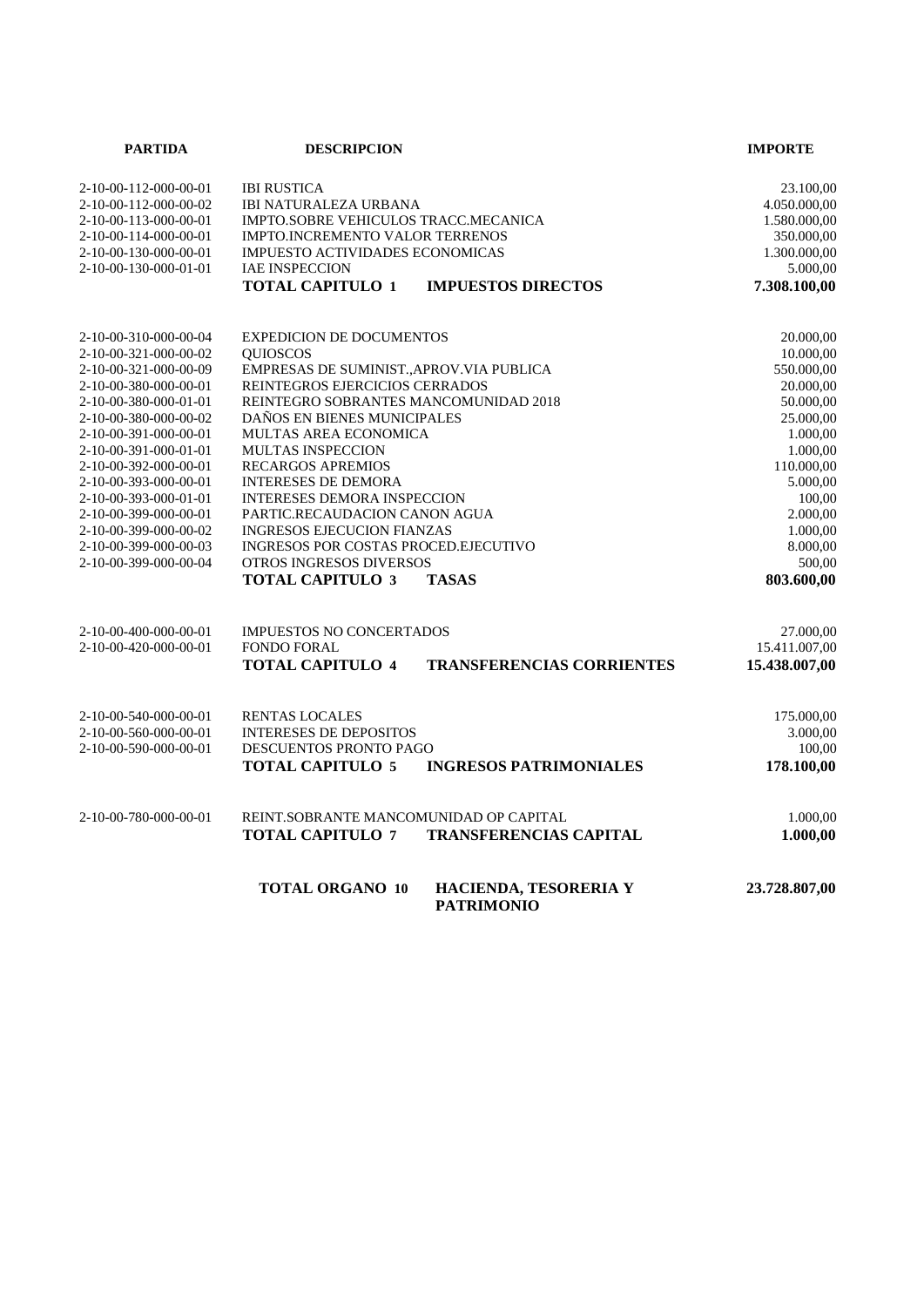| <b>PARTIDA</b>        | <b>DESCRIPCION</b>        |                                              | <b>IMPORTE</b> |  |
|-----------------------|---------------------------|----------------------------------------------|----------------|--|
| 2-11-01-310-000-00-11 | PRECIO PUBLIKO EUSKALTEGI |                                              | 60.000,00      |  |
|                       | <b>TOTAL CAPITULO 3</b>   | <b>TASAS</b>                                 | 60.000,00      |  |
| 2-11-00-410-000-00-01 | <b>SUBVENCION EBPN</b>    |                                              | 32.500,00      |  |
| 2-11-00-420-000-00-01 | DIPUTACION-SUBV.EUSKARA   |                                              | 25.000,00      |  |
| 2-11-01-411-000-00-02 | HABE-CONVENIO EUSKALTEGI  |                                              | 395.000,00     |  |
|                       | <b>TOTAL CAPITULO 4</b>   | <b>TRANSFERENCIAS CORRIENTES</b>             | 452.500,00     |  |
|                       | <b>TOTAL ORGANO 11</b>    | <b>CULTURA Y EUSKARA -</b><br><b>EUSKARA</b> | 512.500,00     |  |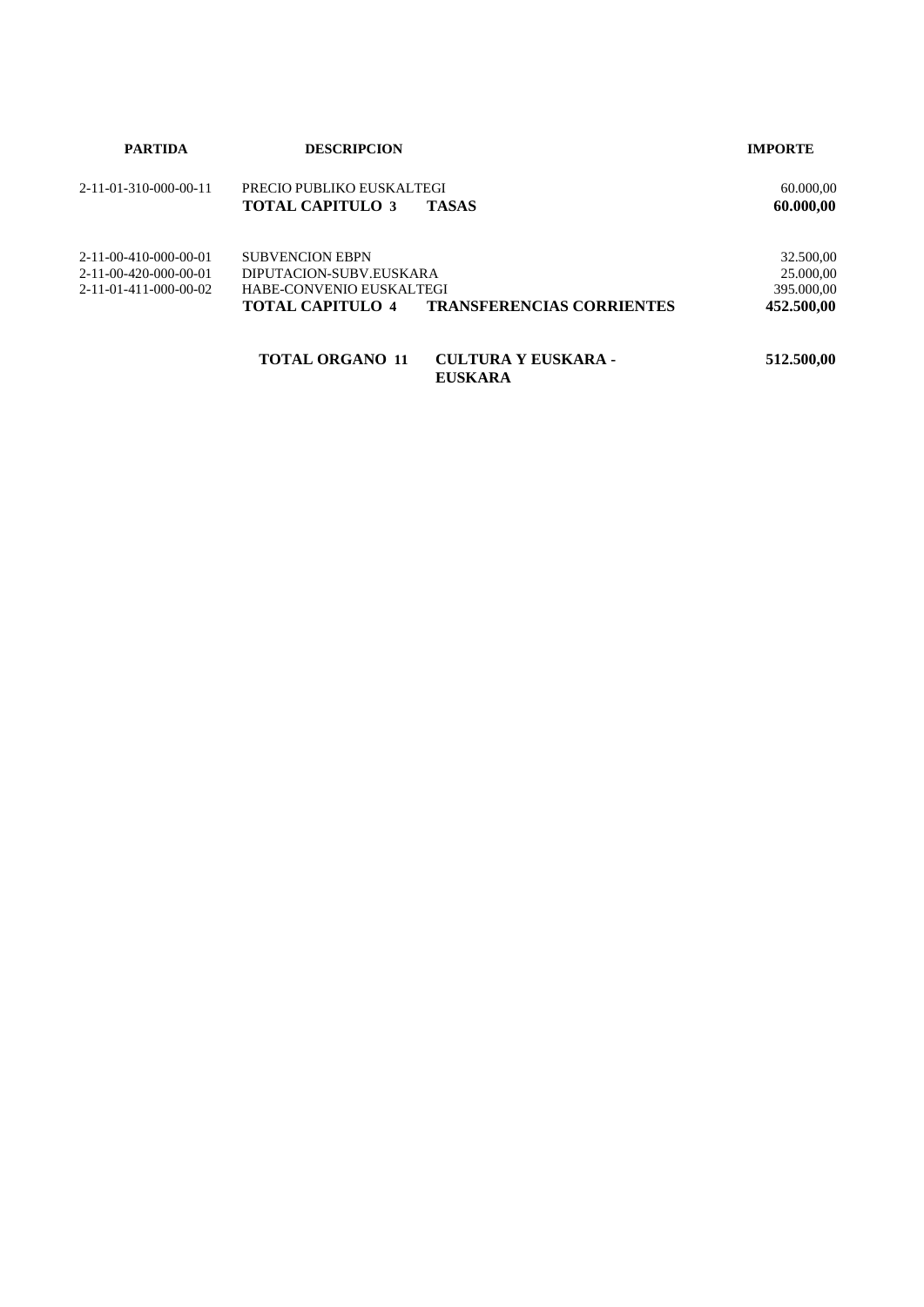| <b>PARTIDA</b>                      | <b>DESCRIPCION</b>                                          | <b>IMPORTE</b> |
|-------------------------------------|-------------------------------------------------------------|----------------|
| $2 - 12 - 00 - 310 - 000 - 00 - 10$ | <b>CUOTAS ABONADOS INST. DEPORTIVAS</b>                     | 550.000,00     |
| 2-12-00-310-000-01-10               | ENTRADAS DIARIO INST. DEPORTIVAS                            | 45.000,00      |
| $2-12-00-310-000-02-10$             | UTILIZACION INST. DEPORTIVAS CENTROS ESCOLARES              | 13.000,00      |
| 2-12-00-310-000-03-10               | INGRESOS INST.PISTA HIELO                                   | 8.000,00       |
| 2-12-00-340-000-00-01               | <b>CURSILLOS DEPORTIVOS</b>                                 | 165.000,00     |
| 2-12-00-340-000-01-01               | <b>CURSILLOS NATACION</b>                                   | 60.000,00      |
| 2-12-00-340-000-02-01               | CAMPAÑA VERANO                                              | 500,00         |
| 2-12-00-340-000-03-01               | OTRAS INICIATIVAS DEPORTIVAS                                | 500,00         |
| 2-12-00-340-000-00-14               | REPOSICION TARJETAS MAGNETICAS                              | 500,00         |
| $2 - 12 - 00 - 340 - 000 - 01 - 14$ | VENTA MATERIAL DEPORTIVO                                    | 1.500,00       |
| 2-12-00-380-000-00-02               | REINTEGRO SINIESTROS INST. POLIDEPORTIVO                    | 1.000,00       |
|                                     | <b>TOTAL CAPITULO 3</b><br><b>TASAS</b>                     | 845.000,00     |
| 2-12-00-410-000-00-01               | DIPUTACION - CAMPAÑA VERANO, NATACION Y ACT.DISCAP          | 9.500,00       |
|                                     | <b>TOTAL CAPITULO 4</b><br><b>TRANSFERENCIAS CORRIENTES</b> | 9.500,00       |
| 2-12-00-553-000-00-01               | CANON MAQUINAS Y TABERNA VERANO                             | 2.500,00       |
|                                     | <b>TOTAL CAPITULO 5</b><br><b>INGRESOS PATRIMONIALES</b>    | 2.500,00       |
|                                     | <b>TOTAL ORGANO 12</b><br><b>DEPORTES</b>                   | 857.000,00     |